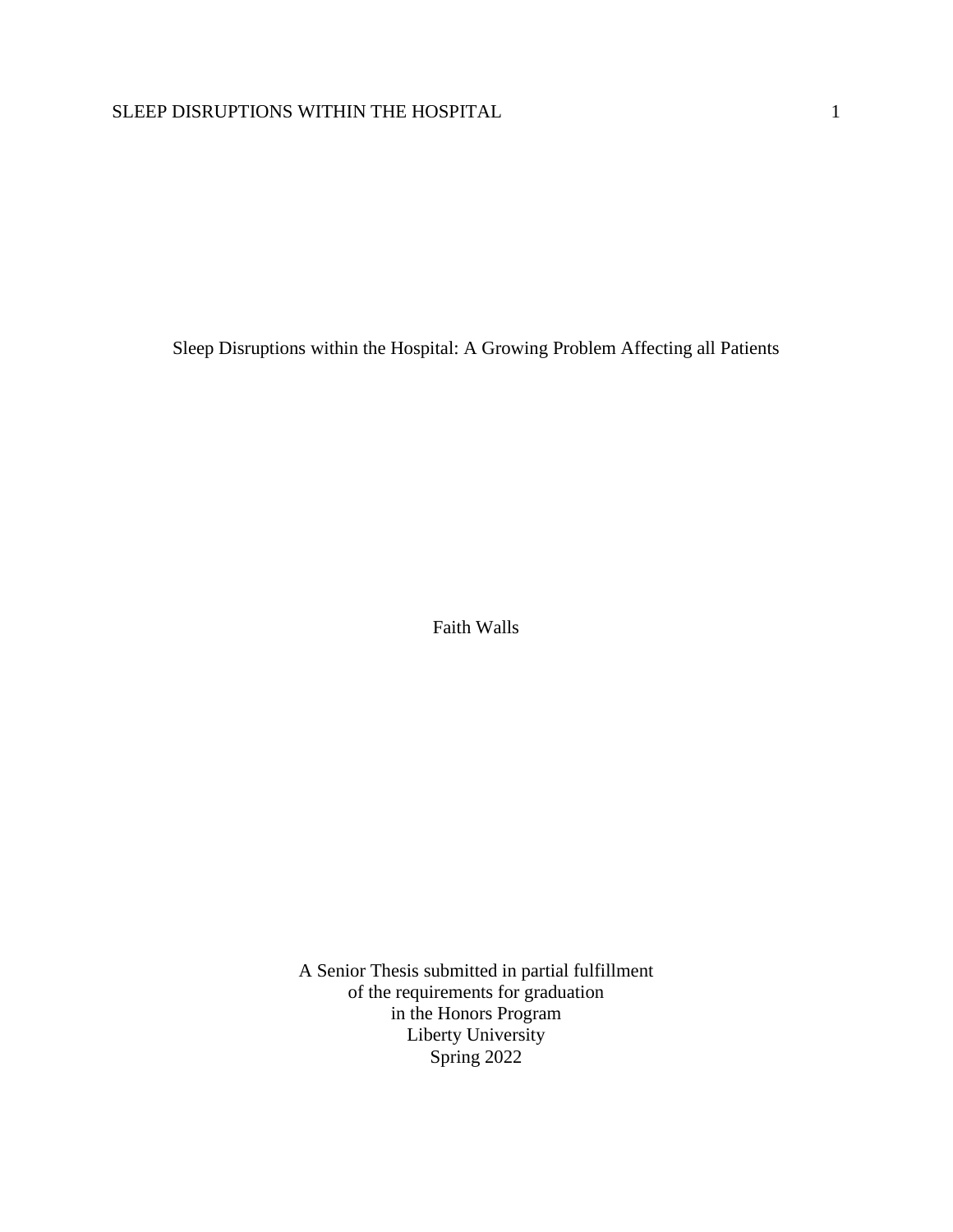Acceptance of Senior Honors Thesis

This Senior Honors Thesis is accepted in partial fulfillment of the requirements for graduation from the Honors Program of Liberty University.

> Mary Lynn Clarke, EdD Thesis Chair

\_\_\_\_\_\_\_\_\_\_\_\_\_\_\_\_\_\_\_\_\_\_\_\_\_\_\_

Ken Thompson, Pharm D. Committee Member

\_\_\_\_\_\_\_\_\_\_\_\_\_\_\_\_\_\_\_\_\_\_\_\_\_\_\_

Cindy Goodrich, EdD, MSN, RN, CNE Assistive Honor Director

\_\_\_\_\_\_\_\_\_\_\_\_\_\_\_\_\_\_\_\_\_\_\_\_\_\_\_

\_\_\_\_\_\_\_\_\_\_\_\_\_\_\_\_\_\_\_\_\_\_\_\_\_\_\_ 05/01/2022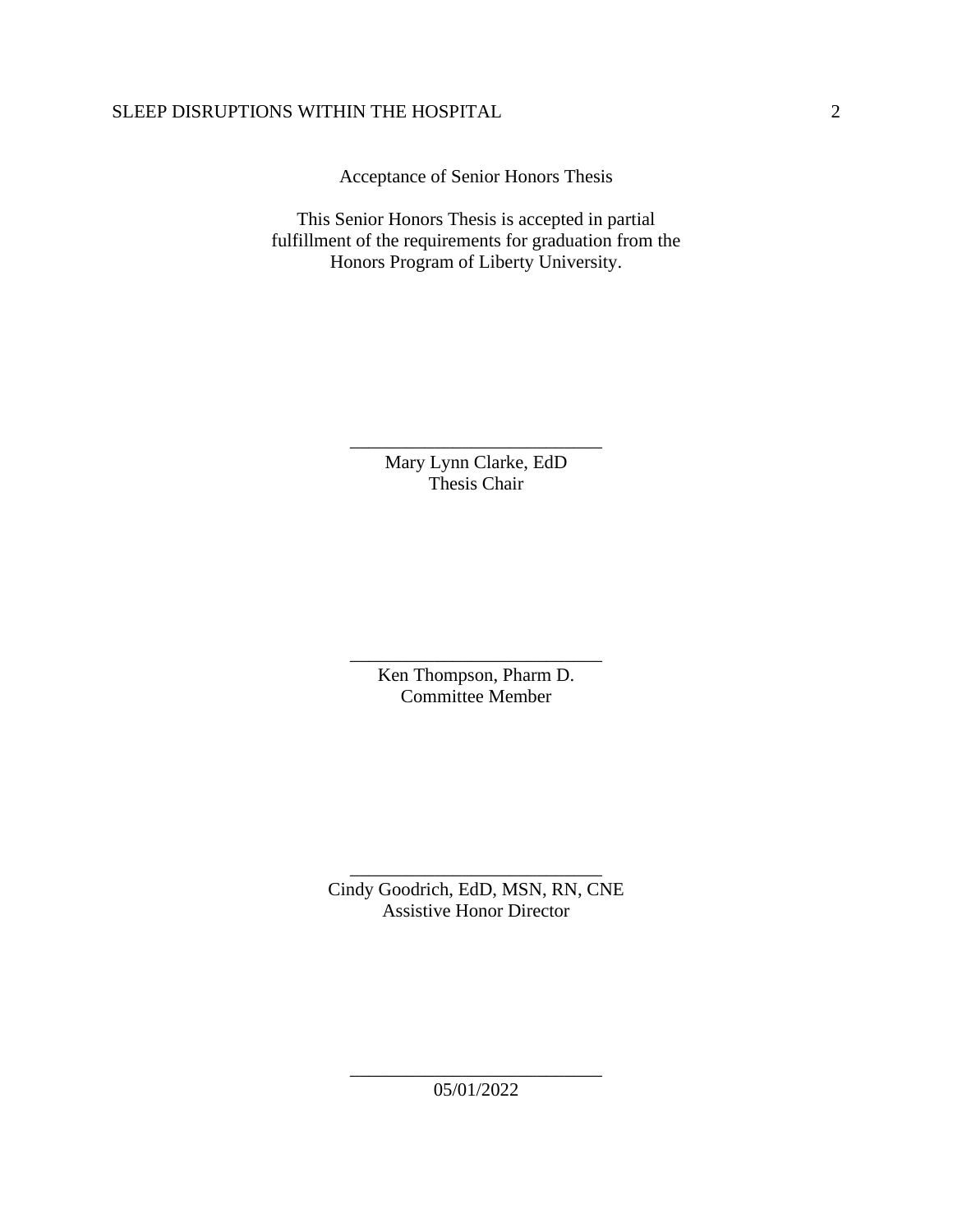## **Abstract**

The circadian rhythm is a complex and interwoven system within each human being that creates an internal clock each day. However, patients in all hospital settings continue to have their sleep disrupted by many factors. Seep being disrupted in the hospital patients can develop serious complications. To this day, the issues causing have not been adequately assessed and therapeutically intervened with consistency within nursing practice. Using the Whittemore and Knalf Framework, this integrative review will examine the literature on aspects of inpatient care that contribute to circadian disruptions within hospitals. By doing so, the research can be built upon with further research to raise awareness and outline new nursing recommendations for better practices moving forward.

*Keywords:* circadian rhythm, hospital, sleep deprivation, care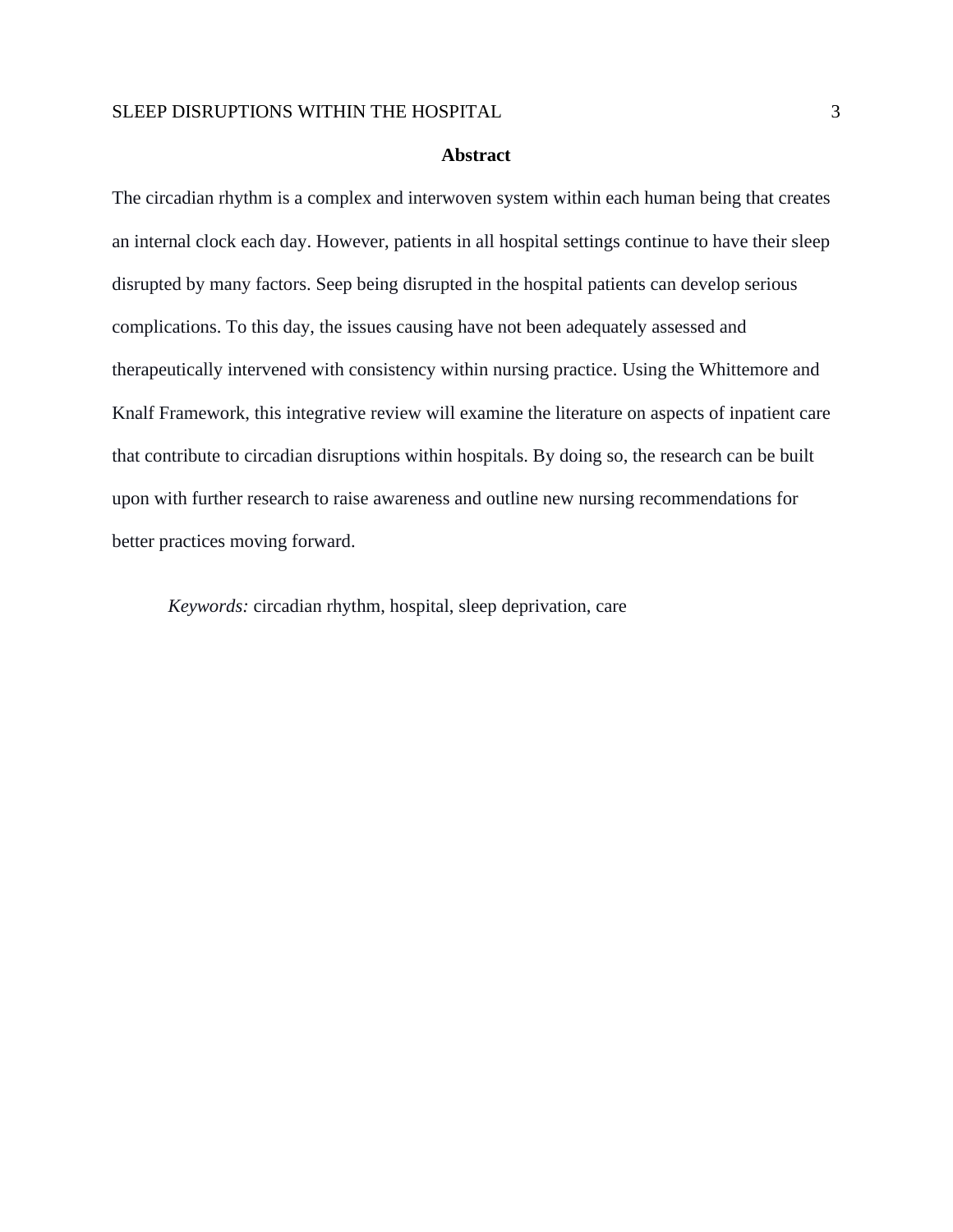# **Sleep disruptions within the Hospital: A Growing Problem Affecting all Patients Problem Identification**

The U.S hospital system is prided on being one of the best healthcare systems in the world. In 2021 this literature regards U.S healthcare as the eleventh best in healthcare worldwide (Schneider et al., 2021). This being said, here are often many faults found within the United States healthcare system including recent years of sleep disruption.

 The United States healthcare system has many errors in healthcare including sleep disorders. Specifically, patients' circadian rhythm within the hospital can become disrupted, dysfunctional, and become complicated due to the care patients receive. The circadian rhythm is defined as variations in a biological clock due to intrinsic factors that cause a 24 hour and 7 daysa- week cycle (Goldstein, 2022). This cycle not only controls the sleep-wake cycle but also controls blood pressure, cortisol levels, and temperatures within the body. However, the main function of the circadian rhythm is to drive wakefulness within the body. This drive allows the body to wake up in the morning and accumulates during the day to initiate tiredness at the end of the day. In the first half of the sleep period, the sleep drive within the body decreases significantly to decrease alertness within the night. This action creates deep sleep for healing, hormones, and memory to regulate within the body (Goldstein, 2022).

For a patient to maintain this circadian rhythm cycle, the body uses zeitgebers. Zeitgebers are cues within the body's circulation, such as the light-dark cycle, feeding, social interactions, and activity. This phase-shifting including the light-dark cycle is maintained by the light exposure, throughout the day. If light exposure is changed throughout the day, into the night, or the early morning the circadian rhythm can become altered. Sleep disruption occurs as a result of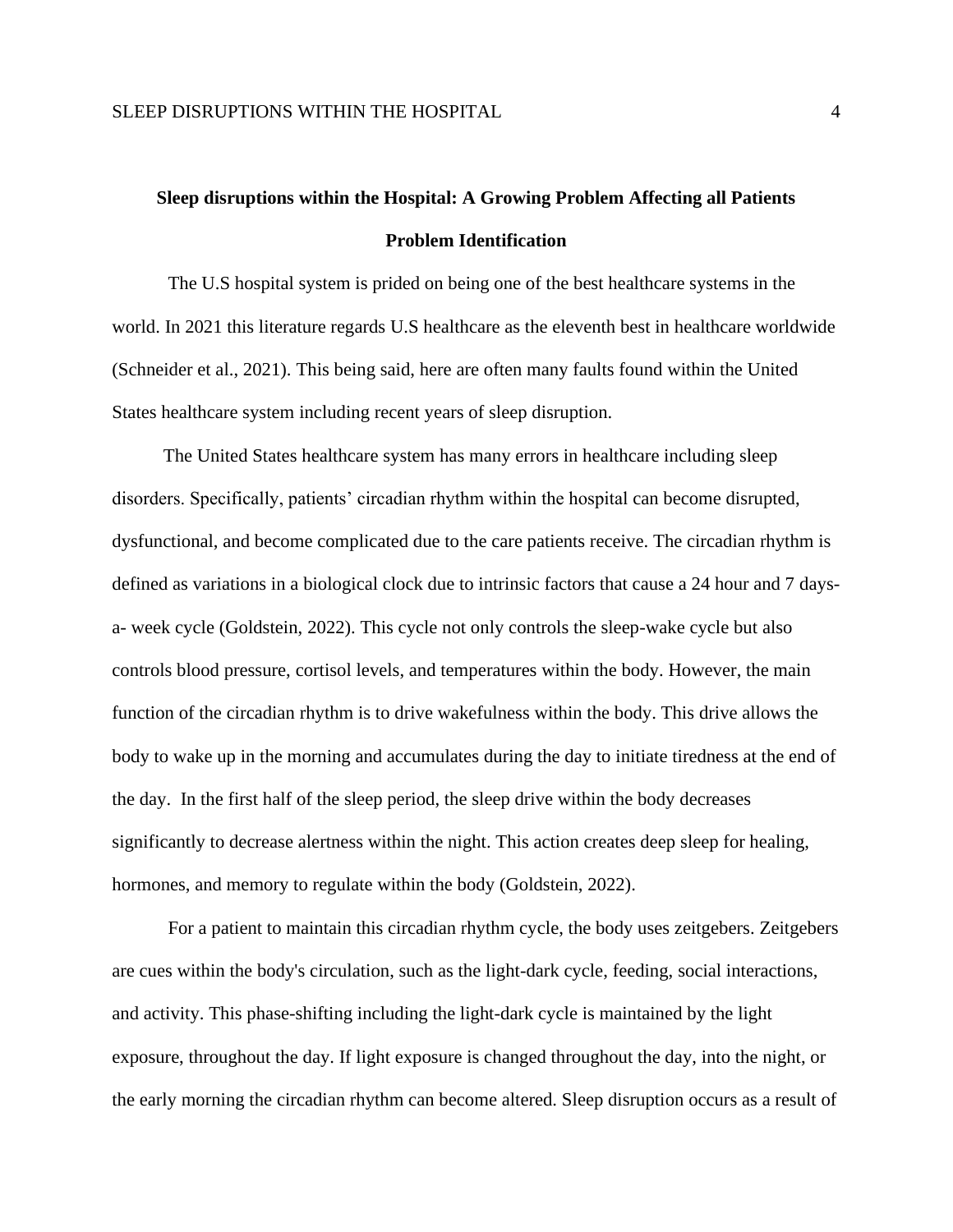an alteration to circadian rhythm caused by extrinsic factors. Besides the light-dark cycle, there are many other extrinsic factors that affect sleep. Many other external factors within the hospital can alter sleep for patients which in turn can cause complications (Goldstein, 2022). These external factors include sound, light, and medical interruptions.

As these external factors play into a patient's sleep, there also may be intrinsic factors that may alter the circadian rhythm. External factors alter a patient's sleep cycle, which then alters intrinsic factors within the circadian rhythm. These intrinsic factors can include patients' preferences, comorbidities, awakenings, and accommodations. Within the hospital, there are 3.3 % more awakenings during a hospital stay than within the home (Wesselius, 2018). Also, in a recent study, the average duration of sleep within the hospital was 5.5 hours (Arora et al., 2017). These awakenings can cause a significant impact on a patient's health and can decrease healing outcomes internally and externally. Due to the impact these disruptions can have on patients, medical personnel should make circadian rhythm changes a priority to improve healthcare delivery.

#### **Normal Pathophysiology of Sleep**

The pathophysiology of sleep starts with the sleep architecture. Two types of sleep make up sleep architecture including non-rapid eye movement (NREM) and rapid eye movement (REM). NREM is further divided into stages 1, 2, 3 and 4 (Smith et al., 2017). The stage 1 of NREM begins at the start of sleep as it is very light and an individual still can be awakened with disruptive noise. This stage of sleep lasts 1-7 minutes taking up 2-5 percent of sleep during the night. The stage 2 within NREM is a deeper sleep as it takes a more intense stimuli to become awakened. This stage lasts around 10-25 minutes within the initial cycle and prolonging with each cycle. Specifically, this cycle lasts around 40-55 percent of sleep. Within this cycle, EEG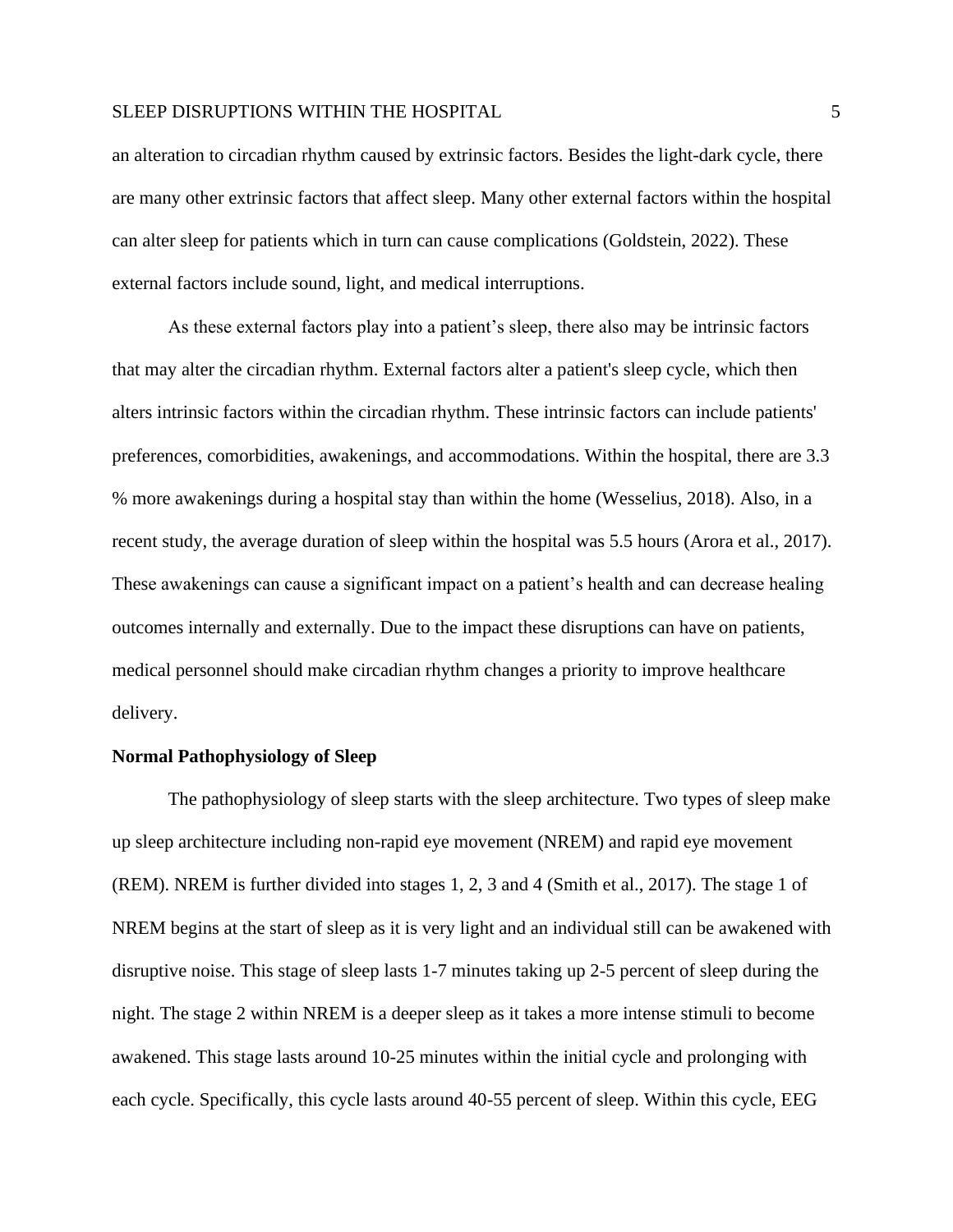has shown that this stage includes low voltage, mixed activity within the brain with the presence of sleep spindles and K-complexes. The sleep spindles are important for memory consolidation causing long -term memory within this cycle. The K complexes change blood pressure and heart rate during sleep. The sleep stage 3 and 4 are known together as the slow-sleep wave. These stages together occur at the first third of sleep within the night. Stage 3 directly only lasts for several minutes only taking up 3-8 percent of sleep. The last stage, stage 4, lasts for 20-40 minutes and takes up 10 percent of sleep altogether. Both stage 3 and stage 4 have high vulvate slow brain wave activity causing deep sleep in the body. Collectively, NREM decreases the sympathetic nerve pathway as sleep deepens within the stages causing relaxation and decreasing respirations. NREM cycles also helps build bone, muscle, tissues, and strengthens immune system causing overall healing in the body.

REM is defined by the desynchronized brain activity with low voltage, high frequency within the brain with temporary paralysis of arms and legs, and rapid eye movements within the body (Smith et al., 2017). In this sleep cycle sawtooth waveforms and slow activity of brain appears during the night. At the first sleep cycle of REM lasts only 1-5 minutes but continues to prolong with each sleep episode. A significant factor of this cycle is that the sleep produces dreams and helps process memories for consolation within the brain. Additionally, within the REM cycle endocrine functions such as growth hormone, thyroid hormone, and melatonin are secreted. Specifically, growth hormone is most impacted within REM and the slow sleep wave stages. The normal pathophysiology of sleep can be influenced by many factors including internal and external stimulus. Through research, sleep can be heavily disrupted within healthcare can individually impact the stages of sleep in NREM and REM cycles. The specific disruptions of sleep cycles from hospital factors will directly be stated at later within the paper.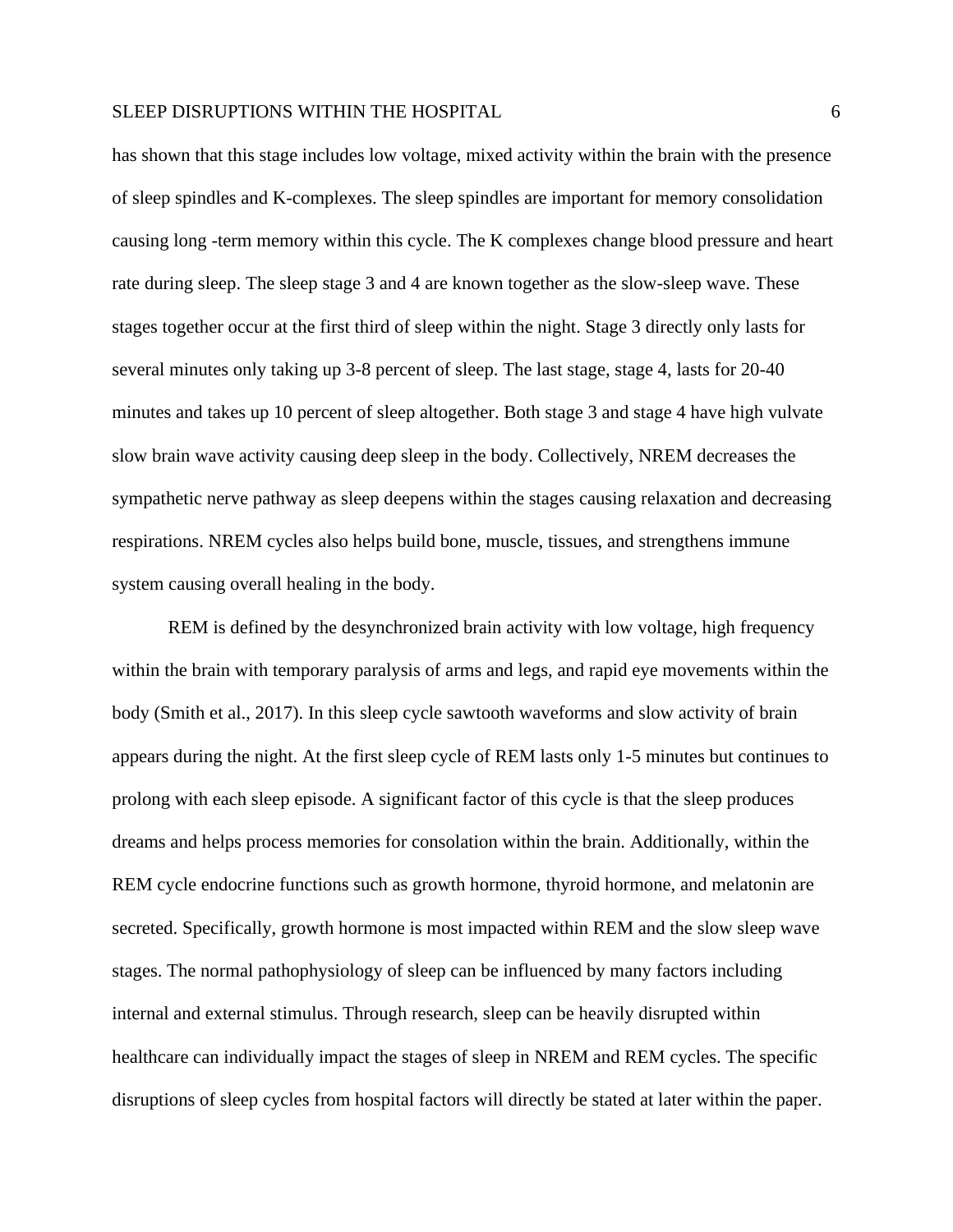## **Significance of Problem**

Patients' stays within the hospital have often been regarded as unpleasant and uncomfortable. Though many factors contribute to these feelings of dissatisfaction, sleep is commonly one of them. As research has been studied, patients through time have experienced unfulfilling sleep during their hospital stay. This affected sleep that people experience causes complications to their bodies. These complications include increased delirium, decreased immune response, and dementia. In 2017 a study using regression analysis found that disturbances of the sleep-wake cycle caused delirium (FitzGerald et al., 2017). This complication to circadian rhythm disturbances showcases the importance of the issue and the changes that need to be made. Additionally, a research study suggested that "64% of disruptive noises in the ICU setting over a 24-h period (such as unnecessary alarms, and conversations) were avoidable through behavioral modification on the part of healthcare staff" (Stewart et al., 2017). The research found on impaired sleep within the hospital has been absurdly clear that patients continue to have sleep affected through several avoidable factors including external environment and aspects of healthcare delivery.

 With these problems discussed, the significance of this research is geared toward the patient. As stated previously, a patient's sleep becomes negatively impacted during a hospital stay. This area of concern drives the research to understand the factors which most disrupts the patients' sleep. By doing so, this research can help increase the care of patients, decrease hospital costs, and decrease complications within the hospital. Moreover, this research is vital to improving the health care system in the United States and throughout the world for better health outcomes for patients in the near future.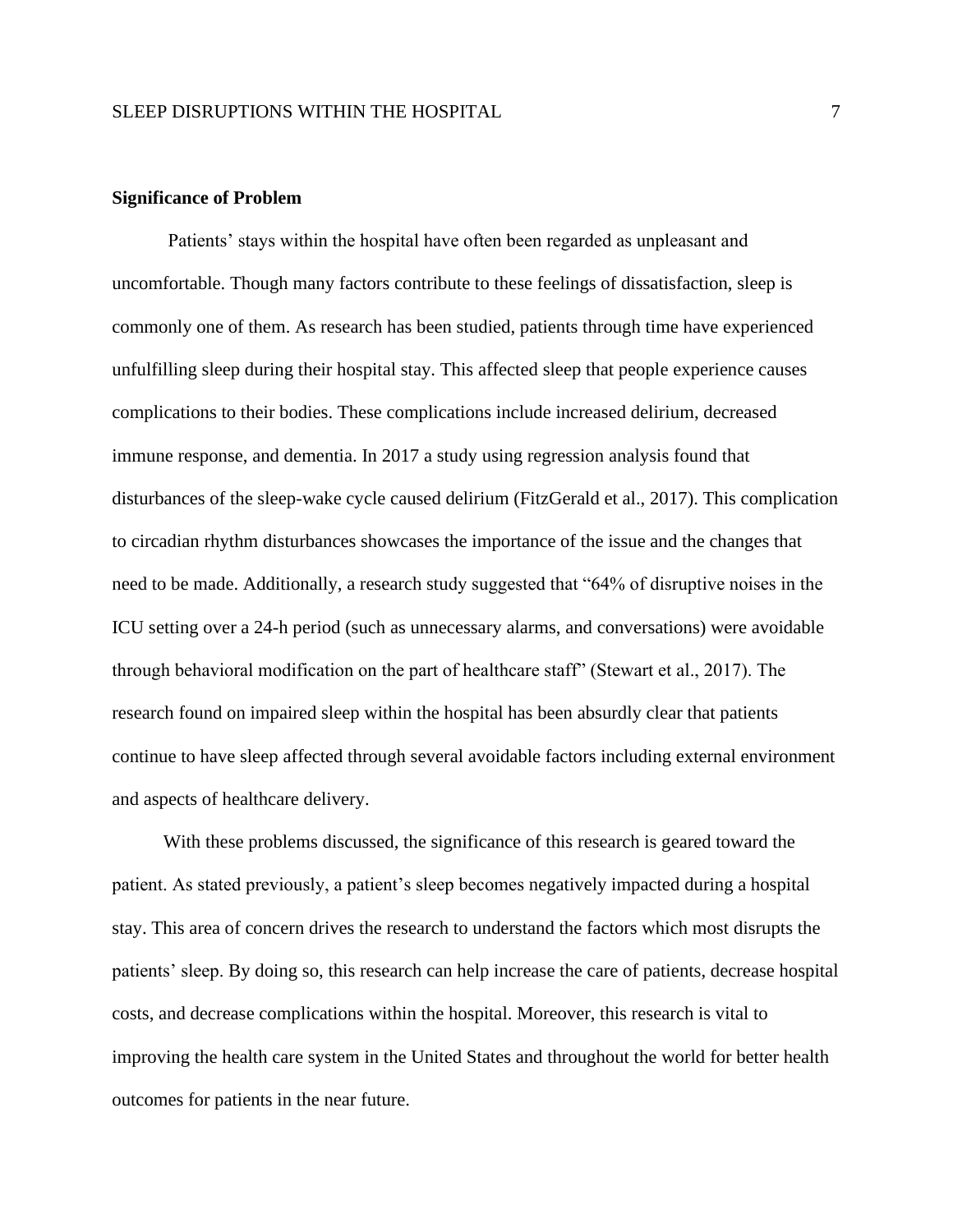## **Research Questions and Purpose Statement**

The study focuses on the literature on multi-level factors of sleep disruption during hospitalization, including hospital facilities, staff procedures, and personal accommodations. More specifically, the study aims to answer the following research question: What aspects of care are contributing to the occurrence of sleep disorders among hospital patients? The purpose behind this question and study is to actively advocate for the sleep cycles of patients in the hospital setting. By synthesizing the literature, steps can be made toward giving overall better patient care and hospital experience. Furthermore, this can result in improved patient outcomes, stays, and costs. Inquiry regarding the dynamics of these factors can provide recommendations for improvement of circadian rhythm disorders in the hospital setting for all patients within the United States of America.

## **Methods**

#### **Conceptual Framework**

Foundational research is framed by a number of frameworks and guidelines. This current study consists of an integrative review design, with the application of the Whittemore and Knalf Framework. The Whittemore and Knalf Framework is defined as having five categories to organize a literature review (Whittemore & Knafl, 2005). These components include problem identification, literature search, data evaluation, data analysis, and presentation. Through this chosen framework, the research findings are organized and showcases the themes found. To clarify, the problem identification within this research includes the significance of the project as the problem with sleep disruption in the hospital facility is stated. The second component of this framework includes the literature search. Within the literature search, the PRISMA framework, was utilized to identify databases and sources used to systematically identify research found. The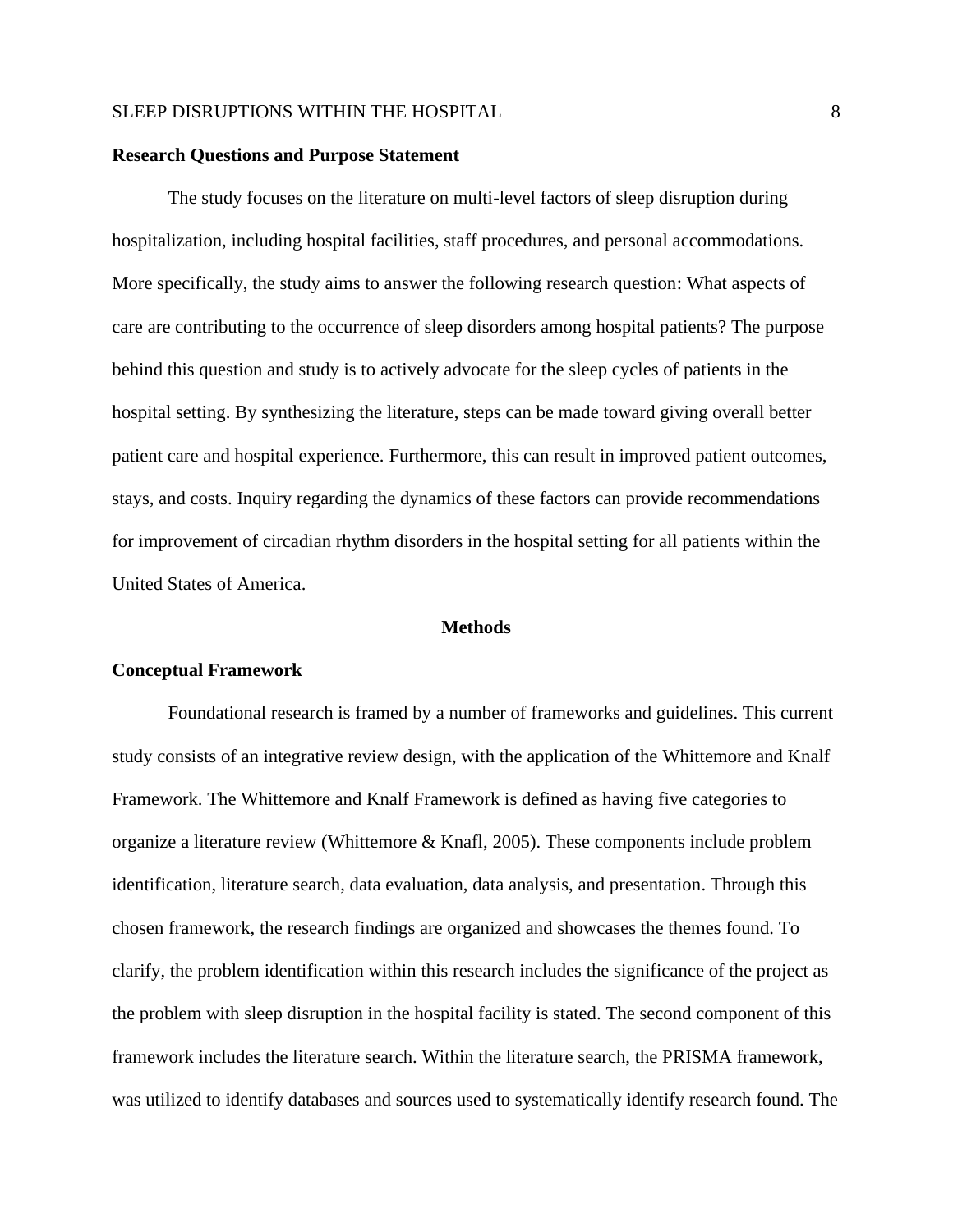third component of the framework is the data evaluation. This component exposed three strong themes from the literature found within the review. These themes include changes in the hospital setting, process of giving care, and health outcomes. The fourth component of the framework is the data analysis which involves processing the strengths, weakness and limitations to the data found. The last component of the Whittemore and Knalf Framework (2005), is the presentation of findings. This component includes recommendations and implications of the results that are found within research. Overall, the Whittemore and Knalf Framework can be outlined in appendix B for reference.

## **Literature Search**

## **Inclusion Criteria**

Inclusion criteria are applied to the final data compilation and analysis to ensure the most effective results. Firstly, the literature review required the articles to be of original research. This did not include previous literature reviews as they are not primary research. However, the use of original research is used in the integrative review including mixed-method studies, quantitative and qualitative research. Secondly, the inclusion criteria required these studies to be peerreviewed or high quality to ensure effective literature. Thirdly, this criterion required that at least one factor on the effects of sleep disruption be mentioned within the research article. Specifically, these studies must present findings of sleep disturbance within the hospital system as that is the main categorical research problem. Fourthly, the articles must be presented within the last 5 years to provide up-to-date information within the hospital setting. This ensures accuracy and effective research. Lastly, the inclusion criteria must be written in English to prevent confusion and inaccuracy within the research articles. The inclusion criteria helped lead the way for articles and ensured the highest level of accuracy in the studies found.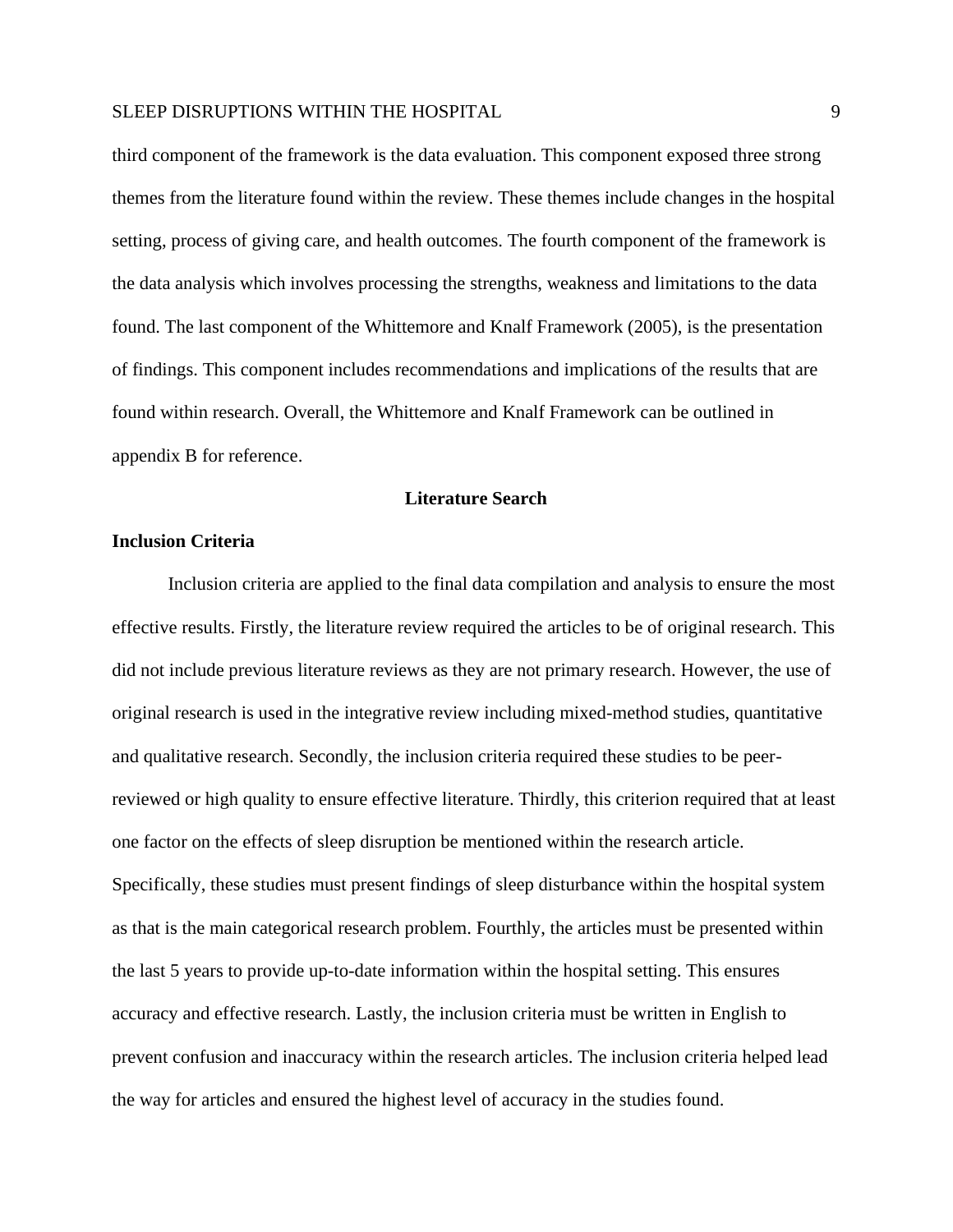#### **PRISMA Framework**

As part of the inclusion criteria, each article search was analyzed and was either kept or discarded for accuracy. Furthermore, when articles met the inclusion criteria, they were screened for proper condition. This process of reducing the number of research articles was aided by the PRISMA framework (Liberati et al., 2009). The PRISMA framework starts with the phases of search, eliminating duplicates, evaluating articles, and synthesizing the literature (Liberati et al., 2009). The synthesis of articles led to the implementation of guidelines to improve research reporting. Often, guidelines for literature reviews are put in place to improve the research process. The synthesized PRISMA framework that was used within this study is seen in Appendix A.

The search for these research articles was started by entering the research terms within the databases. The databases used were Medline, CINHAL, PubMed, PsychInfo, SAGE Journals, MEDLINE Ebsco, and ScienceDirect. Once the search terms were put in the databases, the first set of results was classified into the identification portion of the PRISMA framework. Once these sources were gathered, duplicates of sources were removed to improve the efficiency of the research. After the duplicates were removed, the remaining sources proceeded through the initial screening process. This initial screening process was done by looking at the article's title and abstract to see if there was any mention of sleep disruptions within the hospital setting. If the sources did not mention anything about sleep disruptions within the hospital, the resource would then be discarded. Also, if the source did not meet the inclusion criteria that were previously stated, it was excluded as well.

Following this, the next step was to verify the eligibility of the source. This included a full-text reading of the article (Liberati et al., 2009). If the article was not pertinent to the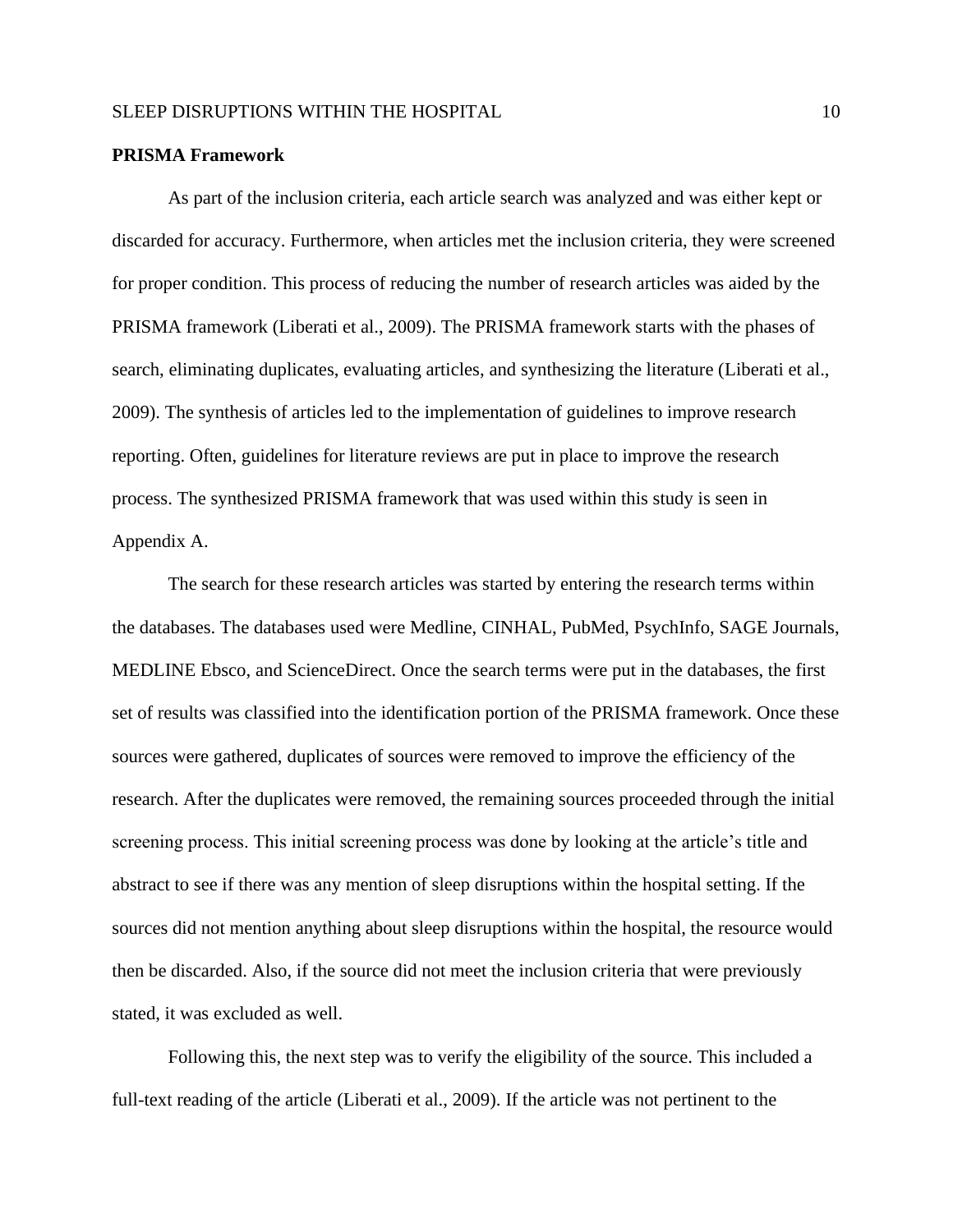inclusion criteria and did not stay relevant to the research article it was again discarded. The literature that was still included from the previous screenings, was then included in the article synthesis. The article synthesis is what makes up this research study. Once these articles had been synthesized, the literature was processed through a system of data extraction. Specifically, the identified data extraction includes the author, study design, year, sample size, sleep disruption factor, and the outcome of the study. This data extraction table allows the previous literature to be categorized and collected. After this process has been completed the research is then compiled into themes of hospital sleep disruption and findings to be used within the literature review. This complication of findings will include statistics, data, statements, and quotes. The data extraction table can be viewed in Appendix C. Using the data extraction table, relevant research and identifiable factors can be used for future research in the United States healthcare system.

#### **Data Analysis**

## **Overview of Findings**

The first search within these seven databases resulted in the data retrieval of 6,681 sources. The data from each database source is as follows: 580 in Medline, 2,590 in CINHAL, 1,489 in PubMed, 50 in PsychInfo, 746 in SAGE Journals, 241 in MEDLINE Ebsco, and 1030 in ScienceDirect. After the first search through the database, 58 duplicates were removed. Also, after the initial search, 6,102 sources were eliminated. These sources were eliminated for various reasons. Firstly, many studies did not focus on the outcome of the sleep disruption within the hospital causing those sources to be removed. Secondly, many studies were not primary research which had to be eliminated. Lastly, many studies did not fit the inclusion criteria. The 579 articles that remained went under a full-text analysis. Within the eligibility phase, these 579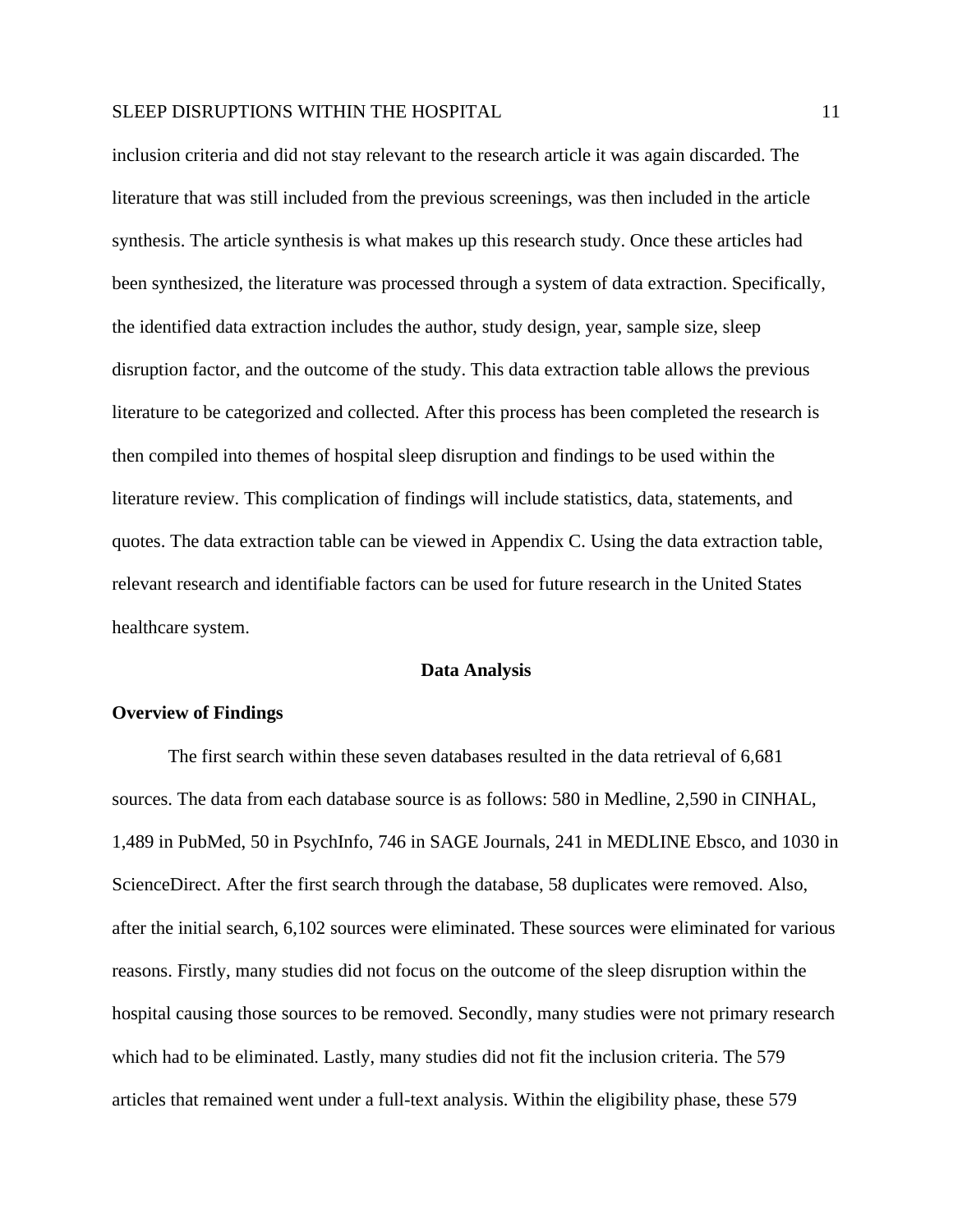articles were read with only 20 articles to be included in the compilation of the research study. The 559 articles excluded did not include the following: hospital sleep disruption not listed as an outcome, fails to mention a factor within the hospital sleep disruption, does not include or is unable to access the full text of the source. See appendix C again for the resources of the 20 articles and their primary statistics used. The PRISMA framework helped organize the research with a beginning search, duplicates removed and eligibility to allocate the best sources for a literature review about patients' sleep disturbed within a hospital setting.

#### **Summary of Literature**

## *Article Type and Quality*

The PRISMA framework compiled 20 articles about the effects of sleep disruption within a hospital setting, varying in article type and quality. As stated previously, these 20 articles have been published in the past five years. The issue of sleep disruption within the hospital remains relevant and demonstrates the urgency of the issue within the healthcare system. In addition, these articles written in the last 5 years, indicate the reliability of the research within multiple databases.

Accompanied by the quality of the articles chosen, the literature reviewed varied widely in article types. The data collected and synthesized comes from two cross-sectional studies, two randomized studies, two pilot studies, two multimodality studies, three non-randomized studies, one qualitative study, eight observational studies, one case-control study, and one exploratory descriptive study. All 20 articles included more than one author throughout, indicating a higher level of reliability of the resources. Additionally, all these pieces of literature met the inclusion criteria but contained different aspects of the impact of sleep within the hospital. As the information found about sleep disruption within the healthcare system was organized by the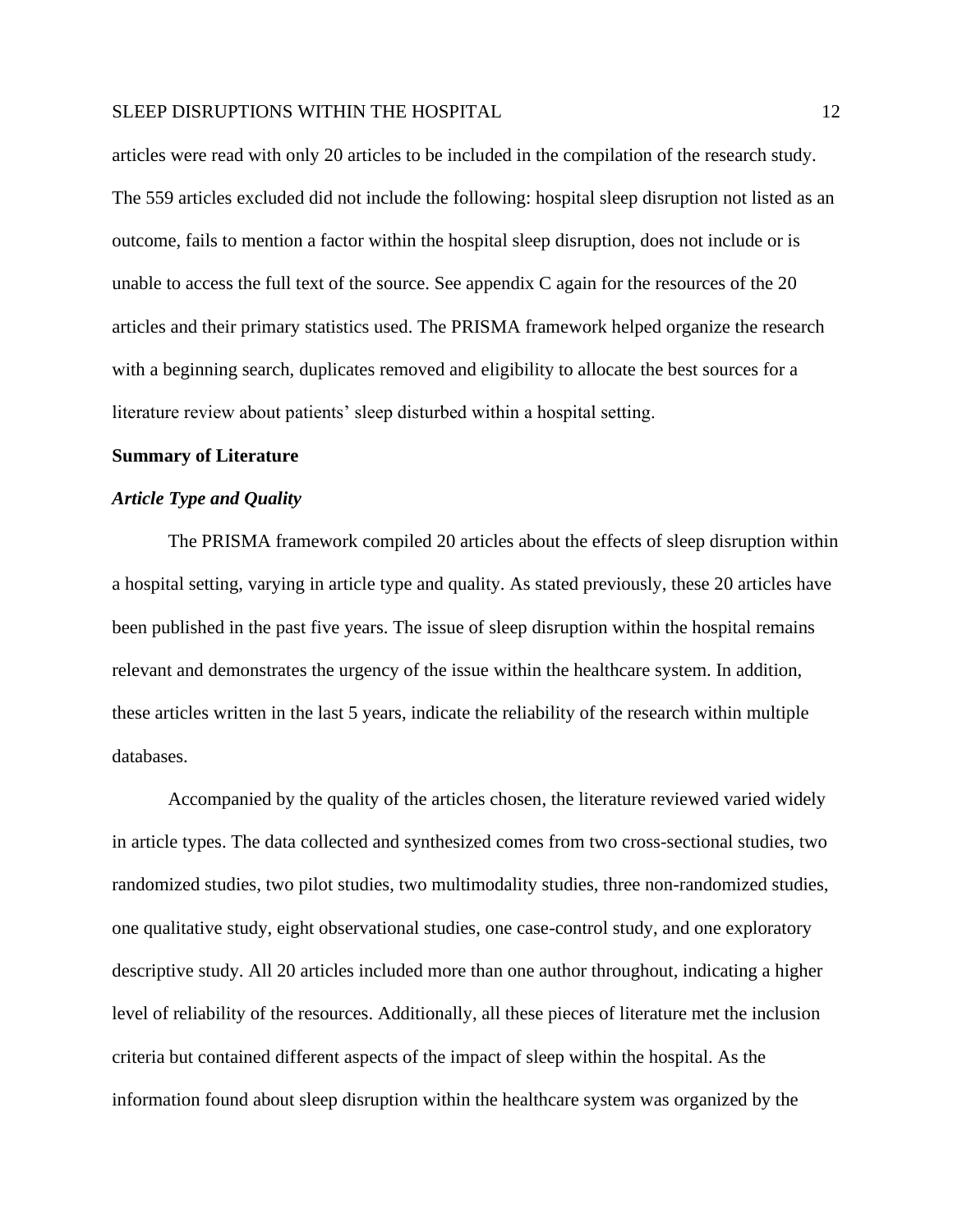frameworks stated previously, the findings of each source will be discussed in considerable detail. Research of this kind will be able to provide a deeper understanding of the issue at hand.

**Theme 1**. Through the research process, there was an abundance of literature focusing on the theme of structures of care that damage sleep within the hospital. As part of the structures of care, there are individual elements including environmental sound, activity, and lighting. Furthermore, these characteristics revolve around the setting of the hospital that affects a patient's sleep during their hospital stay. To begin with, the amount of ambient noise within the hospital is crucial for a patient's sleep. Studies have shown that hospital environmental sounds are higher than recommended, causing disturbances. According to Knauert et al. (2016), the average ICU sound level is between 43 and 66 decibels on the A-weighted scale (dba), with peak levels reaching 80-90 dba. Thus, the noise levels are simply too high. Knauert et al. (2016) specifically point out that WHO recommends limiting hospital noises to an average of 30 dB to 40 dBA at a maximum. In another study, Locihová et al. (2020) explicitly pointed out, "The present study also showed a strong association between time and noise levels, with minimum values between midnight and 1 a.m. Noise levels consistently exceeded the recommended standards, with the highest level being 64.3 dB". Noise levels within the hospital are well above health guidelines, indicating a growing concern over sleep disturbances. Again, in a recent research study, it is stated that 11-17% of awakened nights can be attributed to noise (Darbyshire & Duncan Young, 2021). With high amounts of noise disruptions, noise above the recommended limit of 30 dB decreases REM cycles and increases stage 1 of NREM sleep (Blume et. al, 2019). This change in sleep 1 cycle and REM prolongs wakefulness sleep and decreases memory consolidation within the brain. Due to this, the correlation of sounds within the hospital environment does have an impact on the recovery of patients as healing can be impaired.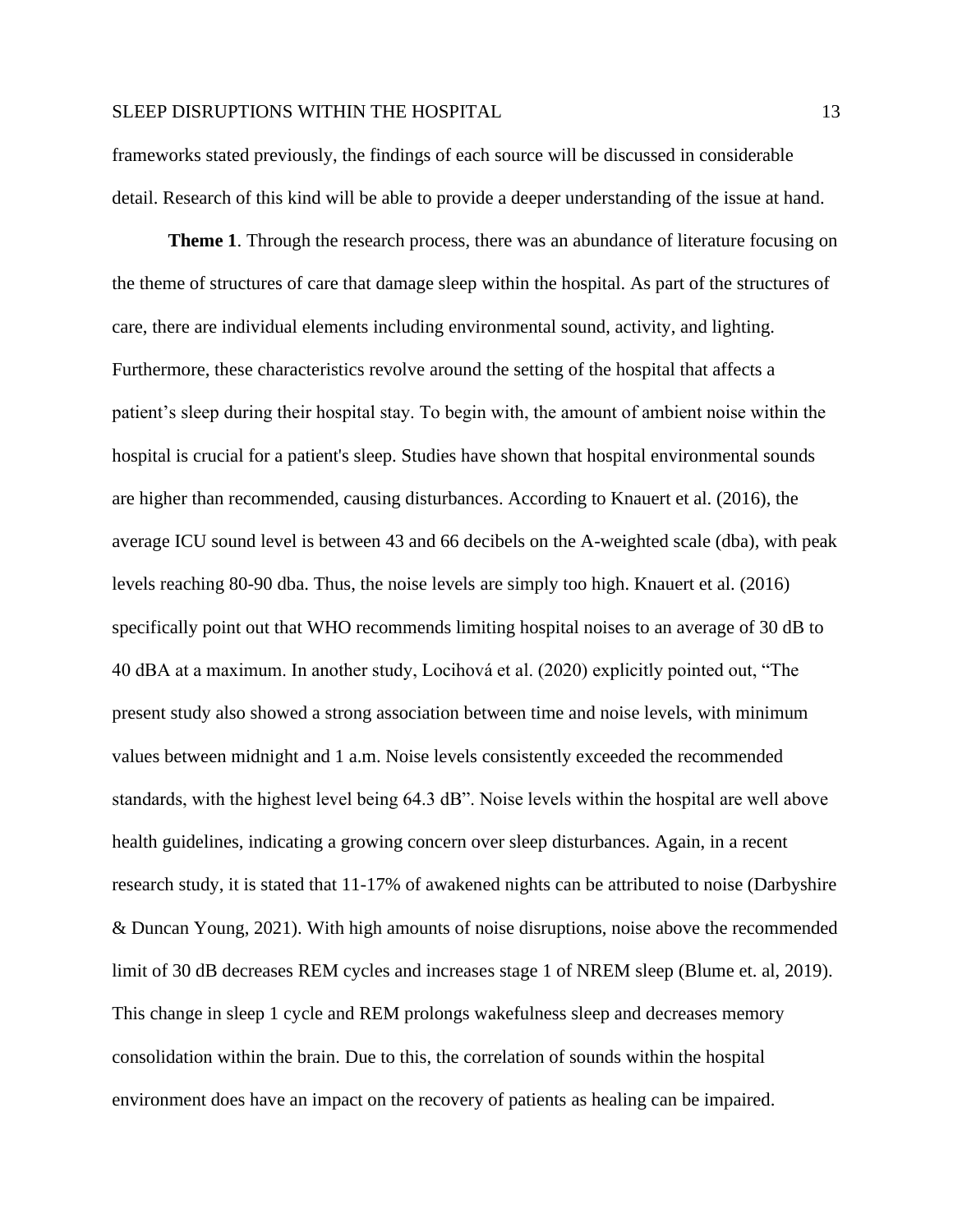Not only are the sounds within the hospital an issue but the background noises also contribute to sleep disruptions within patients. In a study, areas with dense floors and walls tend to amplify reverberation (Darbyshire & Duncan Young, 2021). Due to these factors, speech understanding can become impaired causing increased vocal use when background noise rises above 50 dba. A hospital averages most noises at around 50 dba, so vocal sounds continue to increase and disrupt sleep for patients. In this article, Danielson et al. (2018) have similar responses as it shows that even in empty hospital rooms there is still an average of 42 dba due to acoustic floors and background noise sources, including ventilation systems. In addition, Adell et al. (2021) also reported the most irritating factors causing sleep irritation on the first day of admission as alarms, nebulizers, and aspiration secretions as these factors create noise for patients. Patients reported hearing people speak when trying to fall asleep at night (Garcia Guerra et al., 2018). The increased noise has been shown to increase the production of hormones such as epinephrine, cortisol, and increase heart rate. With the stimulation of the SNS, patients' wakefulness can become increased and prolong the ability to fall asleep (Fink et al., 2018). Displaying that hospital environmental settings correlates with impaired ability to sleep and attributing to further complications.

These noise disruptions experienced within the hospital setting are recognized by clinicians and healthcare staff in many research studies. The nurses reported that the hospital floors were "inappropriately loud" during the night (Danielson et al., 2018). The admission of nursing staff proves that noise levels within the hospital setting are a considerable issue both during the day and at night. Again, in another study, "100% of clinical staff members identified noise as the major environmental stressor that affected patients' nighttime sleep" (Ding et al.,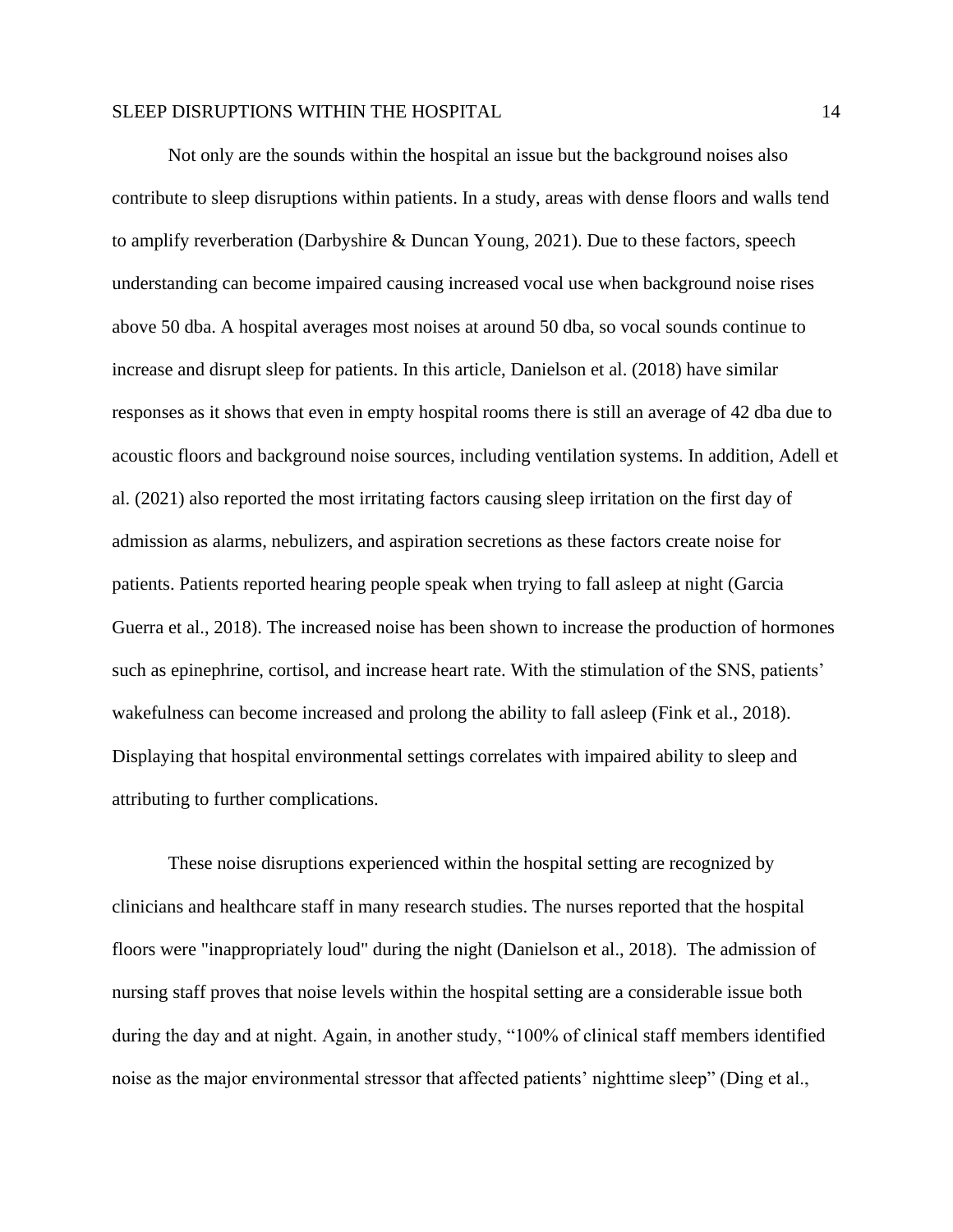2017). There has been a noticeable increase in sound issues within the healthcare staff, supporting the significance of this healthcare problem found worldwide.

In addition to the ambient sounds within the hospital that disturb sleep, other forms of environmental activity can also negatively impact sleep. Environmental activity includes the workforce within the hospital coming to and from the hospital floor. Oftentimes, emergency departments and ICUs are found to be more heavily trafficked than outpatient centers. This environmental activity can disrupt patients and cause poor sleep. In a research study patients' sleep was found to be improved on the weekend. The clinical activity in the ICU reduces at weekends due to variations in staffing levels and a reduction in elective hospital activity (Darbyshire & Duncan Young, 2021). In Darbyshire & Duncan Young (2021) the differences between weekend and weekday activity levels were statistically different in an impactful way. This environmental activity change could benefit patients from their sleep being disrupted in the REM and NREM stage 1 sleep cycles if implemented on a day-to-day basis compared to only a weekend basis.

While environmental sounds can negatively impact a patient's health, light levels found within the hospital setting can also create sleep barriers. Lux is a measure of the amount of light in a healthcare environment. Lux is a unit of measurement defined by the illuminance on a certain surface (1 lux = 1 lumen/m2) (Craig et al., 2021). A patient's circadian rhythm is known to be affected by illumination levels up to 180 lux (Diaz et al., 2019). However, in ICU settings the lux level should not be above 20 lux at night (Craig et al., 2021). According to Diaz et al (2019), the study results indicate that the ICU light level exposures varied from 5 to 1500 lux throughout the environment. Due to this, patients in the ICU for seven days began to have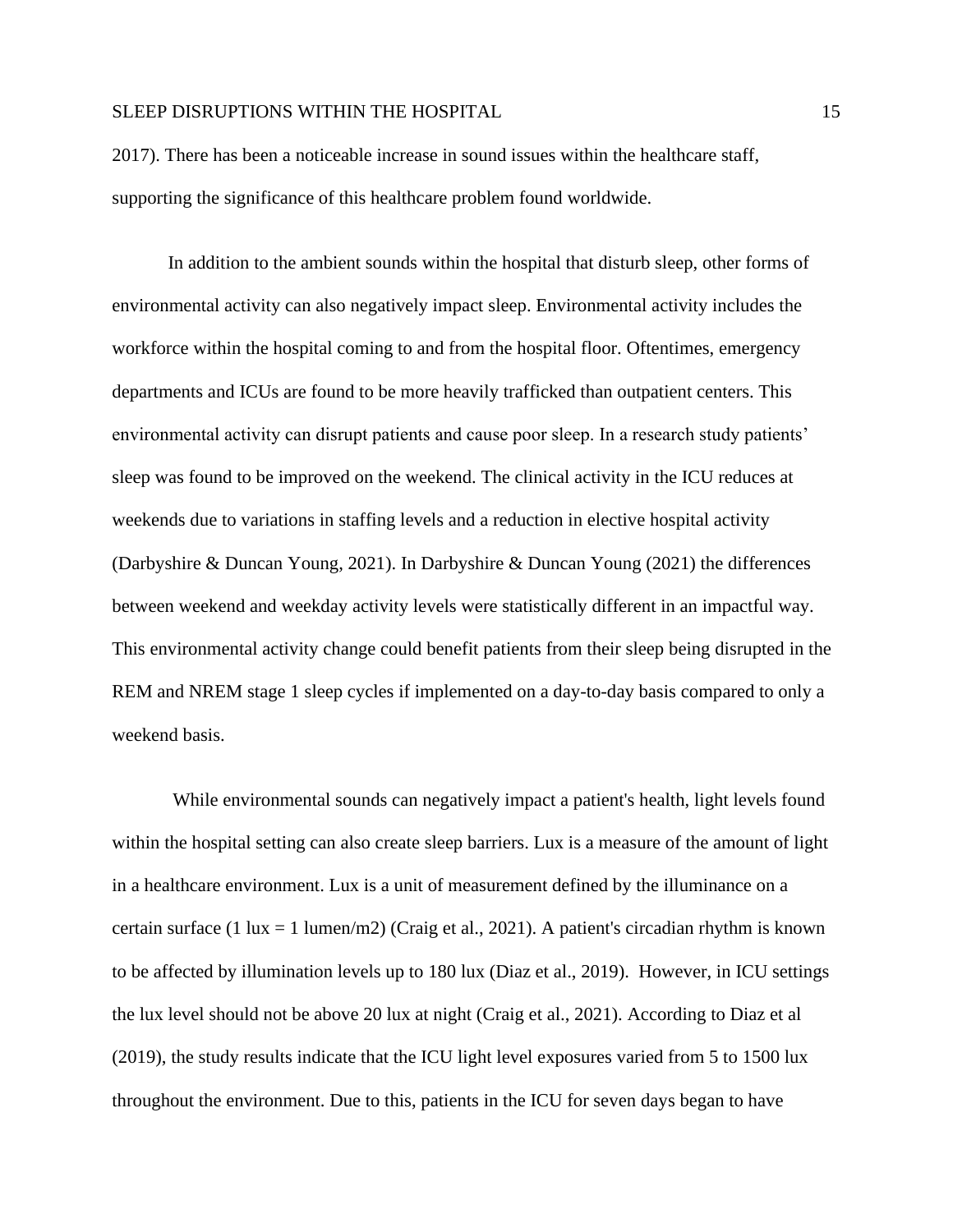desynchronization of clock genes. This desynchronization of clock genes led to a loss of circadian rhythmic behavior. In Craig et al. (2021), the mean maximum lux illumination of light was 33.43 which is 13 units above the recommended rate in an ICU during the night hours. This case study does indicate that the more medically demanding a patient may be throughout the night, the lighter exposure there may be due to increased care needs. Nevertheless, this increased light exposure can be detrimental to the patient's health as it can desynchronize the patient's circadian rhythm. The transitions between the sleep cycles can be fragmented due to increased light levels. Furthermore, this fragmentation of sleep can cause poor deep sleep and altering bodily hormones further impairing healing. In addition, a third research study (Engwall et al., 2017) measured 145 lux during the night. This exposure to light at night across numerous hospital studies showcases how this light level can impair the production of melatonin within the body. As melatonin relies on light cues to induce sleep and produce melatonin the consistent light levels can impair this ability. Furthermore, as melatonin can become impaired, the lack of production can cause restlessness and poor ability to want to sleep. This causes a serious concern for sleep disturbance within the hospital setting as the patient's sleep is continually being disturbed.

Research studies indicate that lux levels remain high at night even when the recommended lux levels should be lower. However, during the daytime lux levels should increase, to stimulate natural circadian rhythms for patients in their hospital beds. As stated previously, a human being's circadian rhythm is scheduled to have a 24 hour/7 day a week circadian rhythm. Among all factors, lighting has the highest influence on sleep rhythm. The recommended lux levels for daytime hours to promote the circadian rhythm are 1000 lux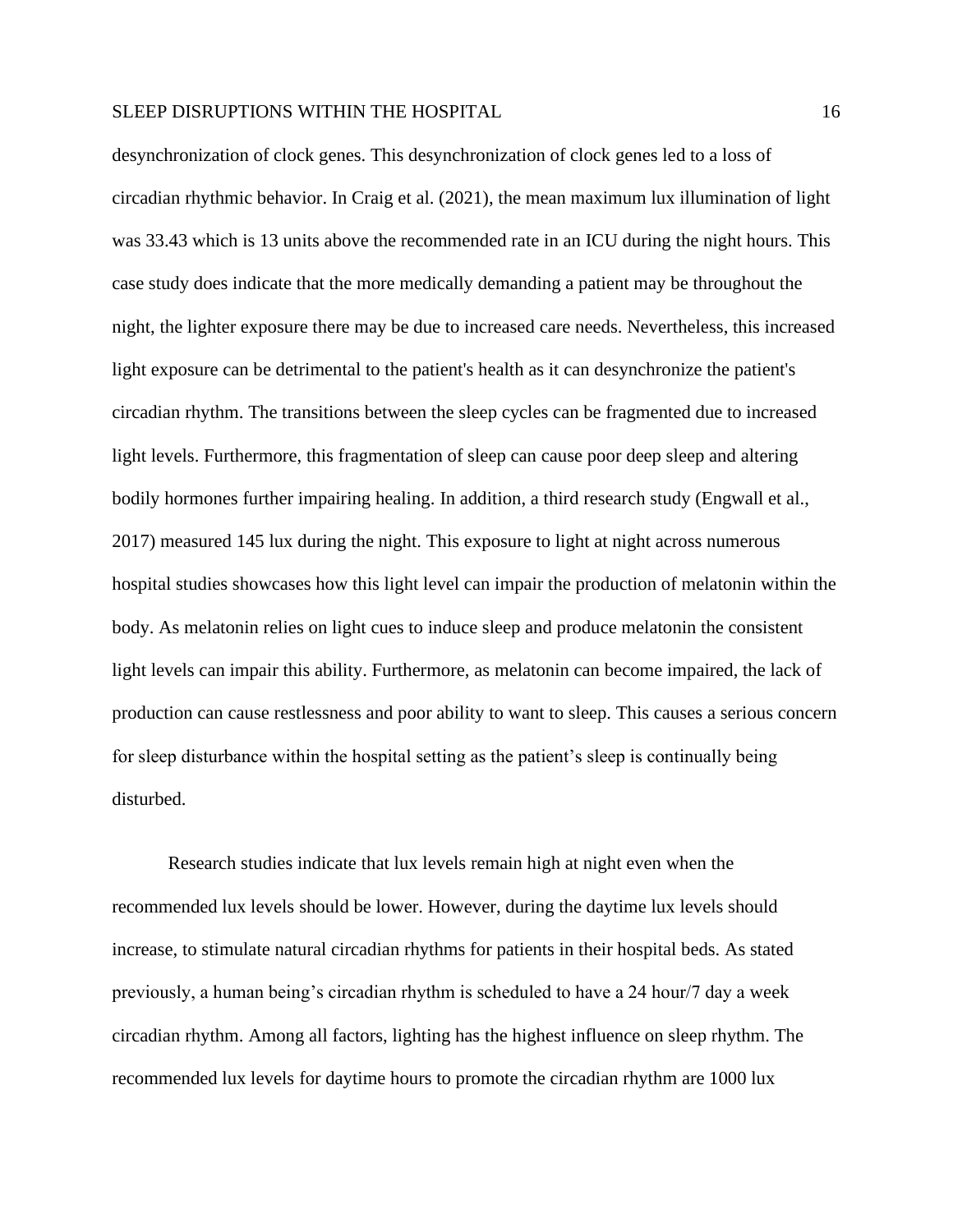(Lusczek & Knauert, 2021). In a study by Knauert et al. (2019), morning light levels were seen to be dim on the hospital floor, with several quick exposures to bright light. The compilation of low light in the morning with brief exposures to light can quickly desynchronize a patient's circadian rhythm. In a second study, the lux illumination levels were 318 during daylight hours (Engwall et al., 2017). This theme is seen again in a third study as the lux levels during the day range from 55-103 lux and a morning median of 116 lux (Lusczek & Knauert, 2021). The lack of light illumination can dysfunction the secretion of melatonin as it can produce during the day and cause a longer duration of sleep during the daytime (Blume et. al, 2019). This impairment of melatonin causes the brain to become confused of sleep times within the body resulting in patients often sleeping throughout the day and not at night. The changes to activity, sound, and light within the structure of care deeply affect patients' sleep cycles during their hospital stays. Topics such as these are linked to the locality of care as the factors are specific to the hospital setting alone. The other factors contributing to sleep deprivation will be discussed further.

**Theme 2**. The second principality found within literature that influences the outcome of a patient's sleep cycle within the hospital setting is the process of care setting. This theme is again defined as the way in which patients receive care. Within this realm, the findings from research studies identified staff procedures, and personal accommodations as the themes for care settings. To start, the staff procedures within the hospital are set in stone by institutional writing. A nurse must follow the hospital's protocol regarding what healthcare personnel must do. The research study found that at least 100 percent of the participants (38 out of 38) reported that the in-room disruptions frequently shortened their sleep (Ding et al., 2017). Again, this theme was reiterated by another study in which patients reported that healthcare workers woke them up every 2-3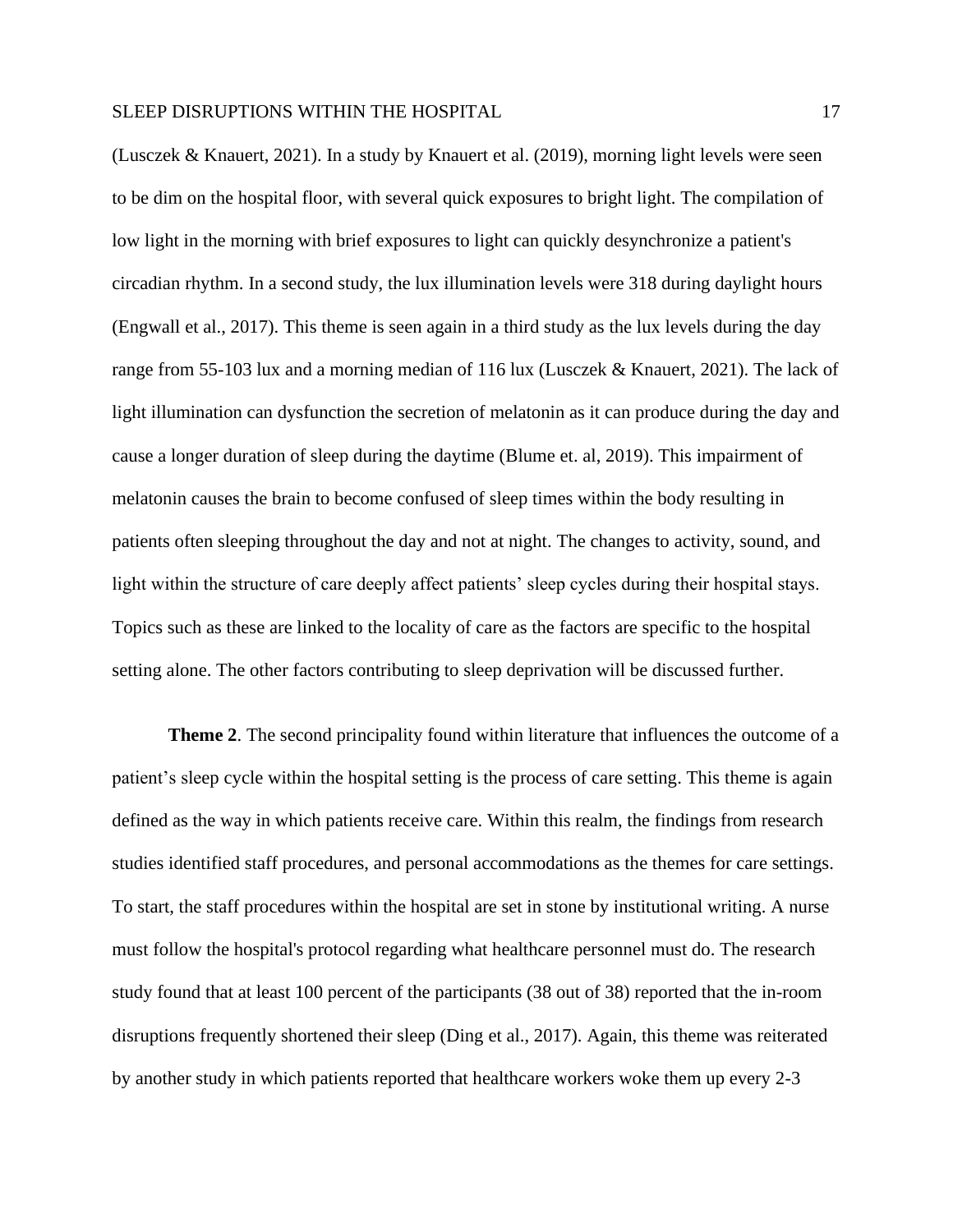hours for medical services causing discomfort to their sleep at hand (Mouch et al., 2020). Patients in a third research study had the same issue with being awoken up to 8 times an hour within the ICU (Stewart et al., 2017). The presence of healthcare works within hospital rooms can cause sympathetic factors including epinephrine and cortisol (ATCH) to release (Blume et. al, 2019). This sympathetic stimulation counteracts the NREM stages causing wakefulness and poor deep sleep. This further prevents tissue, bone and muscle regeneration causing serious sleep discomfort to many patients.

Though in-room disruptions for hospital care affect patient sleep it can be a nonmodifiable stressor as many of these interventions are time-sensitive. As the staff stated in a research study, "Participants from the clinical staff group (50%) perceived environmental disturbance caused by an unpredictable workflow as contributing to sleep disturbance. Staff also indicated that workflow may be a nonmodifiable stressor on sleep and a trigger for multiple other environmental stressors such as noise, light, and in-room interruptions" (Ding et al., 2017). These medical interruptions are a significant threat to alerted circadian rhythms that need further investigation.

The second component found within the process of care setting is the patient's personal accommodations. Oftentimes, patients have certain circumstances and preferences that can impact their sleep. One of the personal accommodations that made patients lose sleep or have a poor quality of sleep was roommates. In a research study, patients found that their roommates kept making noise themselves to decrease sleep (Mouch et al., 2020). Or the roommate's visitors and healthcare provider caused a disruption within the room. The research showed that as an individual, the patient already had increased medical interruptions. However, with a roommate,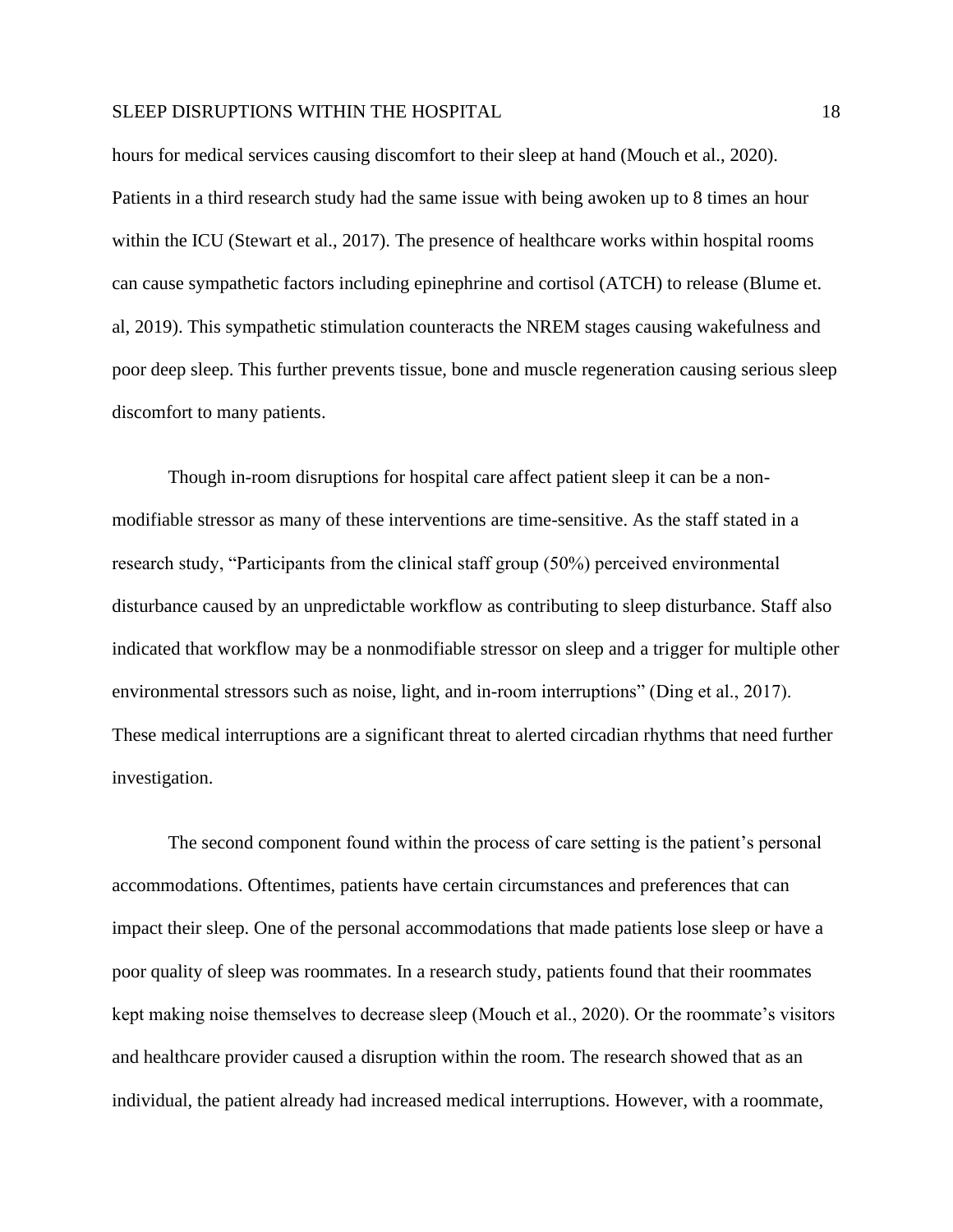there were more medical interruptions within the room. The second factor within-person accommodations that affected patients' sleep is the psychological factor within the hospital. The psychological factor of fear within the hospital disrupted patients' sleep. A research study reported that more than half of the study group, 57%, had psychological factors that affected their sleep (Ding et al., 2017). The idea of uncertainty about their health status caused patients to stress about their health condition and lose sleep overall. Again, the stress patients experience can cause sympathetic stimulation within the body further impairing NREM sleep and increasing bodily wakefulness (Blume et. al, 2019). In a study by Diaz et. al (2018) nurses visited patients before surgery in the hospital to educate on expectations on the ICU to decrease stress and sleep disruptions in the hospital. Through this study, patients had an increase in sleep and decreased stress level. This personal accommodation can be alarming for many and is a very challenging factor to modify for patients in this mental state but through education intervention, a solution can be achieved.

The last personal accommodation that causes patients to disrupt their sleep is pain. In Ding et al. (2017), 50% of the staff noted that the patient's pain and illness affected their sleep in a negative way. According to a second study whose theme was similar, a handful of participants found that pain was a barrier to their sleep. This pain was often described by the patient as discomfort within the bed (Mouch et al., 2020). As part of the hospital setting, there are factors such as personal accommodations and staff procedures that negatively affect the patient's sleep cycle.

**Theme 3**. The two categories of the structure of care and process of care setting affect the third theme found using the Whittemore and Knalf Framework which is health outcomes. Due to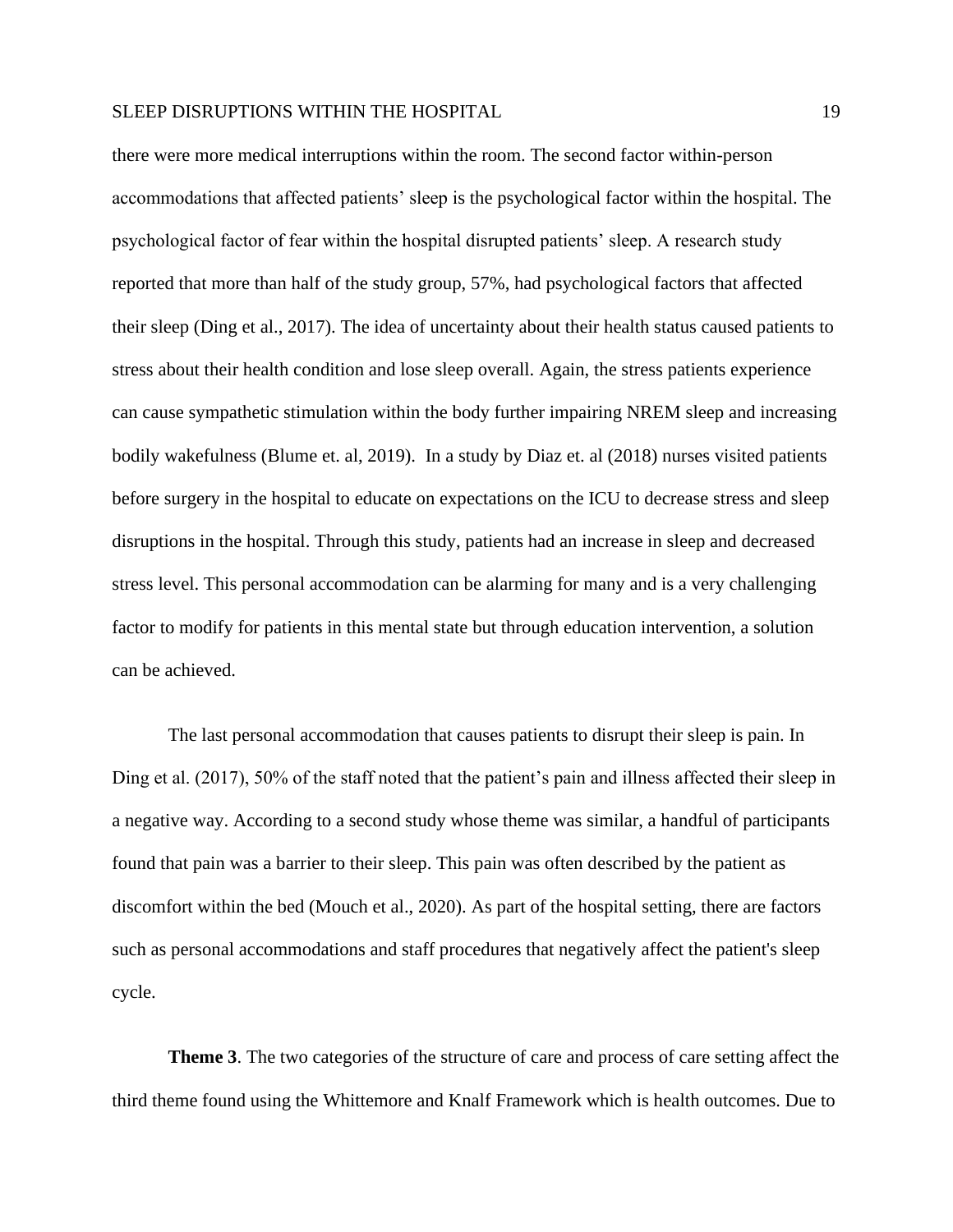the impairment of the sleep cycle within the two previous categories, a patient's health is altered. Specifically, because of the setting of care and process of care patients, sleep has become negatively affected with dysfunction in sleep cycles of NREM and REM which in turn influences a patient's health outcomes of healing. As disruptions occur oftentimes the sympathetic response is stimulated, melatonin decreases, and stage 2 of sleep becomes affected. With these changes, particularly within stage 2 of NREM sleep psychological changes can occur (Blume et. al, 2019). As states previously, stage 2 within NREM has sleep spinals which help produce long term memory and psychological functions. As sleep 2 cycle becomes disrupted psychological changes become more prominent. In a research study, 39.3% of participants who had short and long sleep disruptions experienced more severe depressive symptoms (Zheng et al., 2018). These depressive symptoms can continue to occur with more sleep disruptions. It is found that through adequate deep sleep patients' depressive symptoms may be treated. Not only does research indicate that disturbed sleep can lead to depression, but also long-term cognitive dysfunction.

Long-term cognitive dysfunction is attributed to poor sleep cycles with limited deep sleep. According to a research study, sleep effectiveness was 59.9% with sleep cycles falling into categories NREM stage 1 and NREM stage 2 within the hospital setting (Srikanth et al., 2021). This finding is again stated in another study indicating that patients had poor sleep efficacy within the hospital of less than 50/100mm (Aitken et al., 2017). A third research study indicated that the sleep efficacy is 66.1 for patients in the study which is poor quality of sleep within patients in the hospital (Locihová et al., 2020). This theme is indicating that there are significant reductions in the restorative sleep stages when sleeping in the ICU (Díaz-Alonso et al., 2018). Sleep in the ICU can be described as fragmented due to a reduction in restorative sleep stages.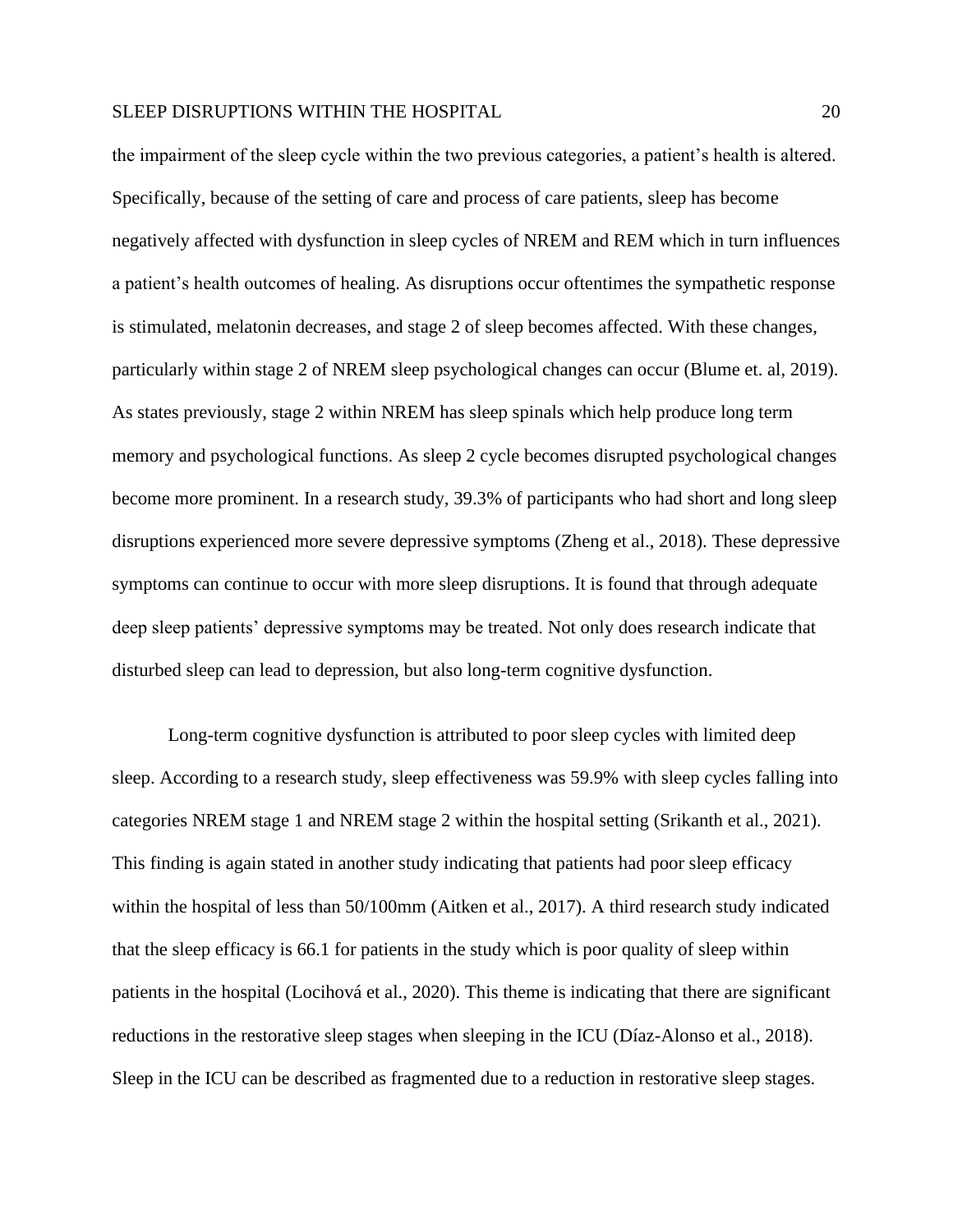The poor sleep efficacy of only NREM stage 1 and NREM stage 2 sleep cycles reflects fragmented sleep as these cycles are only surface-level sleep. Compared to NREM stage 3 and REM these cycles are for long-term memory and deep thinking. According to this study, memory function can be negatively impacted by a lack of REM cycles and NREM stage 3; but high amounts of N1 and N2 cause poor memory formation. Without deep sleep, the memory of each day cannot be transferred into long-term memory for the patient. This can lead to cognitive delay and ultimately cognitive alteration. Delirium is the result of cognitive impairment in the patient which is another alteration in mental function.

The last cognitive alteration found in research due to sleep alteration is delirium. Research states, "Our study showed that serum melatonin rhythms were altered in patients with delirium. We observed a loss of the melatonin circadian rhythm with the acrophase at 06:00 hours in patients with delirium. Additionally, fluctuations in melatonin secretion were moderate in patients with delirium. However, diurnal variation and a diurnal curve of melatonin secretion were observed in patients in the control group. These findings suggest that the physiological pattern of melatonin secretion is greatly disturbed among patients in the ICU" (Sun et al., p.7, 2021). The alteration of the melatonin within patients causing poor deep sleep throughout night specifically within REM. Without consistent melatonin exposure, patients can have poor sleep function and lead to delirium. In a second research article, the evidence shows 20% of patients out of 145, developed delirium within the first week of their hospital stay (FitzGerald et al., 2017). The evidence behind cognitive alteration when a patient has an impaired sleep cycle is undeniable. These main themes call for action in healthcare to prevent complications of altered sleep in the future.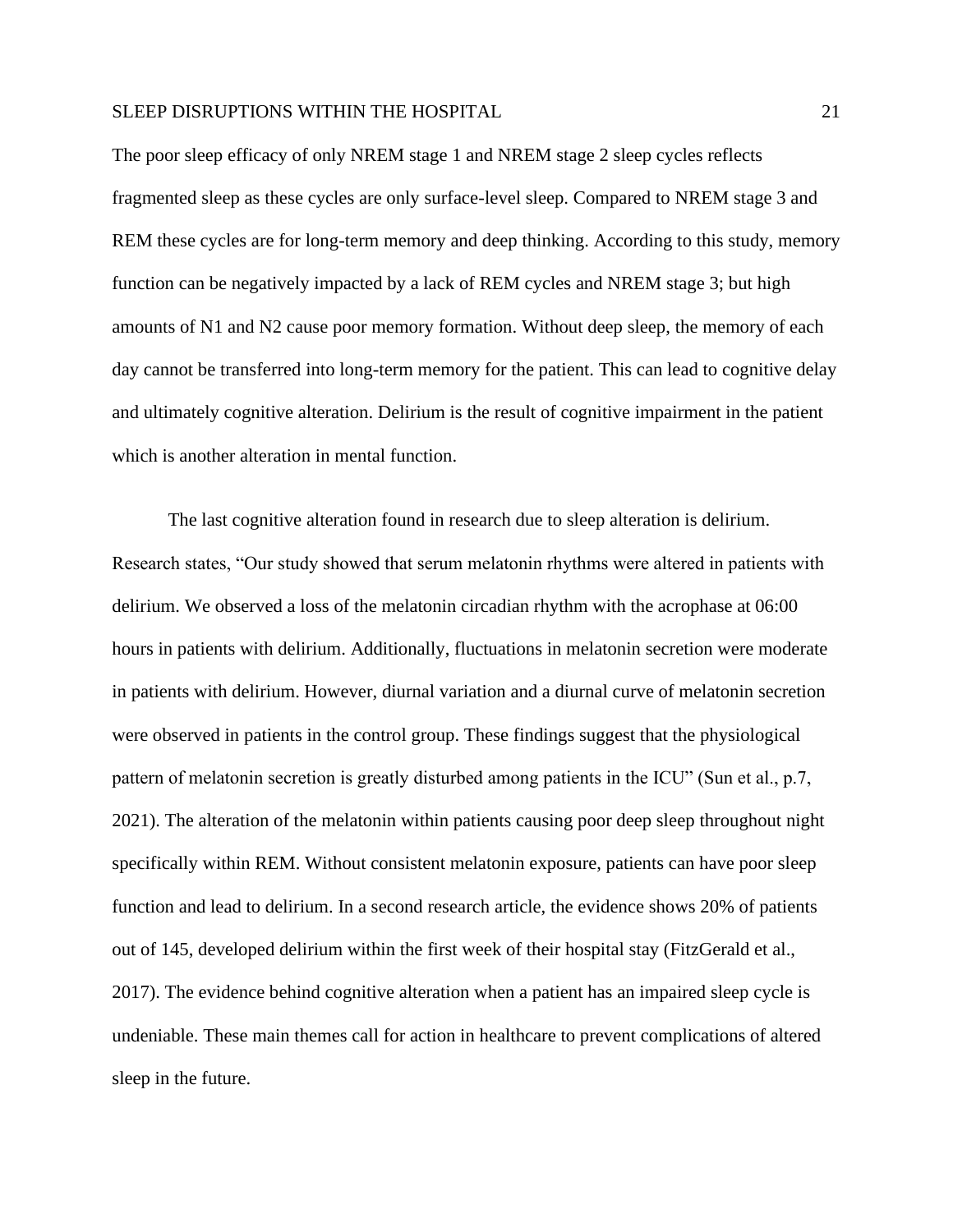The second pattern of health outcomes found within changes in sleep in the hospital is impaired immune response. In the circadian rhythm, cortisol plays a key role as the hormone that sets the central cik. Cortisol is used in synchronization and has a diurnal distribution of innate immune system cells (Coiffard et al., 2019). The theme found in research is that a patient's sleep becomes disrupted when the cortisol release becomes delayed. Specifically, in the ICU patients who developed sepsis, the peak of the cortisol levels was delayed. As patients' circadian rhythms are negatively affected, their cortisol levels become delayed, thereby decreasing their immune function. As a patient's immune function is altered, sepsis can increase and overtake their body. Due to this, healthcare suffers from a serious problem that can be prevented by fixing patients' sleep disruptions. The effects of impaired sleep within the hospital have become unavoidable as the problems of cognition and immune response can be avoided in healthcare with implementation.

#### **Data Evaluation**

#### **Inconsistent and Supportive Findings**

The findings from this literature review were largely consistent, as the information found was supported by other authors researching the same topic. Through the research process, there was widespread agreement that patients within the hospital had disrupted sleep especially within hospitals and especially intensive care units. In addition, the research study authors concluded that the problem of sleep disturbance within the hospital is not unifactorial. Instead, the authors of the literature indicate that many interventions need to be made for the issue of circadian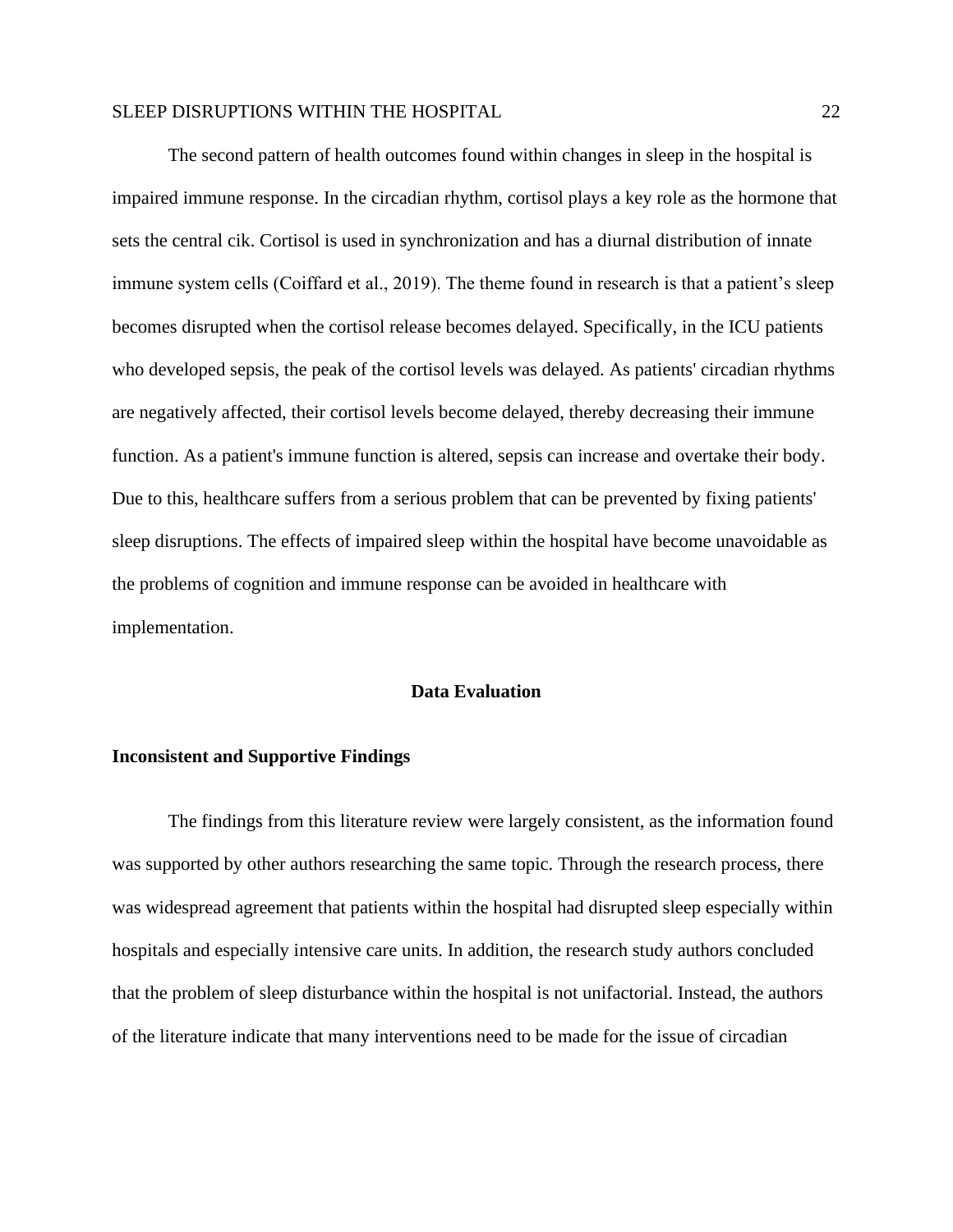rhythm disturbance to be resolved within the healthcare system. Research within this review indicated similar findings on all seven databases studied.

 Inconsistent findings from the study were rarely found. However, there was one consistent issue throughout the review. This issue was, there was not enough established research for the long-term effects of sleep disruptions within the hospital. The articles found concentrated on the acute changes to health outcomes however there was minimal research on the long-term effects of sleep deprivation. To conclude, the literature review revealed many aligning findings with only minimal inconsistent findings.

#### **Strengths**

#### *Strengths of the Article Included*

Within the literature review, there are many strengths found within the collection of research articles found. Firstly, the literature review process caused hundreds and thousands of articles to be reviewed. By reviewing these articles, pieces of literature were excluded if the articles did not meet the inclusion criteria and were not of high quality. This demonstrates that the remaining studies found within the literature review are of high caliber. Particularly, the thorough collection process of these 20 articles ensures that the data is applicable to patient sleep disruption within the healthcare system in the current society. The selection of the research studies was by primary research alone with no exception to previous literature reviews or secondary research. Not only are the research studies of high quality but they range from several databases. By researching in several databases, the same search terms eliminate author bias within the literature review. Additionally, the use of several databases enables more diverse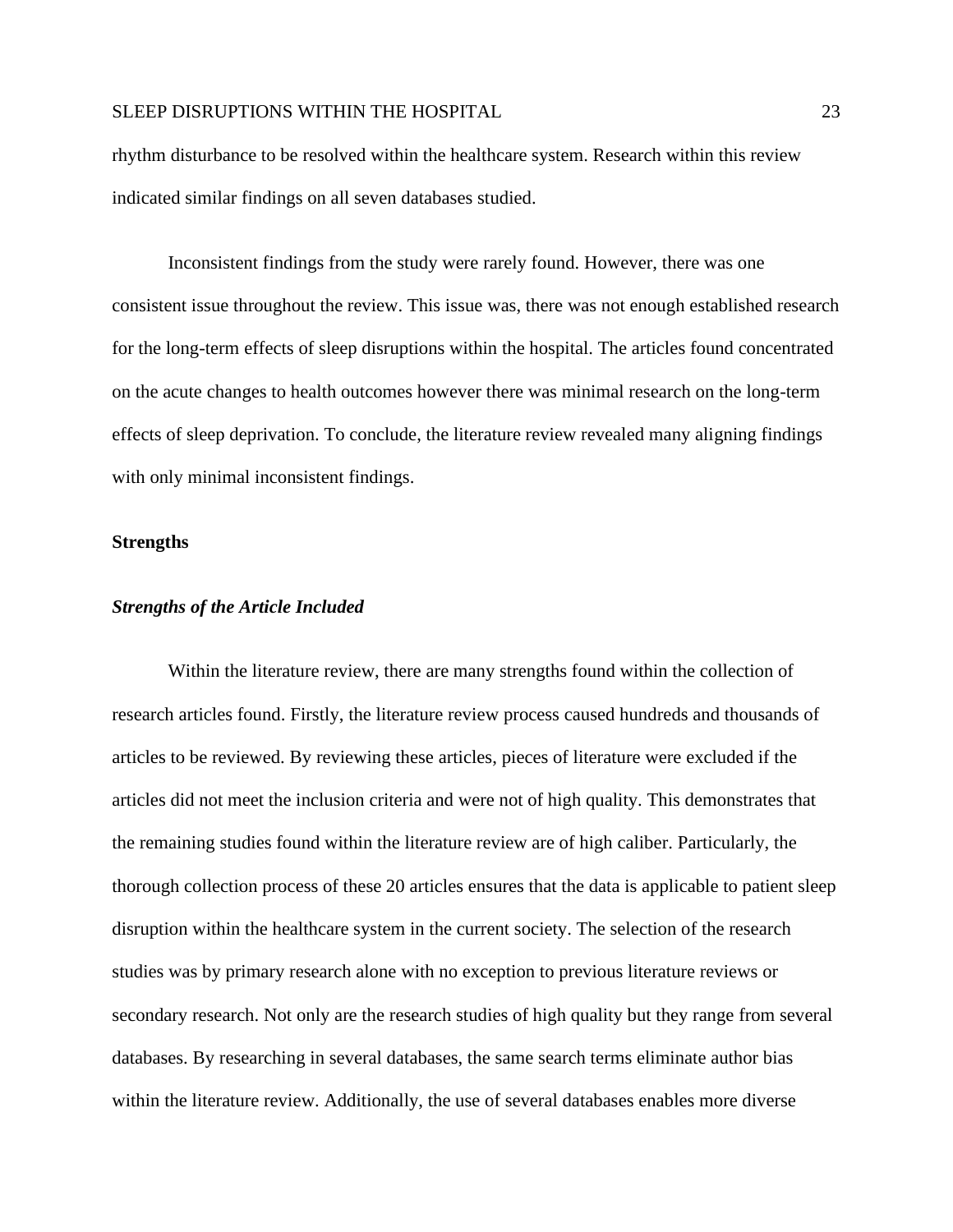information, authors, and countries researched within the topic of sleep disruptions in the healthcare system. Though the research was done on several databases with thousands of results, the main conclusion is still made which is that a patient's circadian rhythm is deeply affected during their stay in a hospital.

## **Limitations**

#### *Limitations of Articles Included*

Though there are numerous strengths found within the literature review but there are also limitations within the study. It is vital to point out the limitations within research to allow improvements to be made in the future. First and foremost, the number of articles researched on the structure of care was extremely higher than the number of articles researched on the health outcomes of circadian rhythm disruptions. As health outcomes of sleep disruption are clearly a problem, there were not as many research studies about these issues compared to other categories. Through this, the literature review may not have been able to precisely portray the health outcomes of a patient with sleep deprivation in the healthcare system. The literature review also has a limitation in that sleep deprivation is a widespread issue that is well researched, but the research that simultaneously addresses the solution is lacking. It is difficult to understand how much research is being done to address the problem within sleep deprivation as the problem itself is just being understood within the healthcare system. The last limitation to the literature review is the vast variety within the topic. There are mass amounts of reasons behind sleep deprivation within the hospital and is hard to research in a small literature review. As this topic is broad this review pinpointed the themes found within the research but the possibility of other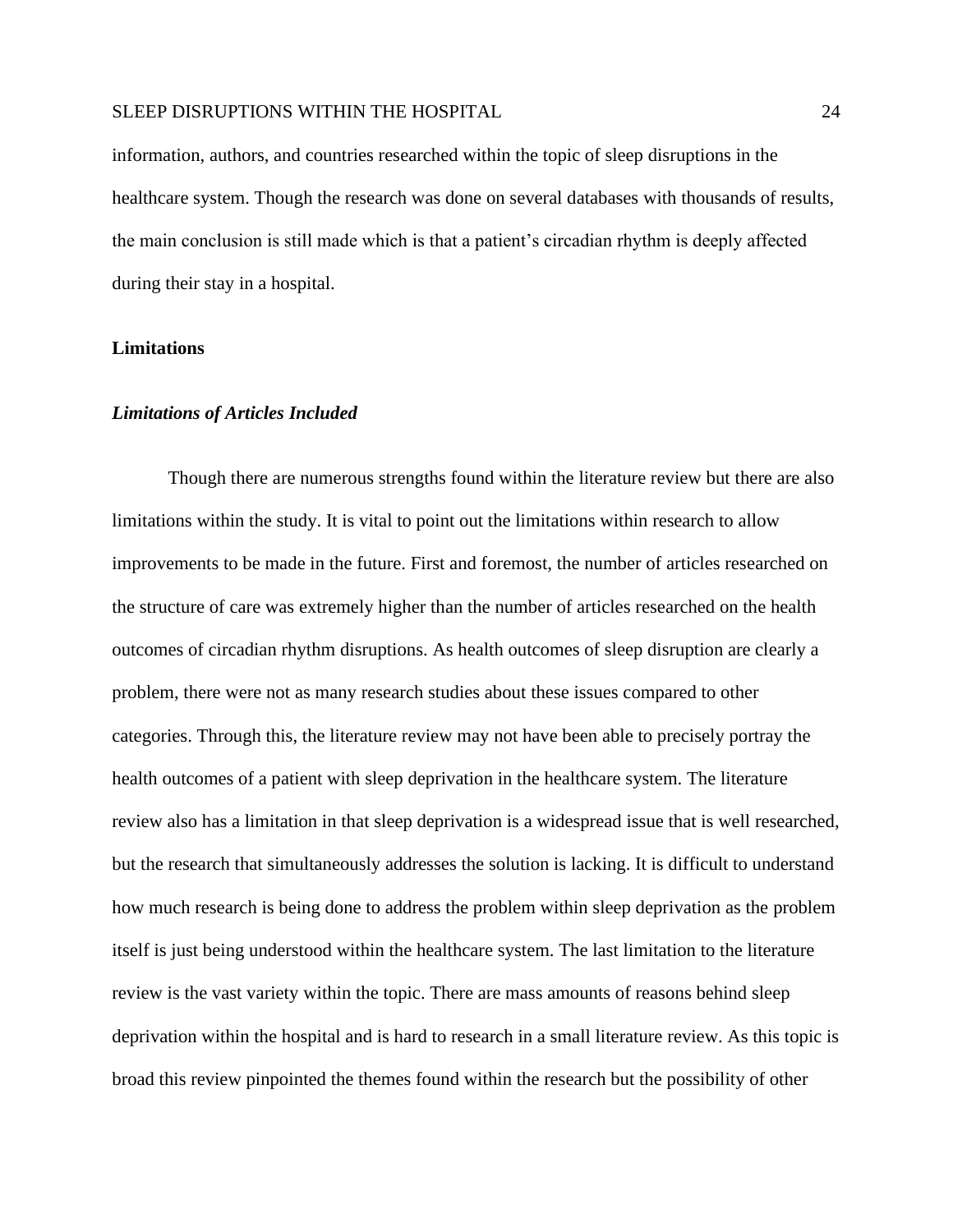factors being left out is likely. In conclusion, the research behind sleep disturbance within the hospital is multifactorial and very wide-ranging leading to several limitations within this literature review.

### *Limitations of Study Methodology*

Several limitations were found in the methodology used for the literature review. First and foremost, there were several articles and data sources that could not be used due to the inability to access the literature. Secondly, there is difficulty in compiling various studies and comparing them. For instance, there is a limitation to combining studies with varying sample sizes, methods, year, population, hospital unit, and country. Due to this alteration in the study, the comparison of data can cause unpredictability within the literature review. Additionally, due to the compilation of the data, personal bias could have affected the data. In cases where bias is possible in evidence, the analysis of the statistics and study findings could have been altered in a negative way. Furthermore, bias could have affected the analysis portion of the data, as well as the data extraction process. Moreover, as the literature review was compiled a portion of the data was handpicked causing further possible bias within the given research paper. Lastly, there is a limitation in the fact that it is impractical to conduct a literature review on all the research found on the topic of sleep disruption within the hospital. The literature review conducted a portion of the research on this topic as it is unrealistic to be able to use all research found. These gaps within the literature review are a possibility and can cause limitations within the study at hand.

## **Implications**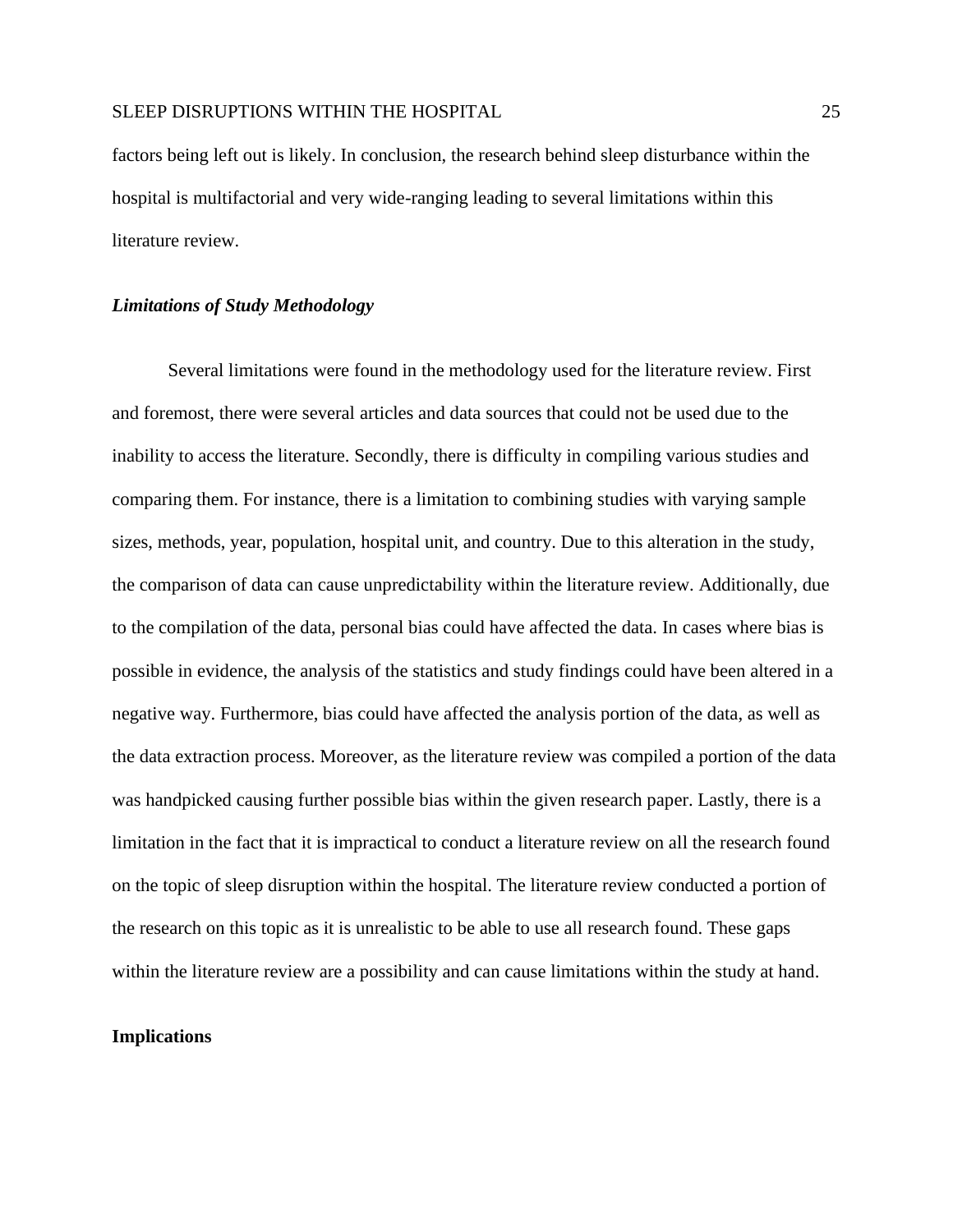The concept of sleep disruption within the healthcare setting causing altered health outcomes is of substantial significance as it affects patients in all healthcare settings across the globe. Patients staying in hospitals deserve adequate sleep-in order to rest and recover without worrying about sleep complications. As stated previously, sleep deprivation is often times preventable and can be fixed within multifactorial interventions (Stewart et al., 2017). The problem at hand has solutions due to the preventability of the problem. The literature review revealed a variety of factors that contribute to sleep deprivation within the hospital, highlighting the pressing need for interventions for improved patient health.

 It has been found in the literature that sleep deprivation is a multifaceted problem within the healthcare system. Following this literature review, recommendations can be made to improve the setting of care, and the process of care to increase the health outcomes of patients within the hospital. The first implication to be made is that more research should be done to solidify the understanding of the problem. Through this literature review, problems have been identified that have worsened health outcomes due to sleep disturbance. By continuing this research, more data and evidence can be brought up to date and begin to dive deeper into the more affected health outcomes within the hospital. By using current research, hospitals will be able to find more evidence-based solutions and prevent patients from developing health complications. Additionally, further research will be able to provide multifactorial solutions to the sleep disruption issue. As research has concluded, the combination of many factors causing sleep disruptions needs to be solved in the same manner. Although the problem is solvable, it is multifactorial and requires extensive research to determine the most effective solution to implement for the patient's well-being.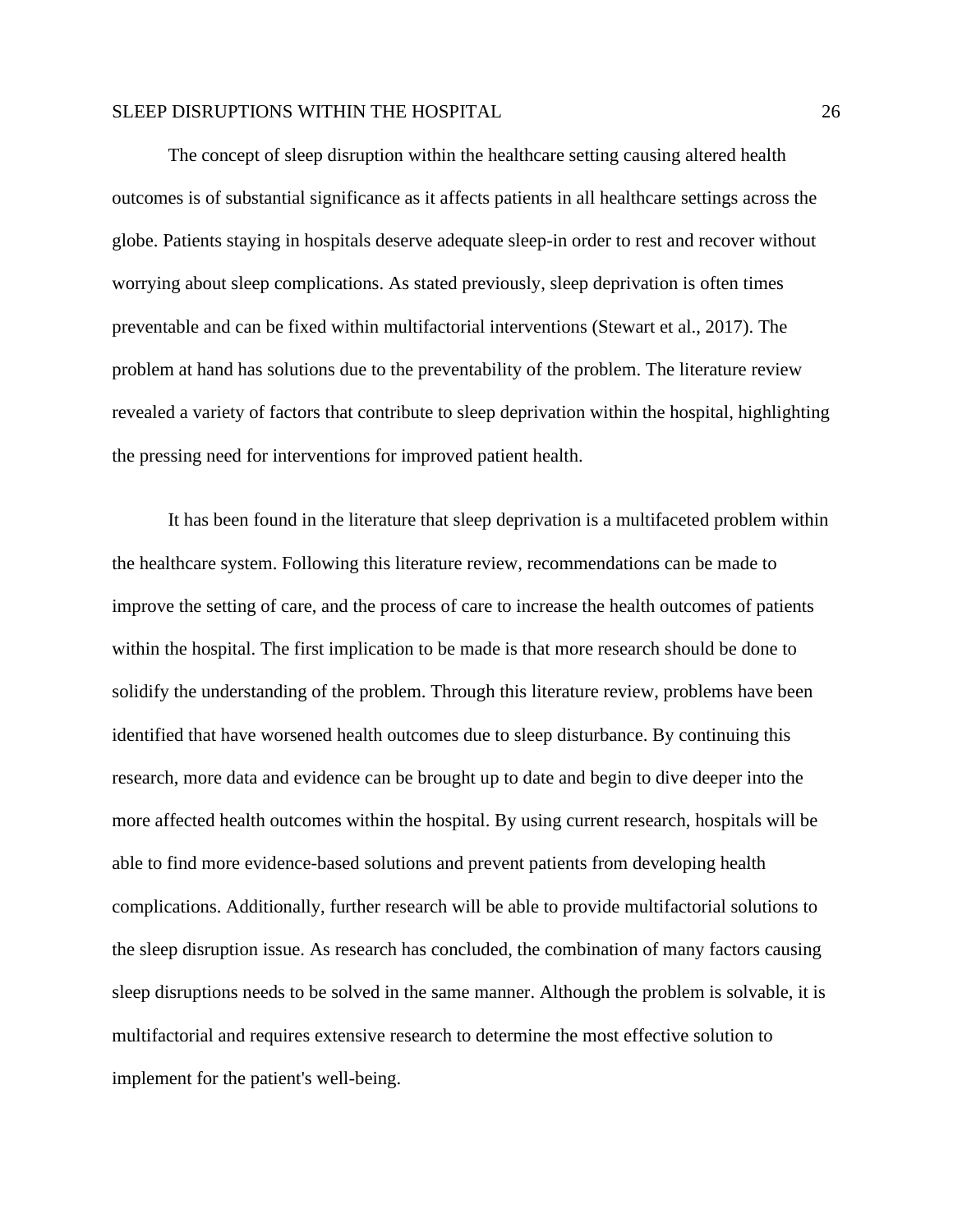Another implication that can be used after conducting this literature review is creating a questionnaire for all incoming patients within the hospital. Creating a questionnaire for all incoming patients about preferences for sleep would increase their ability to sleep throughout their hospital stay. This questionnaire would allow healthcare workers to see the patient's personal preferences and accommodate accordingly. The questionnaire would highlight nonpharmacological preferences to increase sleep including music, dark lighting, and background noise. However, this questionnaire could also guide hospital care around the patient. Including times to be awakened, roommates, tolerance to noise, etc. By creating this questionnaire care for the patient would improve and health outcomes may increase as well. In future research, this implication could be examined directly to determine whether health outcomes are improved for patients.

#### **Recommendations**

In addition to the implications for improving patient outcomes within the hospital, recommendations can be made as well. Several of these recommendations have been explored in previous research but must be continually refined in order to be implemented in healthcare systems throughout the world. The first recommendation category is nonpharmacological interventions to promote sleep. This creates the option for patients to improve sleep in an appropriate way without having side effects associated with pharmacological methods. In a study it stated, there is "insufficient evidence to determine if melatonin would improve the quality and quantity of sleep" (Morse & Bender, 2018). As a first recommendation, earplugs can be used in hospitals as a nonpharmacological method. In previous research, study patients had used earplugs and had impacted sleep. The research study states, "We compared the 31 patients in the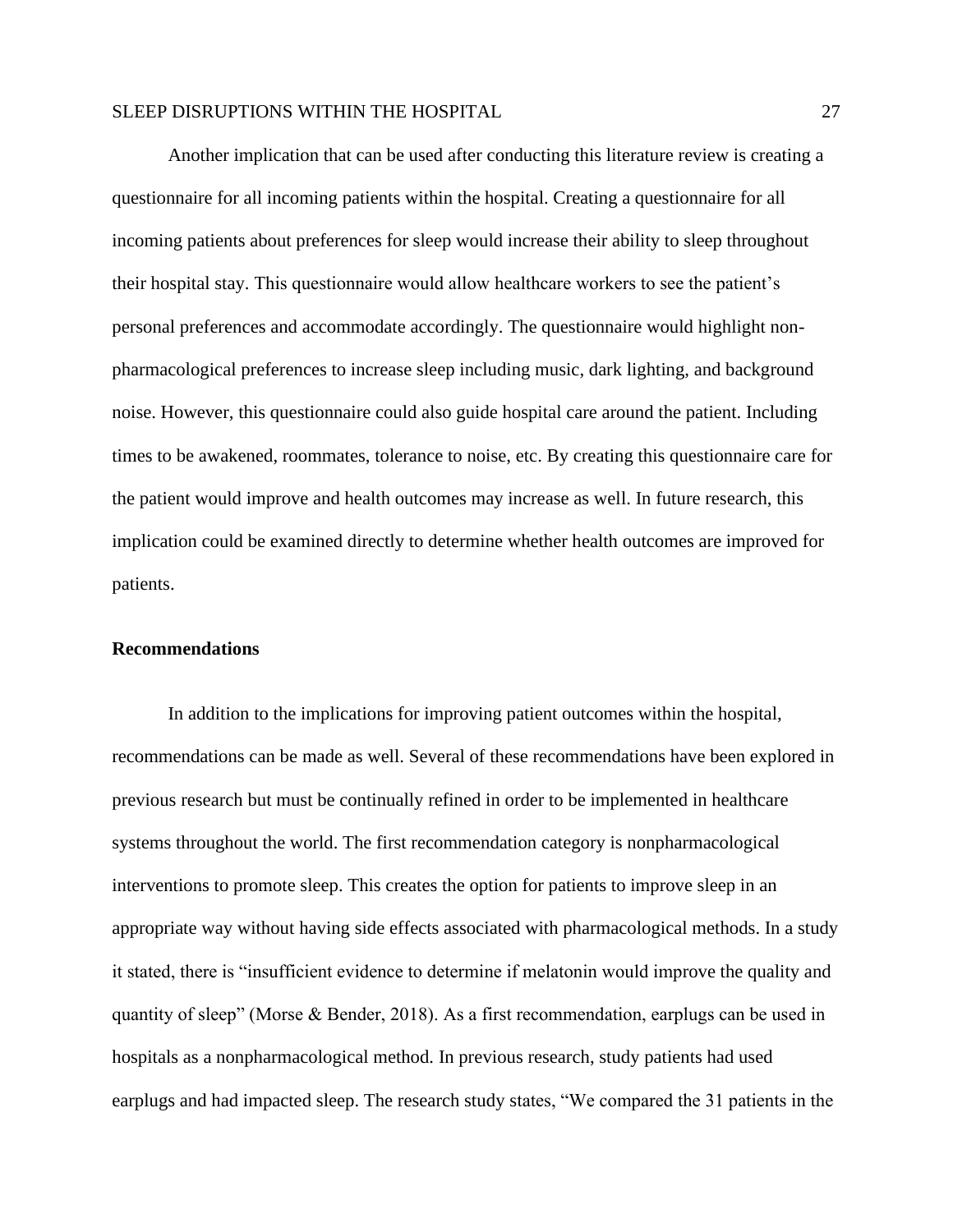control group with the 21 patients in the intervention group who actually put on earplugs all night long in a per-protocol analysis. Among them, polysomnography could be scored in 15 patients (Additional file 3: Table S3). N3 sleep time was higher and prolonged awakenings were less frequent in intervention group patients who wore earplugs all night long than in the control group patients." (Demoule et al., 2017). This shows an increase of sleep patients received when wearing the earplugs comparative to those who did not. These earplugs with further research can help eliminate the background noise within the hospital to create restorative sleep for patients. The second recommendation for a nonpharmacological method is the use of eye masks to sleep. An article studied eye-mask wearing stating that 28 participants from the study reported that the eye masks helped block out light disturbance which improved their sleep within the hospital (Sweity et al., 2018). Through the use of both eye masks and earplugs, the background light and noise can be dimmed within the hospital setting, allowing patients to sleep better.

 The third nonpharmacological method to prevent sleep disruption within the hospital and increase sleep quality is providing back massages within the hospital. In a study done, "significant difference in the improvement of objective sleep quality between the groups from baseline to the second and third days ( $p = 0.04$ ;  $p < 0.001$ , when given 10-15 minute back massages before bed" (Hsu et al., 2019). This back massage was able to decrease muscle tension found within the body, which increased blood circulation. As blood circulates to muscles, the body begins to have a relaxation response causing patients to have more restful sleep (Hsu et al., 2019). It's beneficial to the patient in more ways than one to recommend a back massage to promote sleep. Back massage can not only relieve tension within the body but also within the mind. The research found that back massages can help patients relieve anxiety and depression. In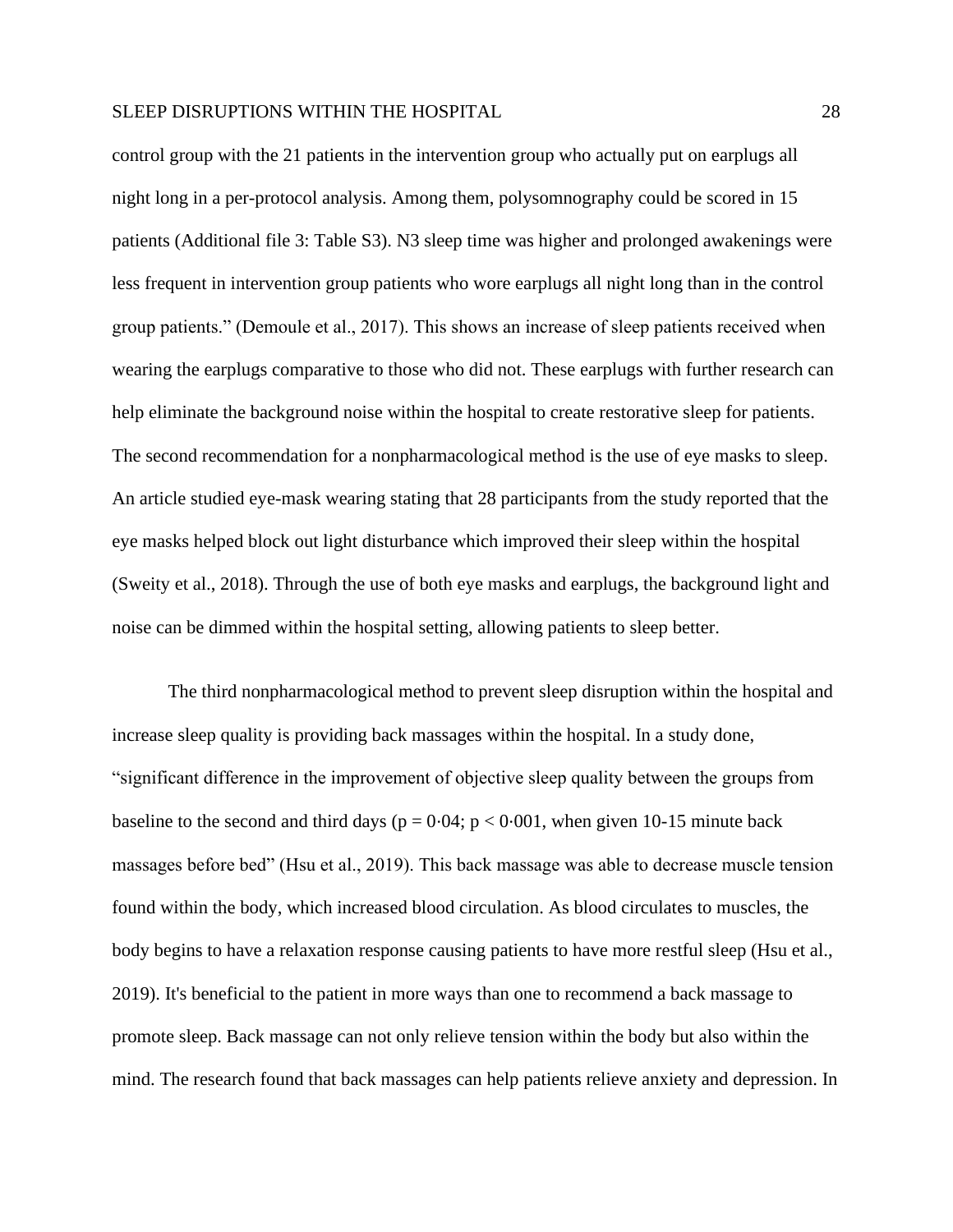the study, on the third day, patients had an increased improvement in their mood. With a patient's anxiety decreasing in the hospital, this can also help increase their sleep. According to the study, an aggravating factor to sleep was anxiety about health status (Ding et al., 2017). If healthcare workers can decrease a patient's anxiety and mood in a nonpharmacological way, patients can find themselves to have an easier time sleeping with decreased complications.

 Another nonpharmacological method recommended for decreasing sleep disruptions within the hospital are environmental sounds. The environmental sounds within the hospital and inevitable but navigating how to minimize the sound is a good way to promote sleep within the hospital. In several research studies, limiting sound has been evaluated. Recommendations of closing doors, posting quiet signs, and having quiet hours all can help decrease the environmental sounds during the evening hours. In the data, the survey went to get patient feedback and had 72.73% of the sample felt that closing doors were the best strategy to contain noise on the unit, 45% limiting the quiet signs, 45.45% limiting the number of visitors, and 27% limiting equipment (Walker & Karl, 2019). These recommendations helped patients sleep better as before the interventions 7/10 felt that the hospital floor was noisy and after the intervention 8/10 felt that the unit was mostly quiet. The interventions to limit sound within a hospital floor may be small but can have a big impact in return.

The second environmental alternation that can cause improved sleep-in healthcare is the impact of lighting. In the literature review, patients found the lighting within the hospitals has disturbed them tremendously. Through this, a recommendation to this issue is to decrease artificial light exposure within the hospital during the evening to night hours. In one research study, light exposure was decreased during the night and had natural light increased during the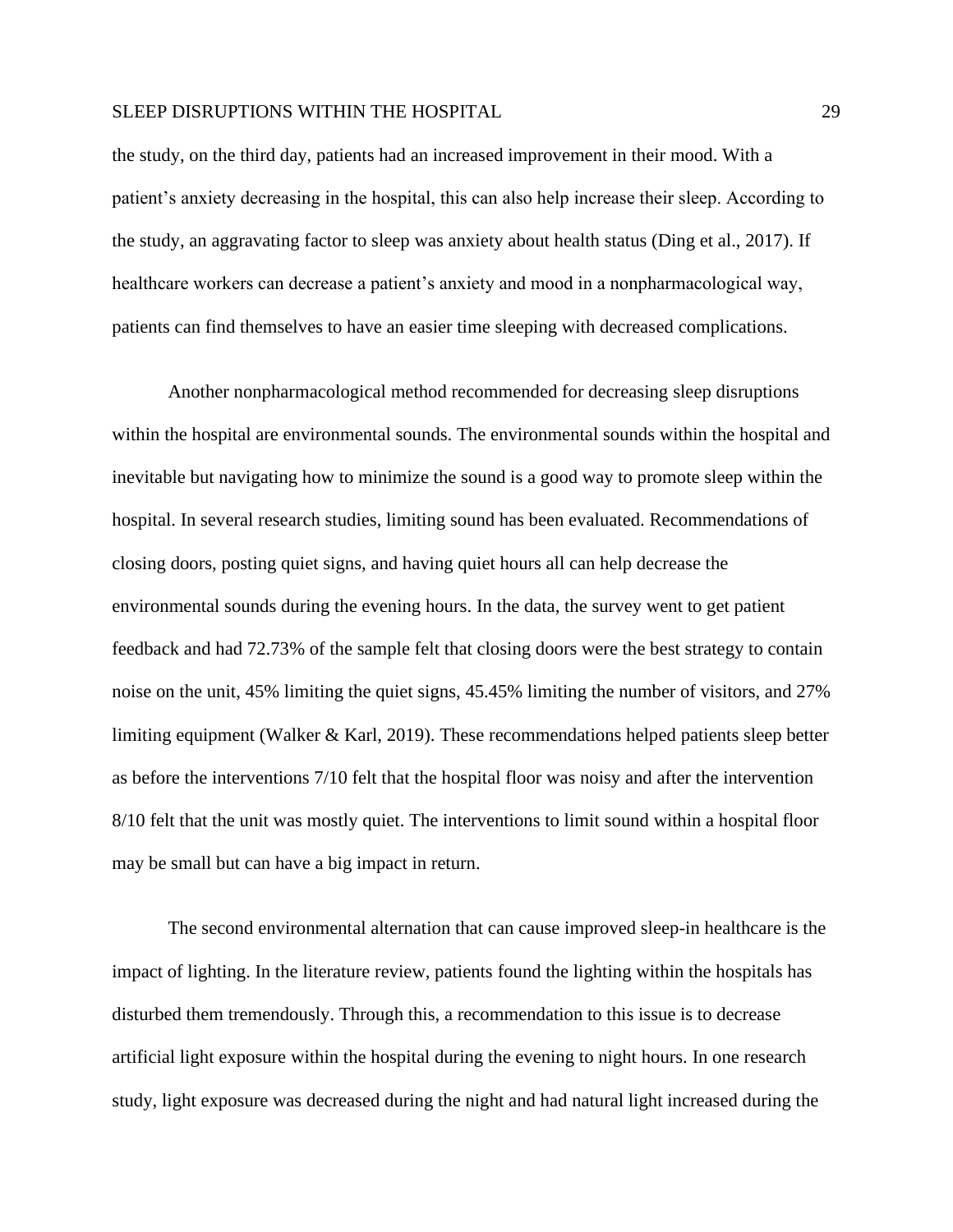day. The results displayed that patient within the intervention group had increased amounts of melatonin and decreased cortisol levels. This balance of hormones allows patients' bodies to have a regular circadian rhythm and decreased complications. The recommendation of decreased light exposure during the night is a simple intervention that can easily improve patients' sleep quality for the better.

The last recommendation to enhance sleep quality for patients during their hospital stay is to minimize sleep interruptions during night hours. This recommendation is based on the literature review of patients having disrupted sleep due to medical care and protocols that healthcare workers needed to follow. A study was conducted on this recommendation. Patients attributed healthcare protocols to 63% of their awakening in the night but after the intervention took place, patients only experienced 7% of healthcare awakenings (Lampron & Copeland, 2019). The ability to cluster care and decrease medical interruptions not only improves care for the patient but helps healthcare workers as well. In a second research article, the results of the study were similar. The research indicated, that, "patients have an average of approximately 20 min at a time to rest illustrates the high level of disturbance that patients experience. Our sleep protocol increased this rest time to greater than 45 min" (Knauert et al., 2019). This protocol within hospitals allows more time for sleep which increases healing and decreases health complications.

Furthermore, as healthcare workers enter the room less during the night hours less sound, light, and activity will be affecting the patient as a whole. Though this recommendation causes positive effects for patients, it comes at the highest challenge. For this recommendation to come to fruition, healthcare workers would have to work with the physician on a patient-level basis to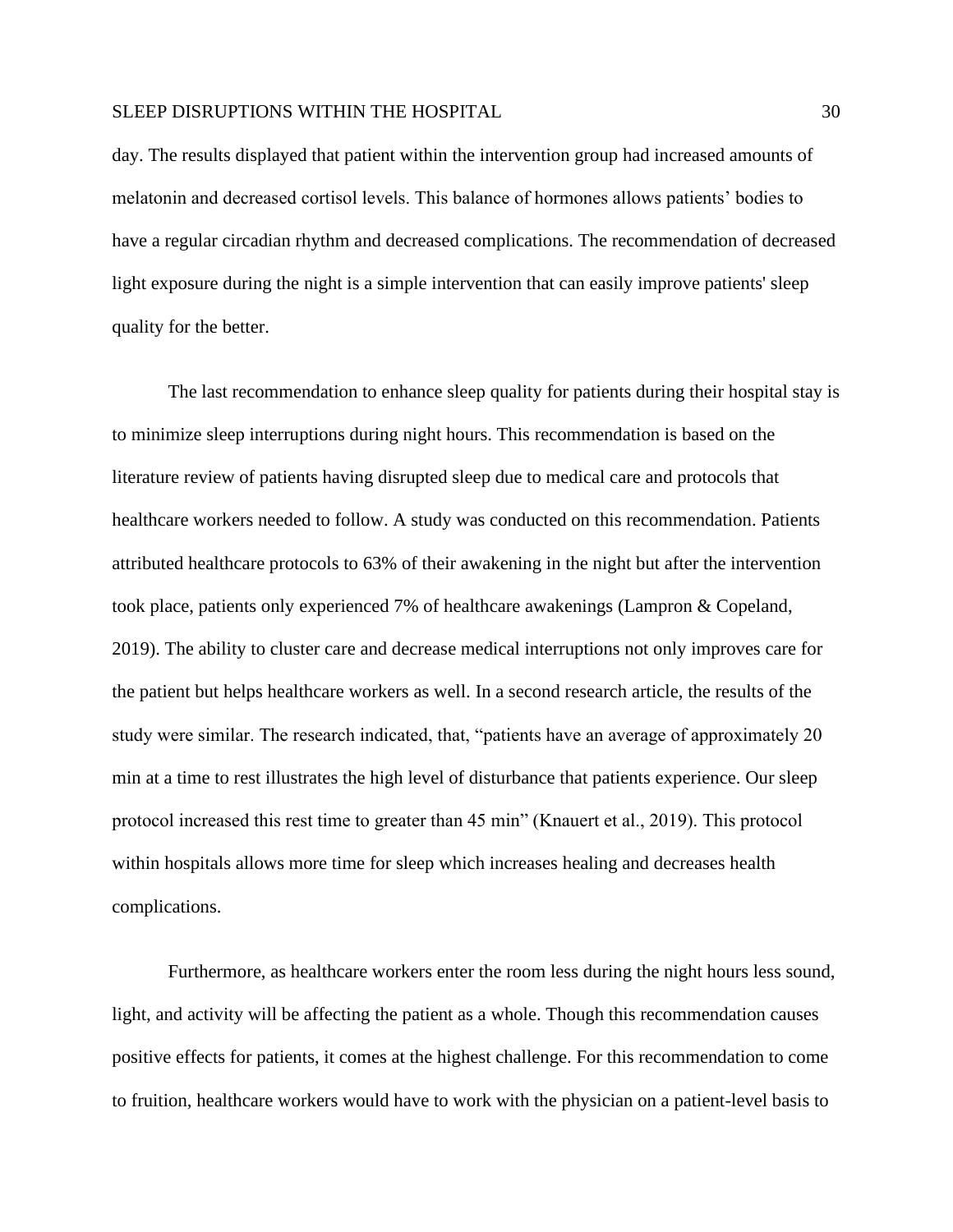determine which healthcare protocols are urgent and what can be delayed for the priority of the patient's sleep. Due to this, a sleep protocol can be time-consuming and energy-draining for healthcare workers who already are very busy. Nevertheless, the recommendation to create a sleep protocol within the hospital setting to cluster care in the evening hours can change patients' sleep for the better. These nonpharmacological recommendations showcase multifactorial solutions to the growing problem of sleep disruption during hospital stays for patients across the globe.

#### **Conclusion**

This conducted literature review identified and utilized the PRISMA and Whittemore and Knalf framework to illustrate the ongoing problems found within hospitals. Patients have increasing issues with sleep disruption during their hospital stay. Respectively, the main problems found within the sleep disruption in healthcare were divided into three categorical factors. These factors are the settings of care, the process of care setting, and health outcomes. With the research conducted, the problem of sleep disruption was made clear. The studies conclude that the effects of sound, light, activity, personal accommodations, hospital protocols can negatively affect sleep which in turn can change health outcomes for the worse. These negative health outcomes that are often seen are psychological changes including delirium, impaired memory, and depressive symptoms. The second major negative health outcome that was noted in the review was immunologic alterations within the body. These factors found within the studies were continual themes noted when conducting the literature review. Through the research and themes found, it can be concluded that not one issue alone can solve the problem of sleep disruption. Instead, the problem of sleep disruption in the hospital is a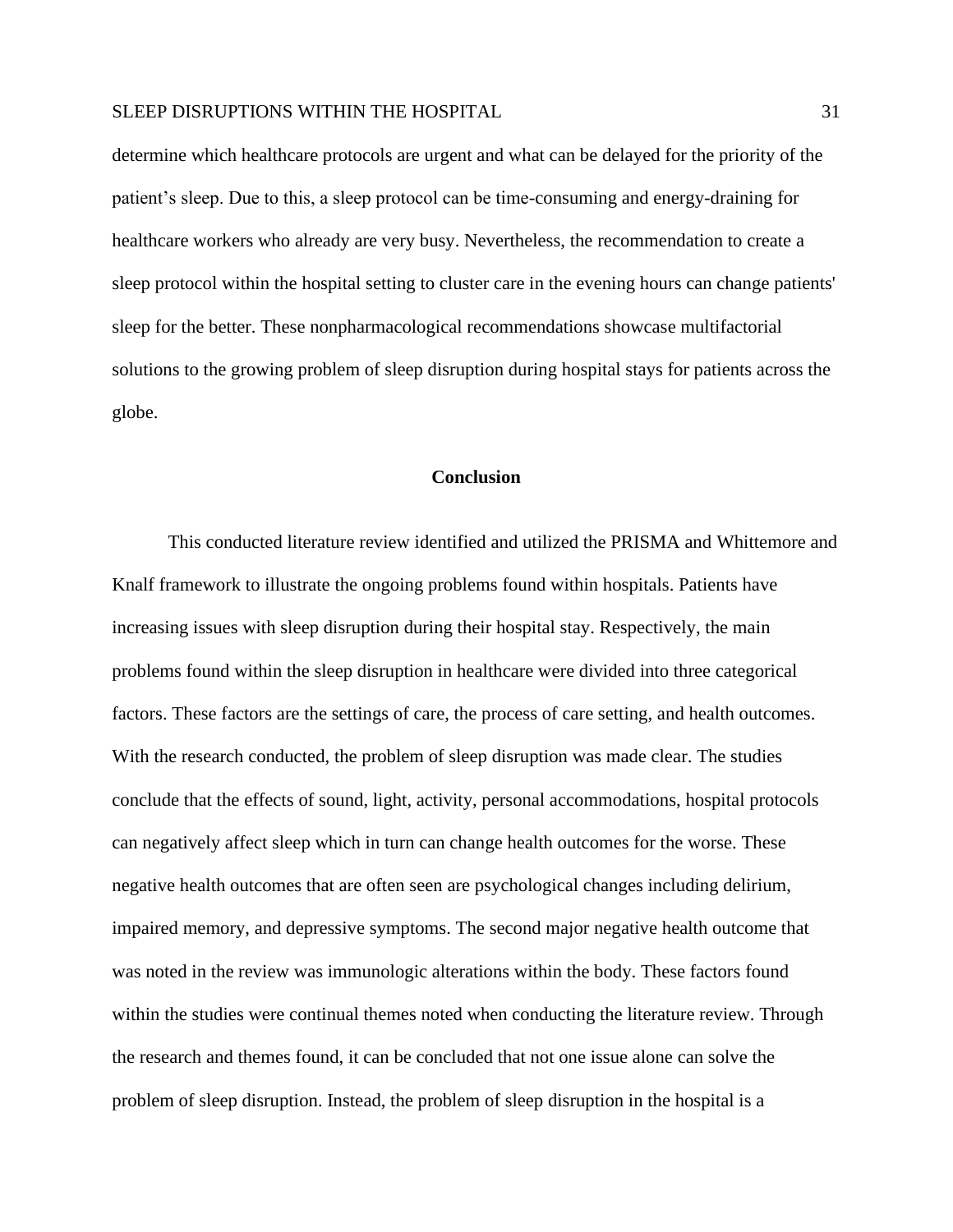multifaceted issue at hand. Indicating that the research behind the issue has an abundant need for growth and continual research. As patient's health outcomes are at stake with this problem continuing. In conclusion, this literature review was able to identify and display the determinants of sleep disruptions found within the hospital; in order for recommendations to be made and health outcomes changed for patients in the future to come.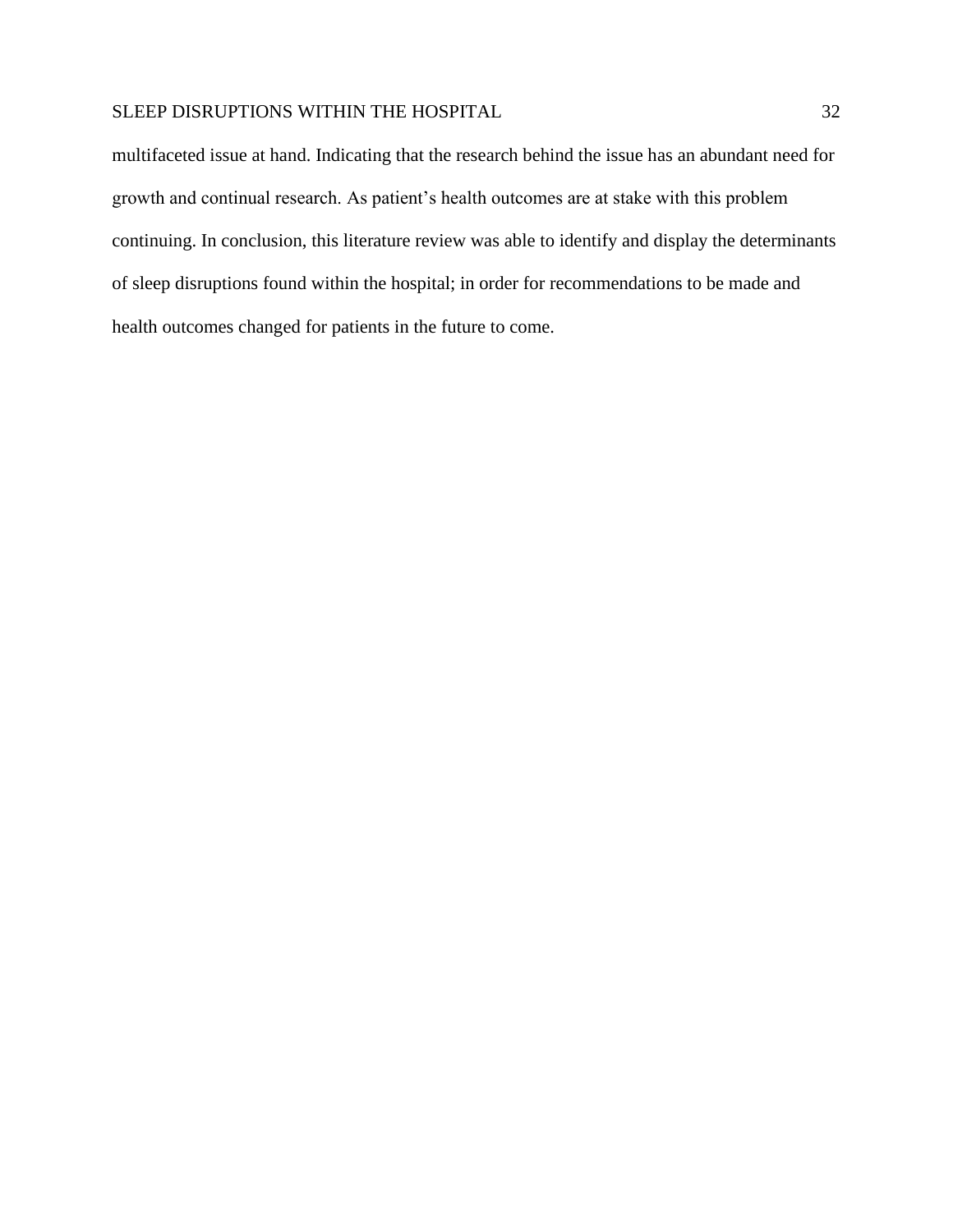## **References**

- Adell, M. D. B., Barrachina, L. G., Andrés, E. B., Graullera, G. C., Aznar, G. P., Marmaneu, M. Á. M., Selles, M. D. F., & Urendez, A. M. (2021, August 26). *Factors affecting sleep quality in intensive care units*. Medicina Intensiva (English Edition). Retrieved January 7, 2022, from https://www.sciencedirect.com/science/article/pii/S2173572721001077
- Aitken, L. M., Elliott, R., Mitchell, M., Davis, C., Macfarlane, B., Ullman, A., Wetzig, K., Datt, A., & McKinley, S. (2017). Sleep assessment by patients and nurses in the intensive care: An exploratory descriptive study. *Australian Critical Care*, *30*(2), 59–66. https://doi.org/10.1016/j.aucc.2016.04.001
- Arora, V. M., Adachi, M., Staisiunas, P. G., Knutson, K. L., Beveridge, C., & Meltzer, D. O. (2017, May 22). *Sleep in hospitalized adults*. Journal of Hospital Medicine. Retrieved January 6, 2022, from [https://www.journalofhospitalmedicine.com/jhospmed/article/128224/sleep-hospitalized](https://www.journalofhospitalmedicine.com/jhospmed/article/128224/sleep-hospitalized-adults)[adults](https://www.journalofhospitalmedicine.com/jhospmed/article/128224/sleep-hospitalized-adults)
- Blume, C., Garbazza, C., & Spitschan, M. (2019). Effects of light on human circadian rhythms, sleep and mood. *Somnologie : Schlafforschung und Schlafmedizin = Somnology : sleep research and sleep medicine*, 23(3), 147–156. https://doi.org/10.1007/s11818-019-00215-x
- Coiffard, B., Diallo, A. B., Culver, A., Mezouar, S., Hammad, E., Vigne, C., Nicolino-Brunet, C., Dignat-George, F., Baumstarck, K., Boucekine, M., Leone, M., & Mege, J.-L. (2019).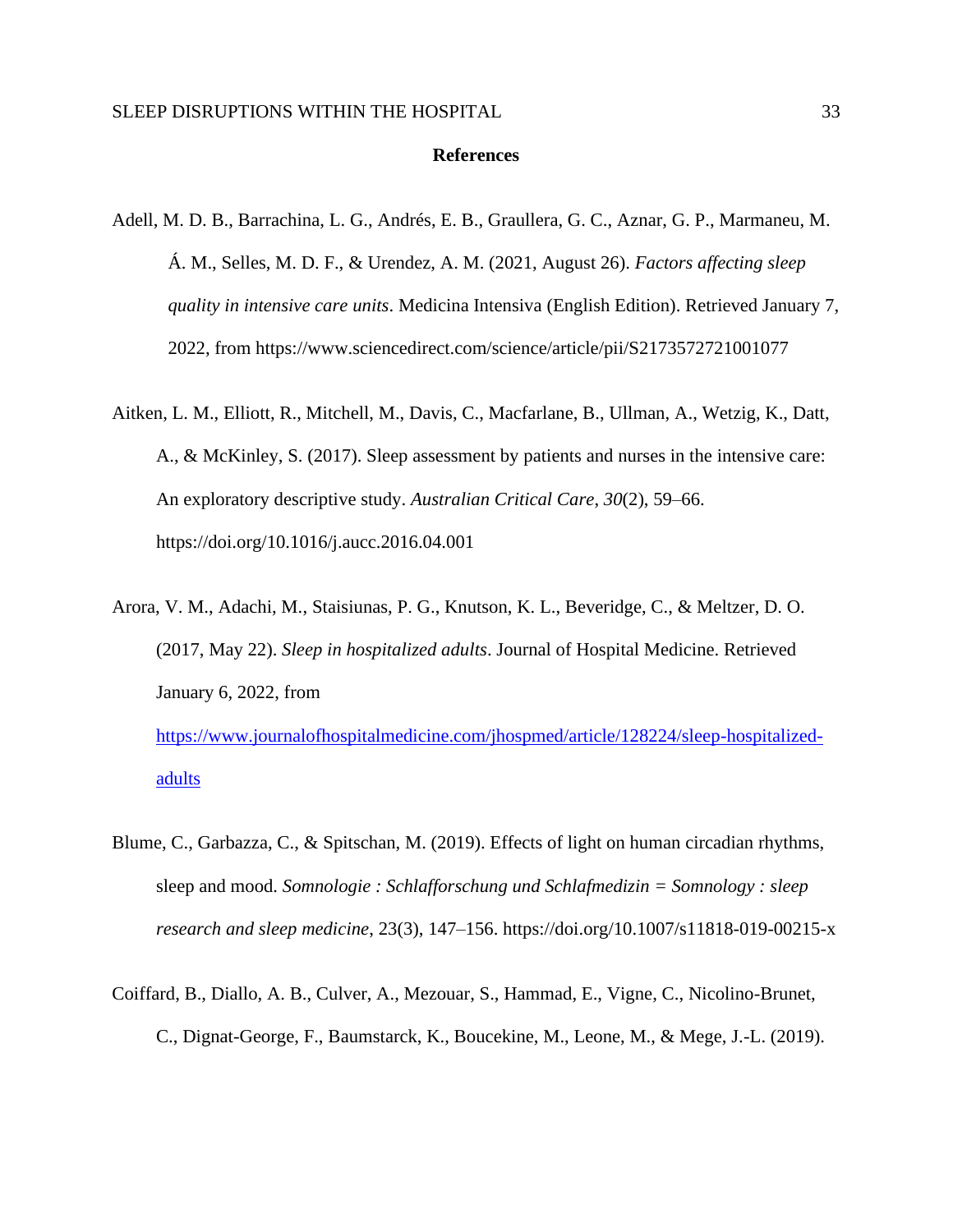Circadian rhythm disruption and sepsis in severe trauma patients. *Shock*, *52*(1), 29–36. https://doi.org/10.1097/shk.0000000000001241

- Craig, T., Mathieu, S., Morden, C., Patel, M., & Matthews, L. (2021). A prospective multicentre observational study to quantify nocturnal light exposure in intensive care. *Journal of the Intensive Care Society*, 175114372110453. https://doi.org/10.1177/17511437211045325
- Darbyshire, J. L., & Duncan Young, J. (2021). Variability of environmental sound levels: An observational study from a general adult Intensive Care Unit in the UK. *Journal of the Intensive Care Society*, 175114372110221. https://doi.org/10.1177/17511437211022127
- Danielson, S. J., Rappaport, C. A., Loher, M. K., & Gehlbach, B. K. (2018). Looking for light in the DIN: An examination of the circadian-disrupting properties of a Medical Intensive Care Unit. *Intensive and Critical Care Nursing*, *46*, 57–63. https://doi.org/10.1016/j.iccn.2017.12.006
- Demoule, A., Carreira, S., Lavault, S., Pallanca, O., Morawiec, E., Mayaux, J., Arnulf, I., & Similowski, T. (2017). Impact of earplugs and eye mask on sleep in critically ill patients: A prospective randomized study. *Critical Care*, *21*(1). https://doi.org/10.1186/s13054-017- 1865-0
- Diaz, E., Diaz, I., del Busto, C., Escudero, D., & Pérez, S. (2019). Clock genes disruption in the Intensive Care Unit. *Journal of Intensive Care Medicine*, *35*(12), 1497–1504. https://doi.org/10.1177/0885066619876572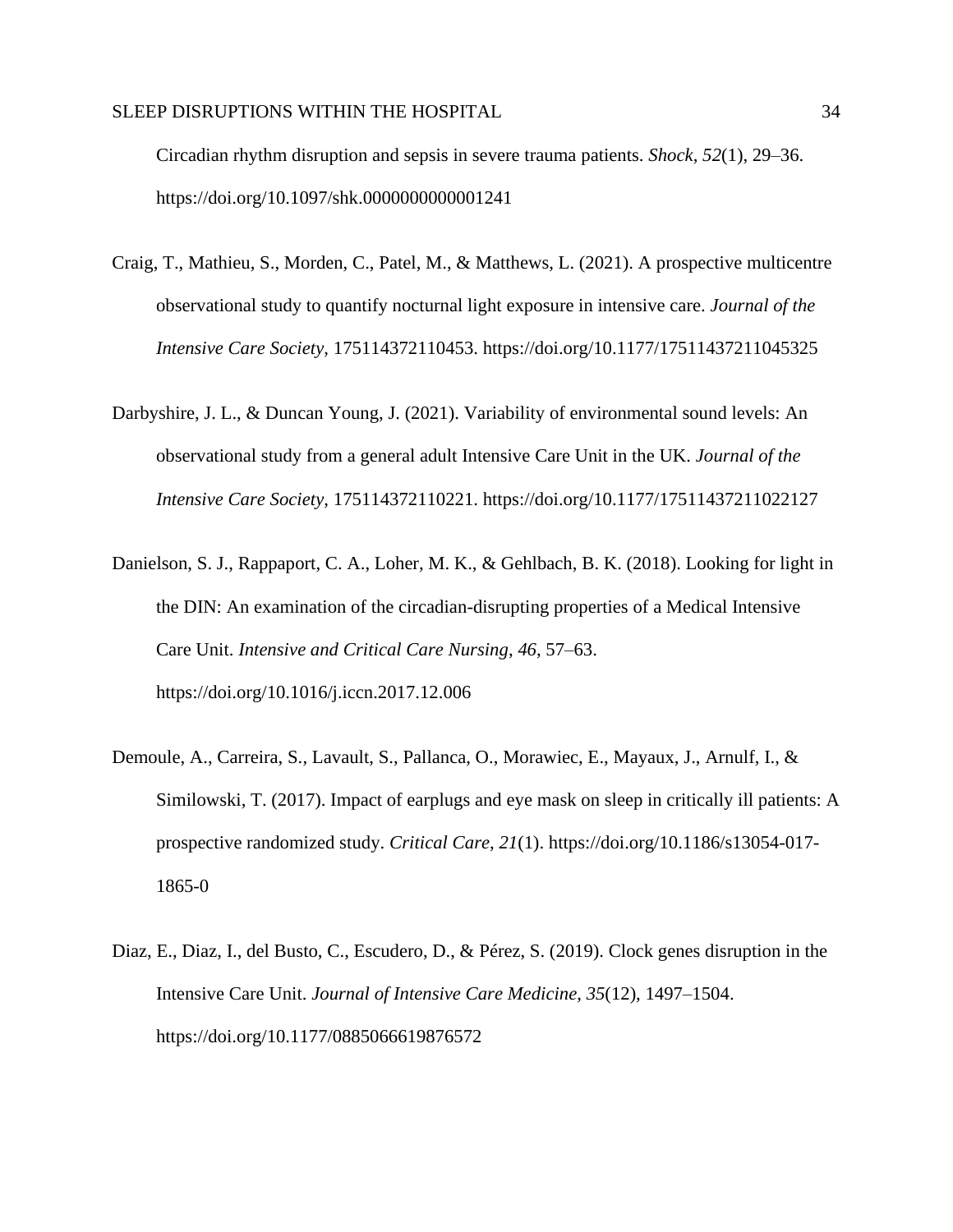- Díaz-Alonso, J., Smith-Plaza, A. M., Suárez-Mier, B., & Lana, A. (2018). Impact of a nurse intervention to improve sleep quality in intensive care units. *Dimensions of Critical Care Nursing*, *37*(6), 310–317. https://doi.org/10.1097/dcc.0000000000000319
- Ding, Q., Redeker, N. S., Pisani, M. A., Yaggi, H. K., & Knauert, M. P. (2017). Factors influencing patients' sleep in the intensive care unit: Perceptions of patients and clinical staff. *American Journal of Critical Care*, *26*(4), 278–286. https://doi.org/10.4037/ajcc2017333
- Engwall, M., Fridh, I., Jutengren, G., Bergbom, I., Sterner, A., & Lindahl, B. (2017). The effect of cycled lighting in the Intensive Care Unit on sleep, activity and physiological parameters: A pilot study. *Intensive and Critical Care Nursing*, *41*, 26–32. https://doi.org/10.1016/j.iccn.2017.01.009
- Fink, A. M., Bronas, U. G., & Calik, M. W. (2018). Autonomic regulation during sleep and wakefulness: A review with implications for defining the pathophysiology of neurological disorders. *Clinical Autonomic Research*, *28*(6), 509–518. https://doi.org/10.1007/s10286-018-0560-9
- FitzGerald, J. M., O'Regan, N., Adamis, D., Timmons, S., Dunne, C. P., Trzepacz, P. T., & Meagher, D. J. (2017). Sleep‐wake cycle disturbances in elderly acute general medical inpatients: Longitudinal relationship to delirium and dementia. *Alzheimer's & Dementia: Diagnosis, Assessment & Disease Monitoring*, *7*(1), 61–68. https://doi.org/10.1016/j.dadm.2016.12.013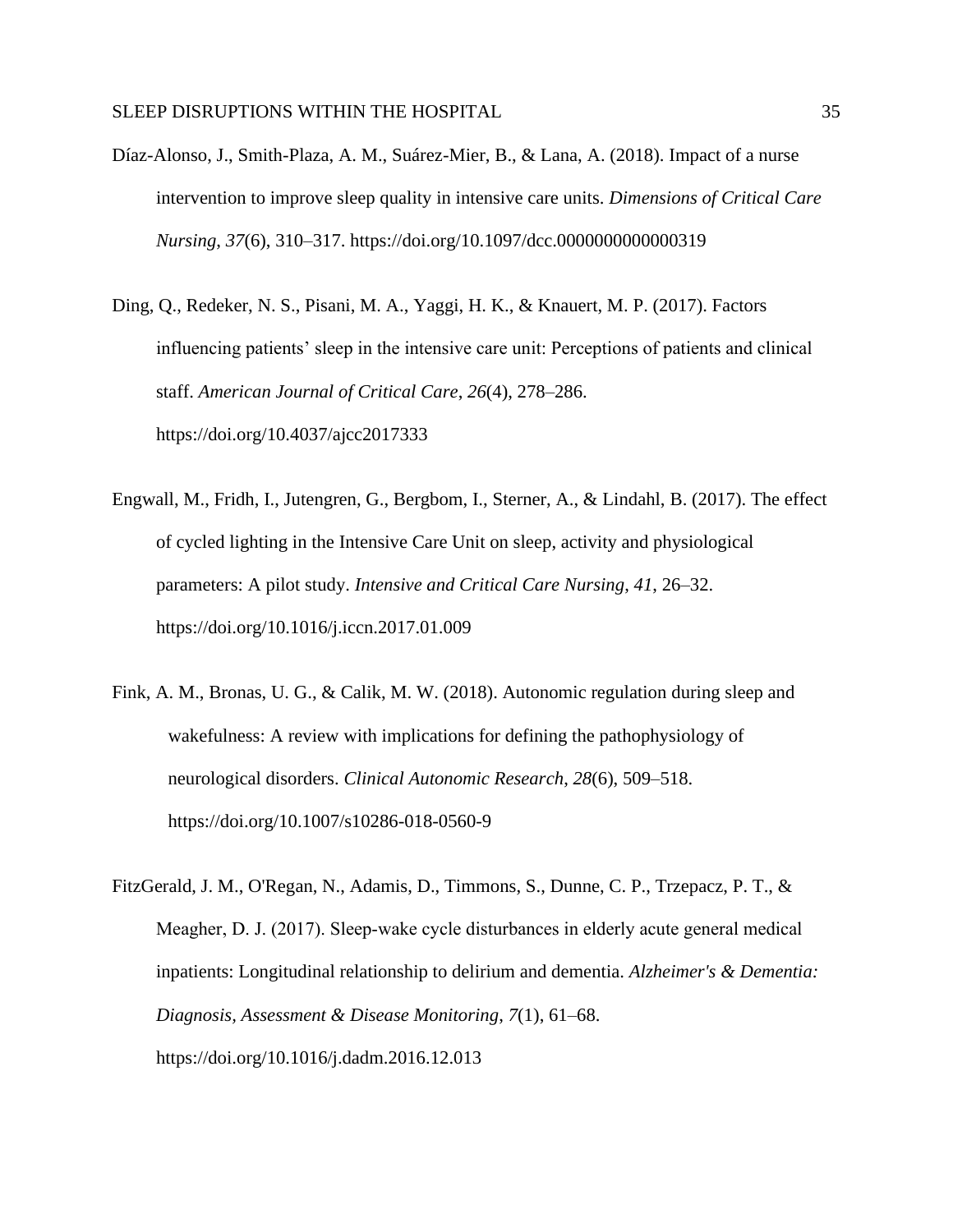Garcia Guerra, G., Joffe, A. R., Sheppard, C., Pugh, J., Moez, E. K., Dinu, I. A., Jou, H., Hartling, L., & Vohra, S. (2018). Prospective cohort study on noise levels in a pediatric cardiac intensive care unit. *Journal of Critical Care*, *44*, 318–322. https://doi.org/10.1016/j.jcrc.2017.12.008

- Goldstein, C. (2022). *UptoDate*. UpToDate. Retrieved January 6, 2022, from [https://www.uptodate.com/contents/classification-of-sleep-disorders#!](https://www.uptodate.com/contents/classification-of-sleep-disorders)
- Hsu, W. C., Guo, S. E., & Chang, C. H. (2019). Back massage intervention for improving health and sleep quality among Intensive Care Unit Patients. *Nursing in Critical Care*, *24*(5), 313–319.<https://doi.org/10.1111/nicc.12428>
- John Hopkins. (2022). *Appendix C final.evidence level and Quality Guide*. from https://www.hopkinsmedicine.org/evidence-basedpractice/\_docs/appendix\_c\_evidence\_level\_quality\_guide.pdf
- Lampron, S., & Copeland, D. (2019). Using a sleep protocol to limit sleep interruptions on a medical-surgical unit. *JONA: The Journal of Nursing Administration*, *49*(7/8), 350–353. https://doi.org/10.1097/nna.0000000000000766
- Knauert, M. P., Pisani, M., Redeker, N., Murphy, T., Araujo, K., Jeon, S., & Yaggi, H. (2019). Pilot study: an intensive care unit sleep promotion protocol. *BMJ open respiratory research*, 6(1), e000411.
- Knauert, M., Jeon, S., Murphy, T. E., Yaggi, H. K., Pisani, M. A., & amp; Redeker, N. S. (2016). Comparing average levels and peak occurrence of overnight sound in the Medical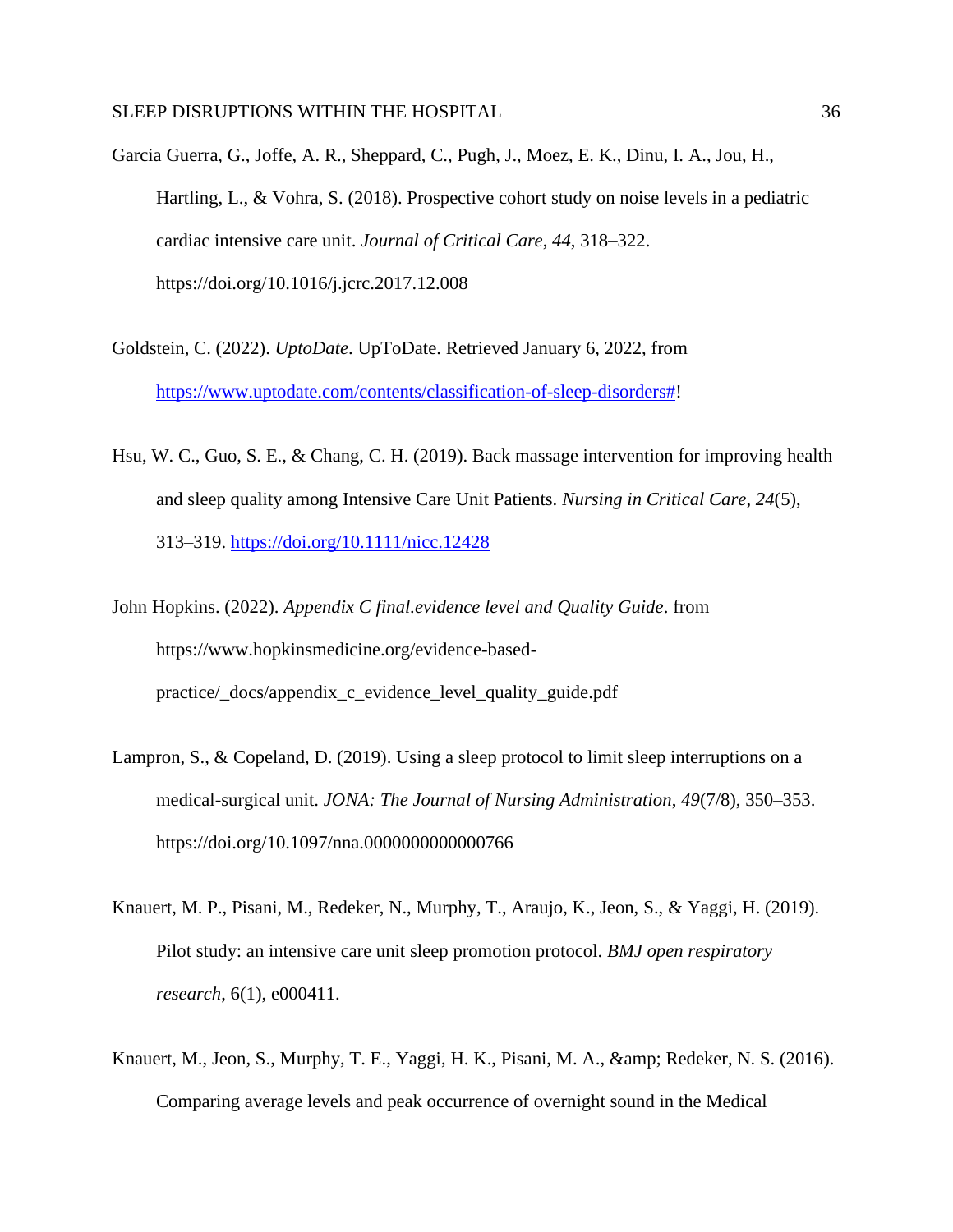Intensive Care Unit on a-weighted and C-weighted decibel scales. *Journal of Critical Care,* 36, 1–7.<https://doi.org/10.1016/j.jcrc.2016.06.005>

- Liberati, A., Altman, D. G., Tetzlaff, J., Mulrow, C., Gøtzsche, P. C., Ioannidis, J. P. A., Clarke, M., Devereaux, P. J., Kleijnen, J., & amp; Moher, D. (2009). The prisma statement for reporting systematic reviews and meta-analyses of studies that evaluate health care interventions: Explanation and elaboration. *Journal of Clinical Epidemiology*, 62(10). https://doi.org/10.1016/j.jclinepi.2009.06.006
- Locihová, H., Axmann, K., Žiaková, K., & Šerková, D. (2020). Effect of a multicomponent sleep protocol on sleep quality in conscious patients in the Intensive Care Unit. *Journal of Turkish Sleep Medicine*, *7*(3), 140–148. https://doi.org/10.4274/jtsm.galenos.2020.08208
- Lusczek, E. R., & Knauert, M. P. (2021). Light Levels in ICU Patient Rooms: Dimming of Daytime Light in Occupied Rooms. *Journal of Patient Experience.* https://doi.org/10.1177/23743735211033104
- Measuring quality and safety. Howell M.D., & Stevens J.P.(Eds.), (2020). *Understanding Healthcare Delivery Science*. McGraw Hill. https://accessmedicine.mhmedical.com/content.aspx?bookid=2736&sectionid=228656724
- Morse, A., & Bender, E. (2018). Sleep in hospitalized patients. https://doi.org/10.20944/preprints201809.0100.v1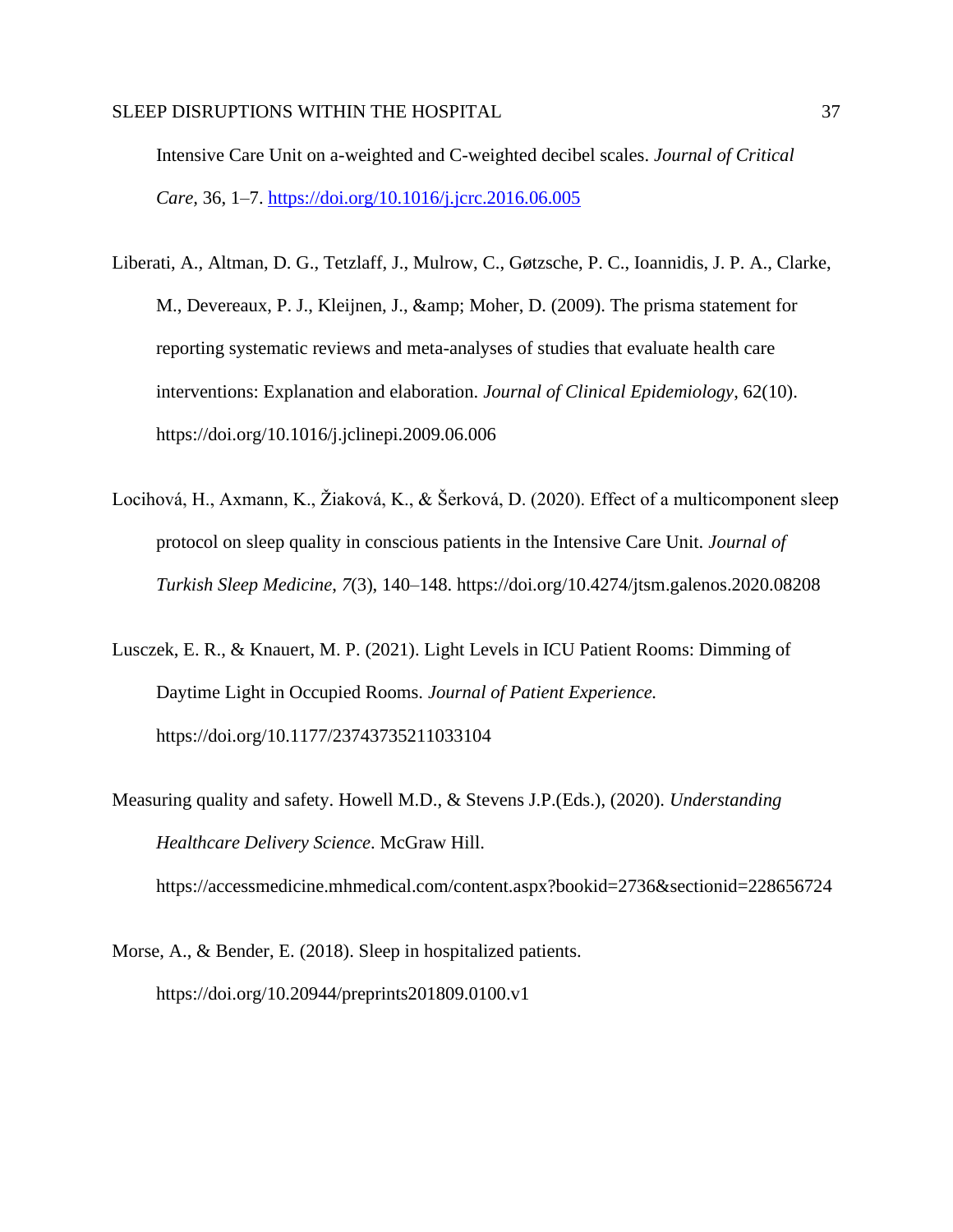- Mouch, C. A., Baskin, A. S., Yearling, R., Miller, J., & Dossett, L. A. (2020). Sleep patterns and quality among inpatients recovering from elective surgery: A mixed-method study. *Journal of Surgical Research*, *254*, 268–274. https://doi.org/10.1016/j.jss.2020.04.032
- Page, M. J., McKenzie, J. E., Bossuyt, P. M., Boutron, I., Hoffmann, T. C., Mulrow, C. D., Shamseer, L., Tetzlaff, J. M., Akl, E. A., Brennan, S. E., Chou, R., Glanville, J., Grimshaw, J. M., Hróbjartsson, A., Lalu, M. M., Li, T., Loder, E. W., Mayo-Wilson, E., McDonald, S., … Moher, D. (2021, June 25*). The Prisma 2020 statement: An updated guideline for reporting systematic reviews.* Oregon Health & amp; Science University. https://ohsu.pure.elsevier.com/en/publications/the-prisma-2020-statement-an-updatedguideline-for-reporting-syst-5
- Schneider, Eric, Shah, Arnav, Doty, Michelle, Tikkanen, Roosa, Feilds, Katharine, & Williams, Reginalds. (2021). *Mirror, mirror 2021: Reflecting poorly*. Commonwealth Fund. Retrieved January 6, 2022, from https://www.commonwealthfund.org/publications/fundreports/2021/aug/mirror-mirror-2021-reflecting-poorly
- Srikanth, J. K., Kumar, R., Gupta, N. K., Ish, P., Yadav, S. R., Chakrabarti, S., & Gupta, N. (2021). A prospective study evaluating sleep quality and disorders in post-ards patients. *Sleep and Vigilance*, *5*(2), 267–274. https://doi.org/10.1007/s41782-021-00158-0
- Stewart, J. A., Green, C., Stewart, J., & Tiruvoipati, R. (2017). Factors influencing quality of sleep among non-mechanically ventilated patients in the Intensive Care Unit. *Australian Critical Care*, *30*(2), 85–90. https://doi.org/10.1016/j.aucc.2016.02.002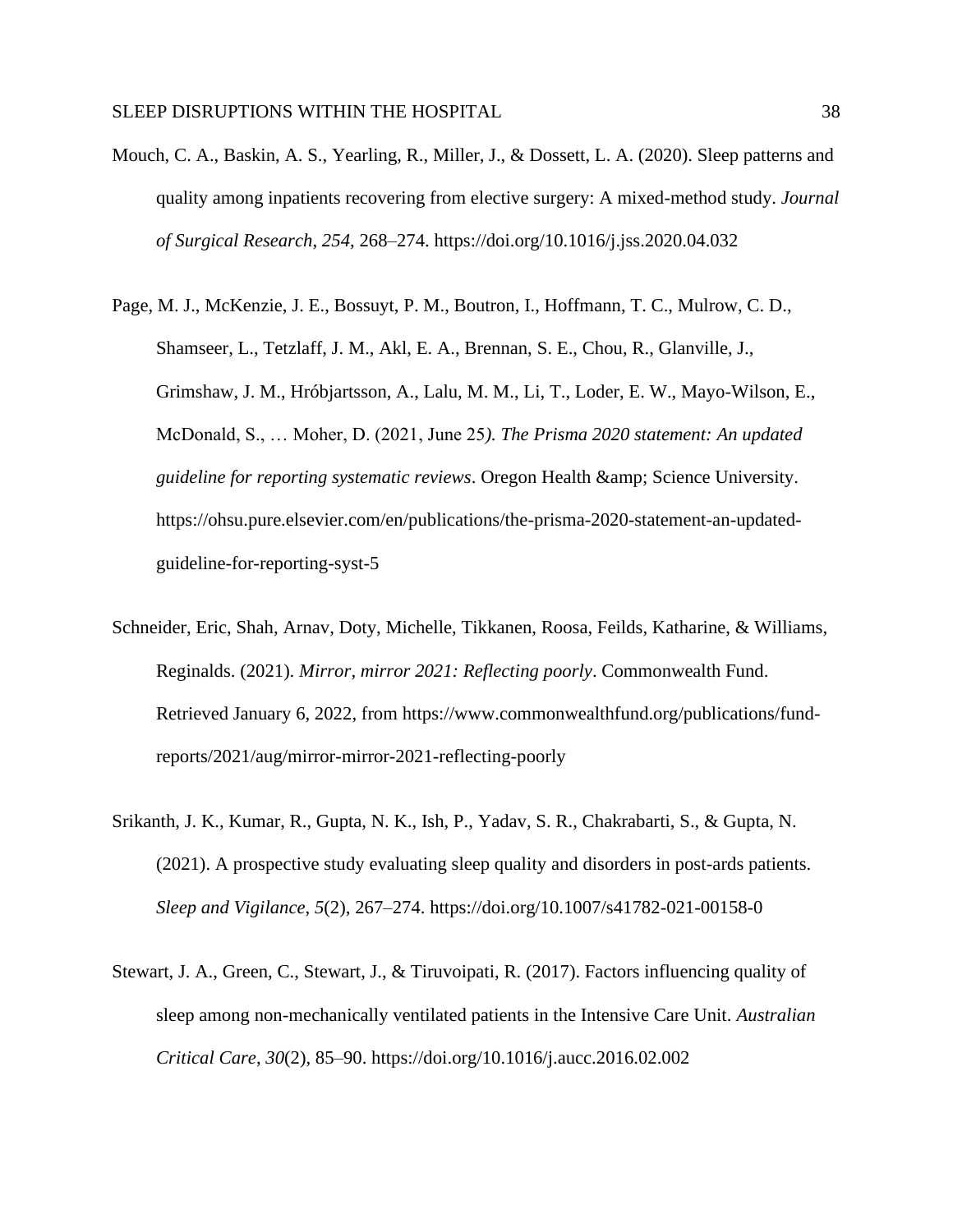- Sun, T., Sun, Y., Huang, X., Liu, J., Yang, J., Zhang, K., Kong, G., Han, F., Hao, D., & Wang, X. (2021). Sleep and circadian rhythm disturbances in Intensive Care Unit (icu)-acquired delirium: A case–control study. *Journal of International Medical Research*, *49*(3), 030006052199050. https://doi.org/10.1177/0300060521990502
- Sweity, S., Finlay, A., Lees, C., Monk, A., Sherpa, T., & Wade, D. (2018). Sleepsure: A pilot randomized-controlled trial to assess the effects of eye masks and earplugs on the quality of sleep for patients in hospital. *Clinical Rehabilitation*, *33*(2), 253–261. https://doi.org/10.1177/0269215518806041
- Walker, L., & Karl, C. A. (2019). The hospital (not so) quiet zone: Creating an environment for patient satisfaction through Noise Reduction Strategies. *HERD: Health Environments Research & Design Journal*, *12*(4), 197–202. https://doi.org/10.1177/1937586719839229
- Wesselius HM, van den Ende ES, Alsma J, et al. Quality and Quantity of Sleep and Factors Associated With Sleep Disturbance in Hospitalized Patients. JAMA Intern Med. 2018;178(9):1201–1208. doi:10.1001/jamainternmed.2018.2669
- Whittemore, R., & amp; Knafl, K. (2005). The Integrative Review: Updated Methodology. *Journal of Advanced Nursing*, 52(5), 546–553. https://doi.org/10.1111/j.1365- 2648.2005.03621.x
- Zheng, W., Luo, X.-N., Li, H.-Y., Ke, X.-Y., Dai, Q., Zhang, C.-J., Ng, C. H., Ungvari, G. S., Xiang, Y.-T., & Ning, Y.-P. (2018). Association of sleep duration with sleep disturbances, quality of life, and sociodemographic factors in general hospital outpatients. *Perspectives in Psychiatric Care*, *54*(3), 422–427. https://doi.org/10.1111/ppc.12288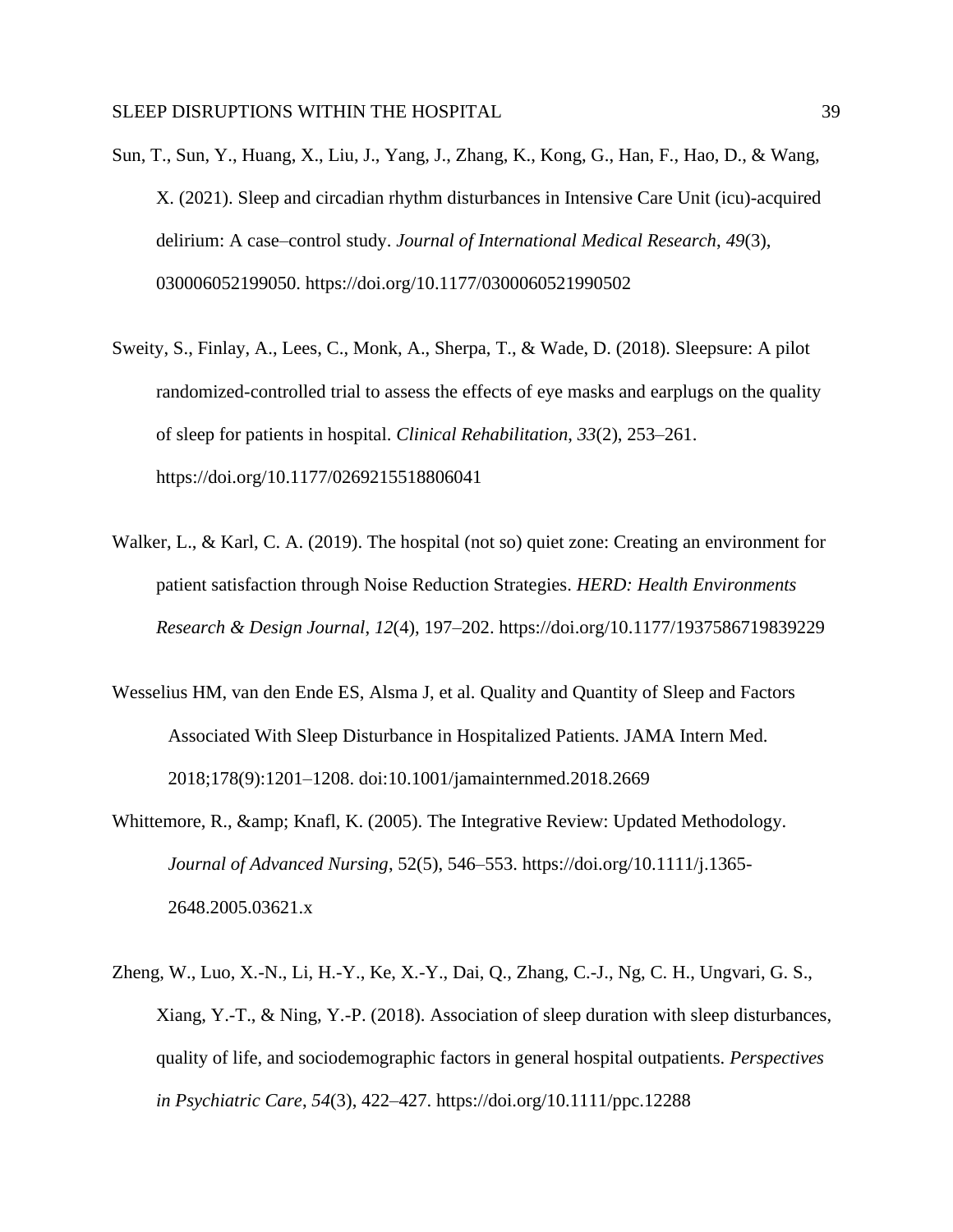## **Appendix**

#### **Appendix A: PRISMA Framework**



*From*: Page MJ, Mckenzie JE, Bossuyt PM, Boutron l, Hoffman TC, Mulrow CD, et. al. The PRISMA 2020 statement: an updated guideline for reporting systemic reviews. BMJ 2021; 372: n71. doi:10.1136/bmj. N71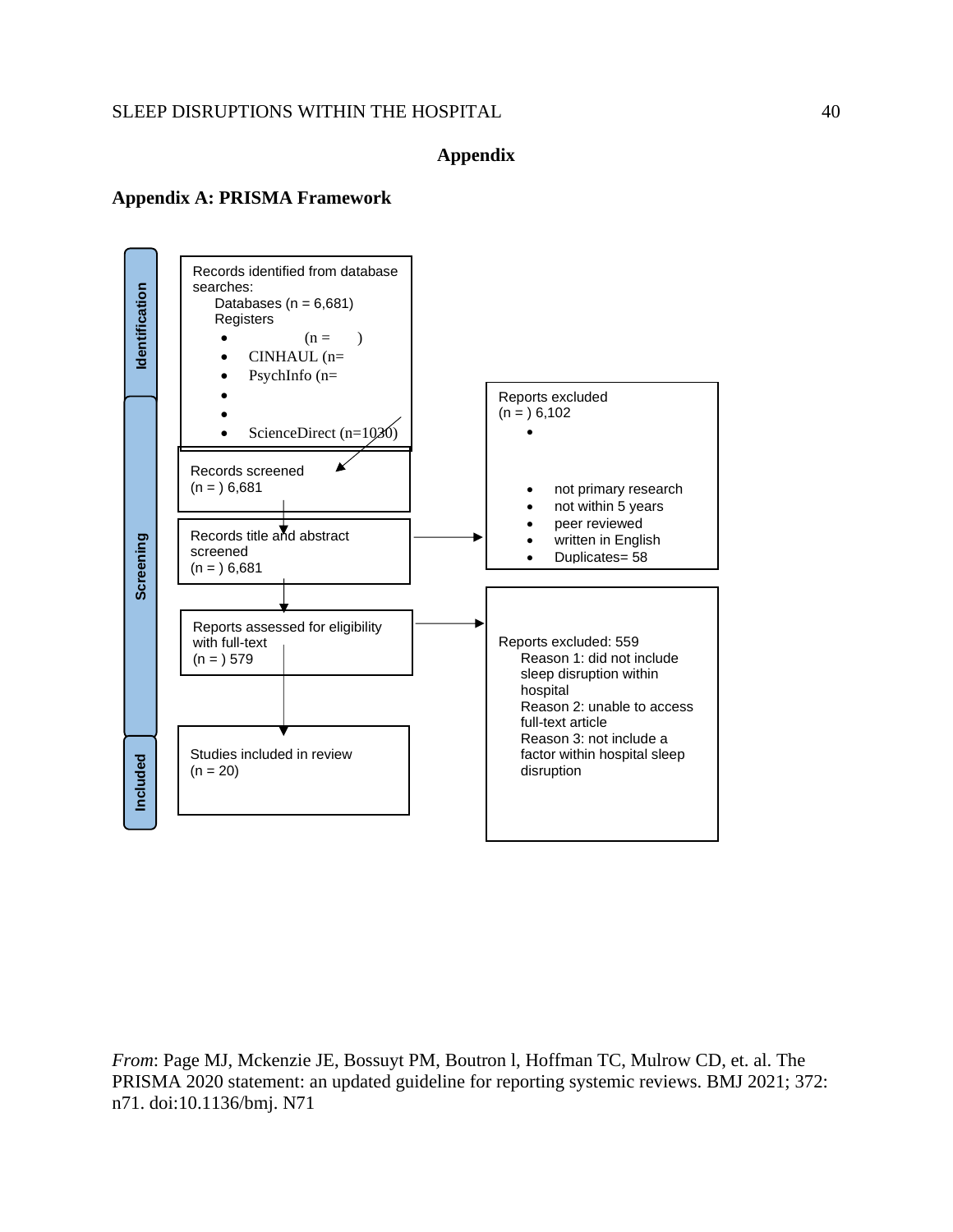

## **Appendix B: Whittemore and Knafl Framework**

(Whittemore & Knafl, 2005)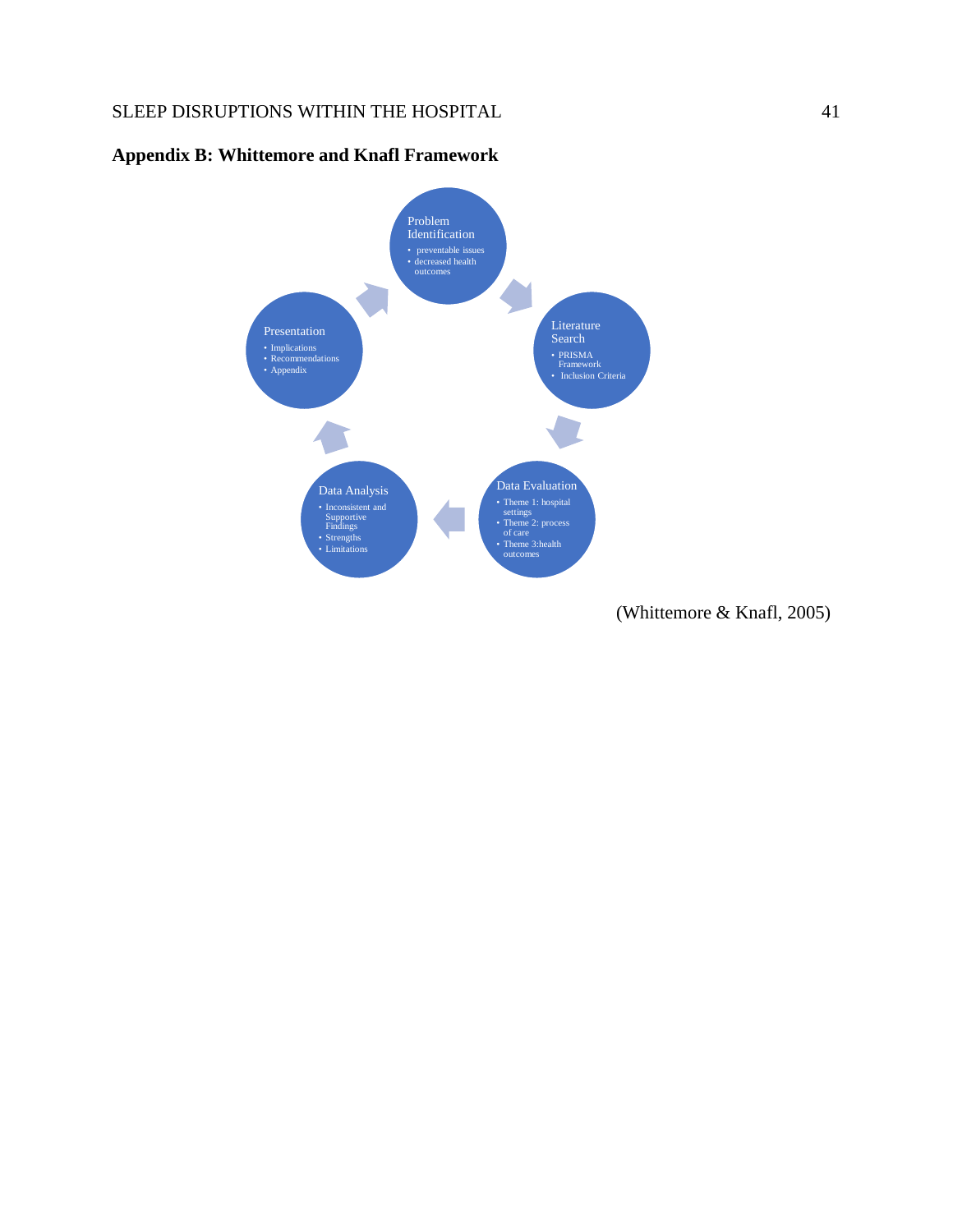## **Appendix C: Data Extraction Table**

| First<br>author     | Withi<br>n <sub>5</sub><br>years | Study design<br>(not lit<br>review) | Sample size                                                                     | Must investigate<br>sleep<br>quality/disturbance<br>in the hospital<br>setting | Outcomes                                                                                                                                                                                                                                                                                                                                                                                                                                                                                                                                                                                                          | Levels<br>of<br>Evidence |
|---------------------|----------------------------------|-------------------------------------|---------------------------------------------------------------------------------|--------------------------------------------------------------------------------|-------------------------------------------------------------------------------------------------------------------------------------------------------------------------------------------------------------------------------------------------------------------------------------------------------------------------------------------------------------------------------------------------------------------------------------------------------------------------------------------------------------------------------------------------------------------------------------------------------------------|--------------------------|
| Zheng, Wei          | 2018                             | Cross sectional<br>study            | 4,399<br>outpatients                                                            | Health outcomes                                                                | Analysis confirms there a<br>strong connection between<br>short and long sleep<br>affecting depressive factors.                                                                                                                                                                                                                                                                                                                                                                                                                                                                                                   | Level 3                  |
| Knauert,<br>Melissa | 2019                             | Pilot study                         | 56 patients<br>30 assigned to<br>usual care<br>26 assigned to<br>sleep protocol | Settings of Care (sound)                                                       | The average ICU sound<br>level is between 43 and 66<br>decibels on the A-weighted<br>scale (dba), with peak<br>levels reaching 80-90 dba.<br>Thus, the noise levels are<br>simply too high. Knauert et<br>al. (2019) specifically point<br>out that WHO recommends<br>limiting hospital noises to<br>an average of 30 dB to 40<br>dBA at a maximum.<br>"patients have an average of<br>approximately 20 min at a<br>time to rest illustrates the<br>high level of disturbance<br>that patients experience.<br>Our sleep protocol<br>increased this rest time to<br>greater than 45 min"<br>(Knauert et al., 2019) | Level 1                  |
| Srikanth<br>, Juvva | 2021                             | Quasi-<br>experimental<br>study     | 30 patients                                                                     | Health outcomes                                                                | "Reuced duration of N3<br>sleep and REM indicates a<br>lack of deep sleep, which<br>are the restorative sleep<br>stages for memory forma-<br>tion; poor sleep quality<br>might contribute to long-<br>term cognitive dysfunction"<br>(Srikanth et al., 2021).                                                                                                                                                                                                                                                                                                                                                     | Level 2                  |
| Locihová,<br>Η      | 2020                             | Non-<br>randomized                  | 40 participants<br>20 control                                                   | Settings of Care (sound)                                                       | "The present study also<br>showed a strong association                                                                                                                                                                                                                                                                                                                                                                                                                                                                                                                                                            | Level 2                  |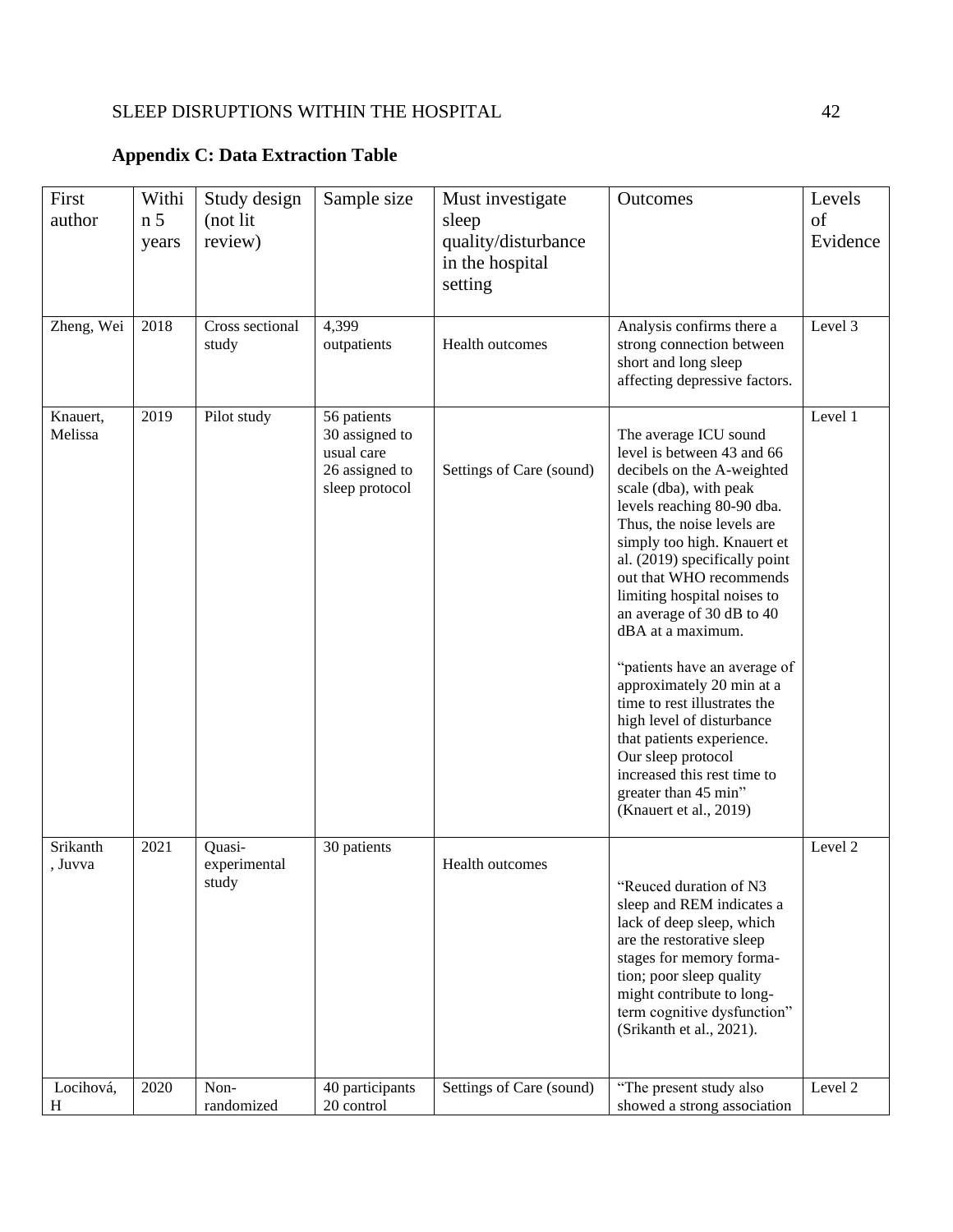| Ding,<br>Qinglan           | 2017 | Non-control<br>study<br>Qualitative<br>study | 20 uncontrolled<br>Eight patients,<br>6 surrogates,                             | Health outcomes<br>Process of care<br>(hospital care and                                               | between time and noise<br>levels, with minimum<br>values between midnight<br>and 1 a.m. Noise levels<br>consistently exceeded the<br>recommended standards,<br>with the highest level being<br>64.3 dB" (Locihová et al.,<br>2020).<br>Patients got 66.1 rating for<br>sleep efficacy which is poor<br>quality of sleep within<br>patients in the hospital<br>(Locihová et al., 2020).<br>Analysis showed an<br>aggravating factor to sleep | Level 5 |
|----------------------------|------|----------------------------------------------|---------------------------------------------------------------------------------|--------------------------------------------------------------------------------------------------------|---------------------------------------------------------------------------------------------------------------------------------------------------------------------------------------------------------------------------------------------------------------------------------------------------------------------------------------------------------------------------------------------------------------------------------------------|---------|
|                            |      |                                              | and 24 clinical<br>staff<br>participated in<br>this study                       | personal<br>accommodations)                                                                            | was anxiety about health<br>status (Ding et al., 2017).<br>Anaylsis also found that 38<br>out of 38 participants<br>reported that the in-room<br>disruptions frequently<br>shortened their sleep (Ding<br>et al., 2017).<br>"50% of the staff noted that<br>the patient's pain and<br>illness affected their sleep<br>in a negative way" (Ding et<br>al., 2017).                                                                            |         |
| Diaz-<br>Alonso,<br>Julian | 2018 | Pilot<br>randomized<br>control               | 40 participants,<br>2 groups<br>20 control<br>group<br>20 experimental<br>group | Process of Care                                                                                        | The review showed Diaz et.<br>al (2018) nurses visited<br>patients before surgery to<br>decrease stress and sleep<br>disruptions in the hospital.<br>Helped personal<br>accommodations.                                                                                                                                                                                                                                                     | Level 2 |
| Coiffard,<br>Benjamin      | 2018 | Nonintervention<br>al observational<br>study | 40 patients                                                                     | Health outcomes<br>(decreased healing)                                                                 | Disrupted sleep causes<br>cortisol and immune<br>function to change. This<br>increases sepsis and<br>infection.                                                                                                                                                                                                                                                                                                                             | Level 3 |
| Diaz, Elena                | 2019 | Non-<br>randomized<br>research study         | 11 patients from<br>the ICU<br>studied first day<br>of ICU and 1<br>week later  | Light levels<br>Decline in circadian<br>rhythm longer stay in icu<br>Setting of care (light<br>levels) | Therefore, it could be<br>deduced that ICU stay for at<br>least 1 week affects the<br>molecular machinery of the<br>biological clock or, in other<br>words, it generates chrono<br>disruption.                                                                                                                                                                                                                                              | Level 2 |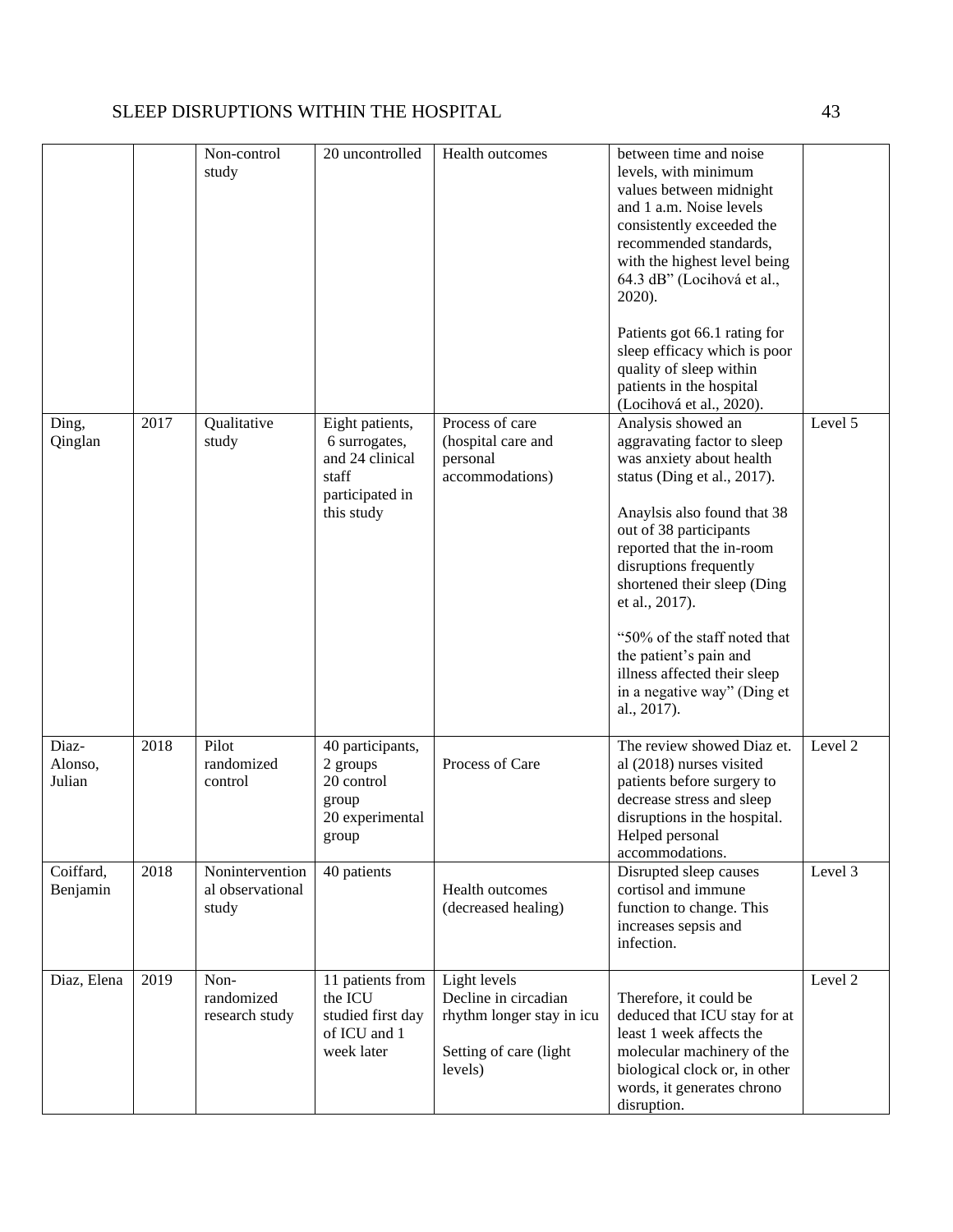|                         |      |                                       |                                                                                                     |                                | Analysis results indicate<br>that the ICU light level<br>exposures varied from 5 to<br>1500 lux throughout the<br>environment.                                                                                                                                                   |         |
|-------------------------|------|---------------------------------------|-----------------------------------------------------------------------------------------------------|--------------------------------|----------------------------------------------------------------------------------------------------------------------------------------------------------------------------------------------------------------------------------------------------------------------------------|---------|
| Craig,<br><b>Thomas</b> | 2021 | Observation<br>Mutlicenter<br>study   | 49 different<br>patients                                                                            | Settings of care<br>(lighting) | The light levels of<br>illumination were 33.43<br>which is 13 units above the<br>recommended rate in an<br>ICU during the night hours.<br>LUX levels should not be<br>higher than 20 lux (Craig et<br>al., 2021).                                                                | Level 3 |
| Sun, Ting               | 2021 | case-control<br>study                 | 60 patients                                                                                         | Health outcomes<br>(delirum)   | Study suggests that memory<br>consolidation is impaired<br>by disruption of the natural<br>slow-wave sleep and REM<br>sleep cycle.                                                                                                                                               | Level 4 |
| Darbyshire,<br>Julie    | 2021 | Observational<br>study                | data collected<br>over 275 full<br>24-h periods<br>between 28<br>October 2016<br>and 21 May<br>2018 | Settings of care (activity)    | Research shows the hospital<br>activity in the ICU reduces<br>at weekends due to<br>variations in staffing levels.<br>This improves sleep quality<br>in patients.                                                                                                                | Level 3 |
| Danielson,<br>Samantha  | 2017 | Prospective<br>observational<br>study | 138 assesments<br>on patients                                                                       | Settings of care (sound)       | The study declares that<br>within empty hospital<br>rooms there is still an<br>average of 42 dba due to<br>acoustic floors and<br>background noise sources,<br>including ventilation<br>systems. Hospital floors are<br>naturally very loud<br>increasing environment<br>sounds. | Level 3 |
| Adell,<br>Bernat        | 2020 | Cross sectional<br>study              | 129 patients                                                                                        | Settings of care (sound)       | Analysis showed the<br>irritating factors causing<br>sleep disruption on the first<br>day of admission as alarms,<br>nebulizers, and aspiration<br>secretions as these factors<br>create noise for patients.                                                                     | Level 3 |
| Engwall,<br>Marie       | 2017 | Pilot study                           | 60 patients                                                                                         | Settings of care               | The research showed that a<br>measured 145 lux during<br>the night. This exposure to<br>light at night is of concern<br>as the patient's sleep is                                                                                                                                | Level 2 |